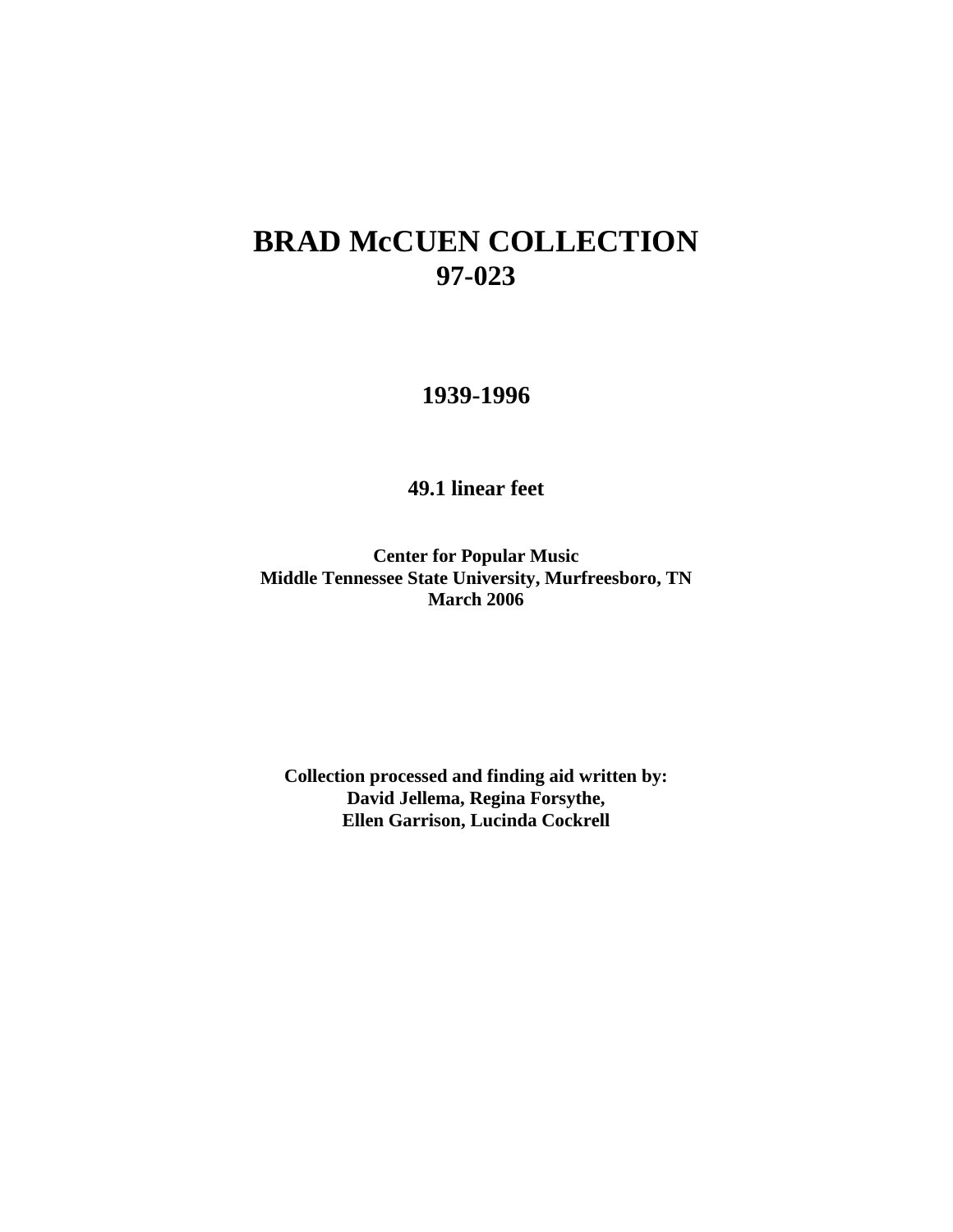# **Table of Contents**

| <b>Creator, Type of Material, Physical Description, Dates, Abstract</b> |  |  |  |  |  |
|-------------------------------------------------------------------------|--|--|--|--|--|
| (Descriptive Summary), RESTRICTIONS, Provenance and Acquisition         |  |  |  |  |  |
| Information1                                                            |  |  |  |  |  |
|                                                                         |  |  |  |  |  |
| <b>Subject/Index Terms, Agency History/Biographical</b>                 |  |  |  |  |  |
|                                                                         |  |  |  |  |  |
|                                                                         |  |  |  |  |  |
|                                                                         |  |  |  |  |  |
|                                                                         |  |  |  |  |  |
|                                                                         |  |  |  |  |  |
|                                                                         |  |  |  |  |  |
|                                                                         |  |  |  |  |  |
|                                                                         |  |  |  |  |  |
| <b>Collection Contents (Folder/Box</b>                                  |  |  |  |  |  |
|                                                                         |  |  |  |  |  |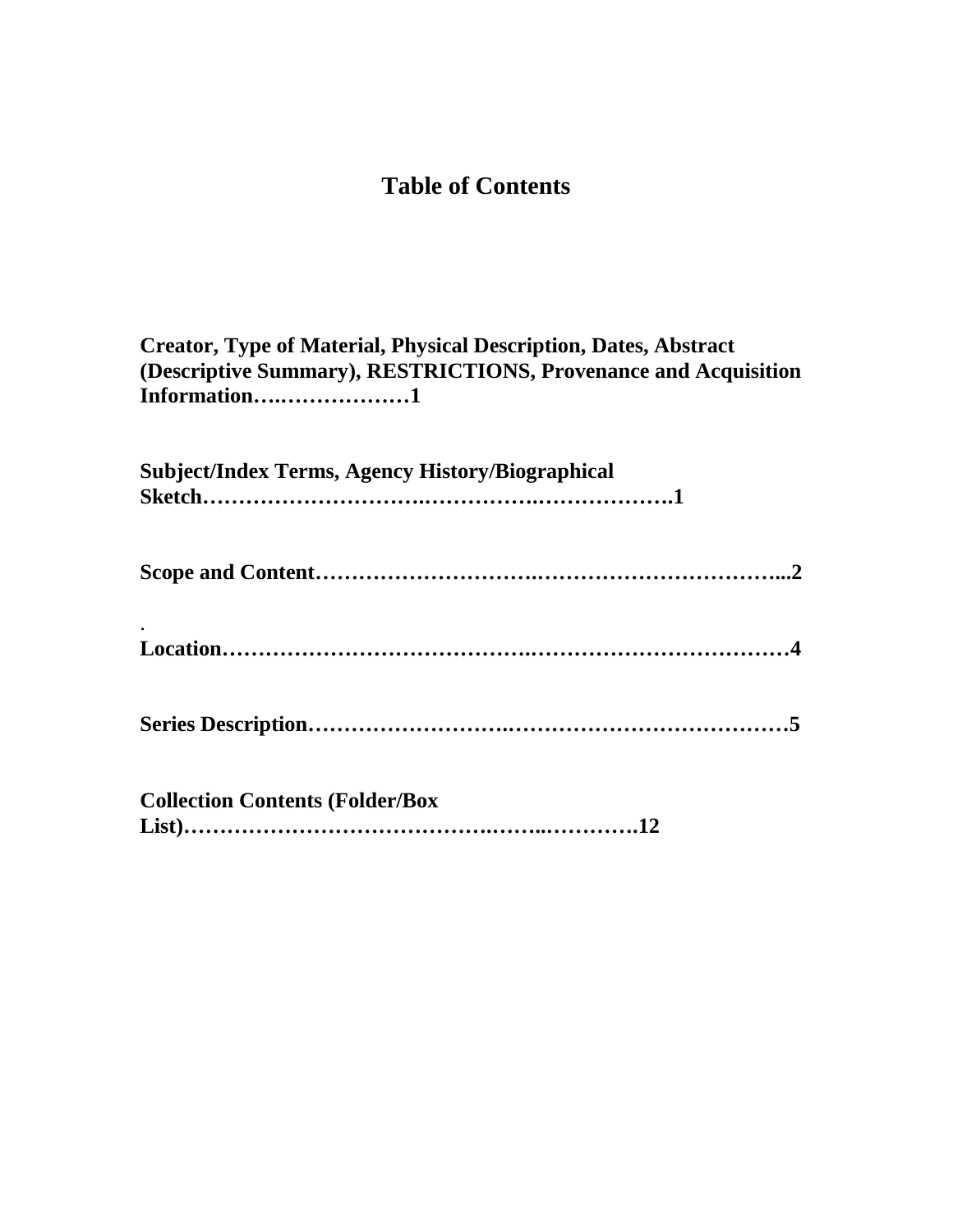# **Creator:**

# **Type of Material:**

# **Physical Description:**

49.07 l.f. including: 336 photographs 78 reel-to-reel audio recordings (but not including elsewhere in the collection): 409 books 771 serials 31 vertical file items 69 trade catalogs 1460 pieces of sheet music 110 liner notes

# **Dates:**

1939-1996

# **Abstract (Descriptive Summary):**

# **RESTRICTIONS:**

*All materials in this collection are subject to standard national and international copyright laws. Materials for which we have undeniable rights are those that McCuen has created himself. Center staff are able to assist with copyright questions for this material.*

# **Provenance and Acquisition Information:**

Brad McCuen acquired the materials in this collection over the course of his life in the pursuit of his interests and career in the production of popular American music. Many of the materials themselves (some recordings, for instance) predate the beginning of McCuen's association with the recording industry, but the majority of the materials were generated by and during his professional career. Most of the business records and many of the manuscript recordings were generated through his own offices, while much of the other product in this material was acquired directly or indirectly in relation to his work. There are some materials that supported his own musical interests and collecting as well.

In the summer of 1997 the Center staff visited the home of Brad McCuen to select and pack the materials, which McCuen was selling to the Center. Over the course of five days these materials were transferred to the Center in the middle of July 1997.

# **Subject/Index Terms:**

# **Agency History/Biographical Sketch:**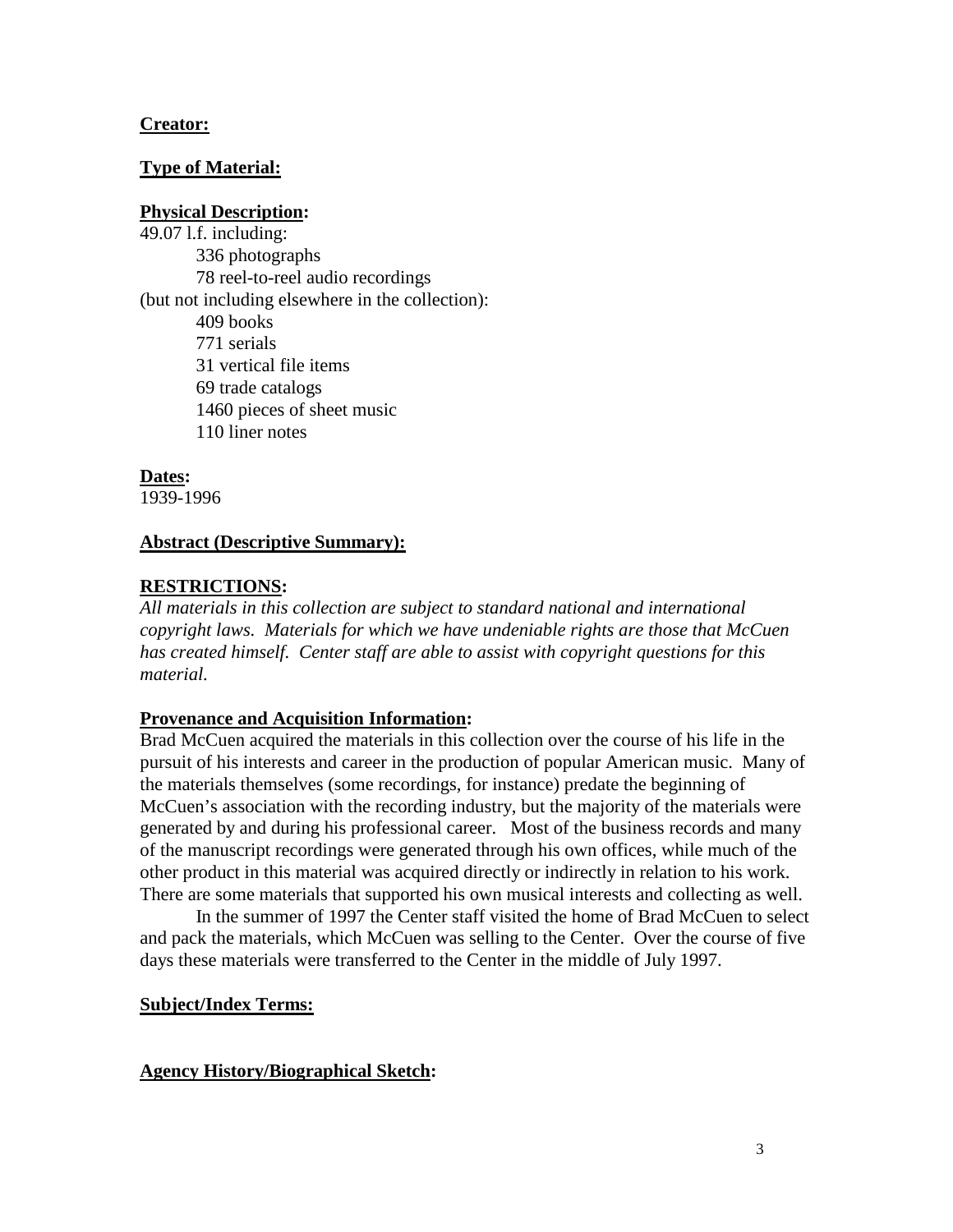Brad McCuen was born on May 17, 1921 in New York City's Manhattan. At age 15, McCuen's interest in jazz and swing music was sparked by a gift of recordings from orchestra leader Red Norvo. McCuen attended University of North Carolina at Chapel Hill, and while majoring in journalism, McCuen took summer jobs in radio stations. McCuen fought in World War II at Normandy, and after his discharge, sold records for Majestic Brands in New York. From 1948 until 1969 McCuen worked for RCA Victor Record Division as Atlanta and Chicago regional fieldman, music director and then producer of special recordings, and finally as producer in artists and repertoire. His accomplishments in RCA included numerous Grammy awards and nominations, along with the popular (and to some extent, commercial) success of various reissue series, including the popular "Vintage Series" and "Reader's Digest" series of recordings.

After a brief tenure as professional manager of Sunbury-Dunbar Music publishing, McCuen founded his own record label called Mega Records in Nashville, Tennessee. A few of the artists brought Mega notable success, but after establishing and/or acquiring four music publishing firms, and creating a new label, McCuen sold Mega and became a partner in Record Row Associates.

McCuen spent the remainder of his career as a director of the Society of European Stage Authors and Composers (SESAC), host of a popular syndicated jazz radio program, instructor of music industry at Belmont College, judge for the American Song Festival, but also as a music industry consultant for various artists, record companies, associations and organizations, radio stations, publishers, and the NARAS. McCuen's memberships in various organizations and services on boards and committees are too numerous to list here. Brad McCuen went into semi-retirement in 1979, and died in Knoxville on June 9, 2002.

#### **Scope and Content:**

The Brad McCuen Papers document McCuen's broad personal and professional interests and the significant impact he had, not only on the music industry but also on American musical tastes. This monumental and diverse collection includes professional correspondence and memoranda, daily calendars, photographs, and manuscript sound recordings created and collected by McCuen throughout his career in the recording industry; records of independent projects he pursued following his retirement from the industry; and a wide variety of personal papers including correspondence about his experiences in the First Infantry Division during World War II.

Approximately 50% of the collection was organized by McCuen prior to its transfer to the Center. These materials are found largely in Series A - C and F - H. Folder headings created by McCuen in other series are enclosed in quotation marks.

Center staff subsequently organized the entire collection into **seventeen** series, which were then organized into five subgroups:

*Sub-group One: Record Companies* (Series A - E) draws together material in a variety of formats created and collected by McCuen while he worked for three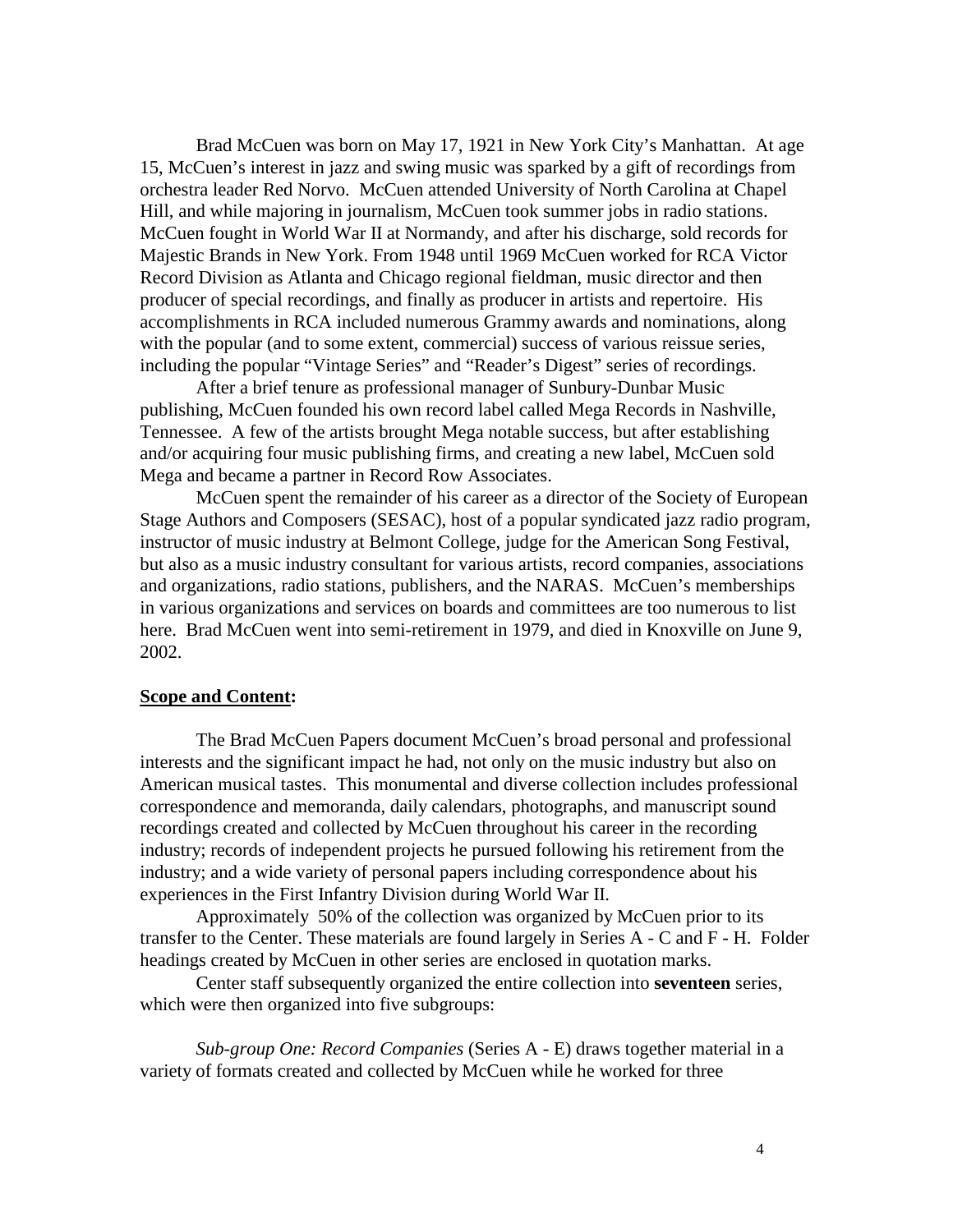commercial sound recording companies: RCA, Mega, and Country Harvest. The materials in Series A, B, and C document McCuen's many and diverse official activities within his professional roles, from talent scout to president of a record company. The materials include contracts, correspondence, policies, financial records, album product, distribution, publicity, and promotional product, media reviews, and other business papers which are organized first by label name and then alphabetically by subject.Some ephemeral materials generated by and about these companies, including photographs, album promotional materials and covers, newspaper articles and clippings about company products, and a series of audio tapes of recording are grouped separately and organized by material format. Detailed log sheets for each tape compiled by Center audio staff are included in an appendix following the box and folder list, and also in the Centergenerated finding aids located in box 95.

*Subgroup Two: Professional Organizations* (Series F - H) consists of three series documenting McCuen's involvement with record industry organizations while he was employed by the RCA and Mega labels. The CMA/CMF and NARAS series include files related to the awards given by those organizations.

*Subgroup Three: Independent Professional Pursuits* (Series I - J) includes most of the material related to music and the music business created or collected by McCuen when he was no longer affiliated with a major recording company. The first series in the group consists of correspondence, publications, discographies, and financial, legal and business records related to his work as a consultant for a variety of individuals and companies, organized by project name. The second series, similar in both organization and content, indicates interests and activities outside of a professional consultation basis. Included is correspondence from individuals seeking information from McCuen about various industry-related subjects, and print and near-print materials collected by McCuen. Both series include sometimes extensive recollections and information drawn from McCuen's earlier career as well as documenting McCuen's then-current interests and activities.

*Subgroup Four: Jazz Pursuits* (Series K - L) includes material generated by jazz organizations in which McCuen was active and by a jazz radio series which McCuen and Bruce Davidson produced for WPLN public radio station in Nashville. Researchers should note, however, that while these are the only series within the collection focused solely on jazz, there are jazz-related materials in virtually every series in the collection.

*Subgroup Five: Personal Papers and Collections* (Series M - P) consists of four series documenting McCuen's personal life: daily calendars, date books, and expense diaries (1958-1985); McCuen's inventories of and indexes to his personal collection of sound recordings (which the Center has also acquired), along with documents regarding its divestment (1940-1996); correspondence between McCuen and John Quinn (1982- 1992) about their careers, their musical tastes, and their service in World War II; and other personal papers (1939-1995), which include writings by McCuen while he was a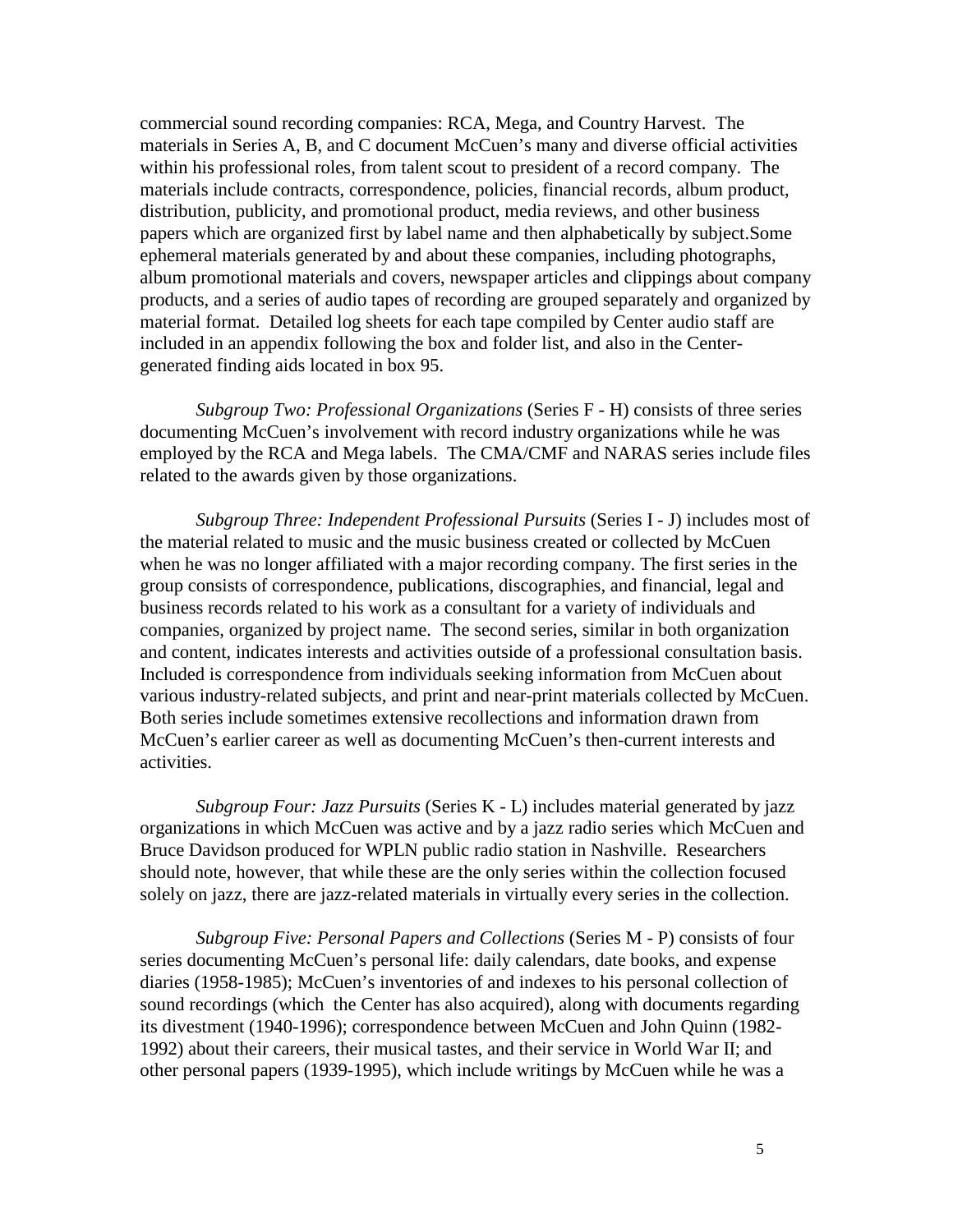student at the University of North Carolina and subject files of miscellaneous print and near-print materials collected by McCuen.

*Addendum: Center-generated research aids* (Series Q) consists of materials photocopied from the collections and those generated by the Center (such as chronologies and dating guides) that may assist research efforts.

A detailed description of each of the seventeen series follows this scope and content note; a box and folder list for the entire collection follows the series descriptions.

### **Series Description: SUBGROUP ONE: RECORD COMPANIES**

#### *Series A: RCA Records* **1939-1974 12.05 linear feet**

This series includes album accompanying materials, album selection lists, artist contract requisition, business and travel expense reports, competitive album analysis, correspondence, discographies, industry technical and general trade information, internal correspondence, itineraries, liner notes, listing notices, press releases, price schedules and lists, proposals and ideas, recording authorizations, recording contracts, recording logs, recording schedules, release notices, scripts, session recording information, sequence sheets, sheet music and song lyrics, tune lists, and vault inventories generated by and related to McCuen's work in the various divisions of RCA. Also included are correspondence, inquiries and research notes from collectors, the general public, and artists.

Most of these materials relate to recording sessions McCuen supervised and albums of new and reissued material that he produced. Some aspects of product promotion, including catalogs, ads, newsletters, press releases, publicity, reviews, articles, polls and poll results, consumer reports, and dealers lists, are also represented among these papers.

Series A is organized alphabetically by the name of the artist, individual contact or representative, project (like album title or label product), event, or material format, and there is some overlap among files. Multiple titles for a given topic are further organized alphabetically. Folder titles supplied by McCuen are enclosed in quotation marks. Materials directly related to RCA product are also found in Series D and E.

### *Series B: Mega Records* **1967-1976 6.21 linear feet**

This series includes a wide variety of materials related to artists, domestic and international promotion, hard business, legal matters, personnel, building and equipment, and were generated in McCuen's capacity as president of MEGA Records, Inc. Materials related to artists include album release information, artist agreements and contracts, correspondence, label information, liner notes, press releases, resumes, and reviews. Materials related to promotion include ads, catalogs, consumer data, correspondence, international licensing distributor agreements, label artwork and copy, newsletters, radio programming guides, record agreements, record club catalogs, press releases and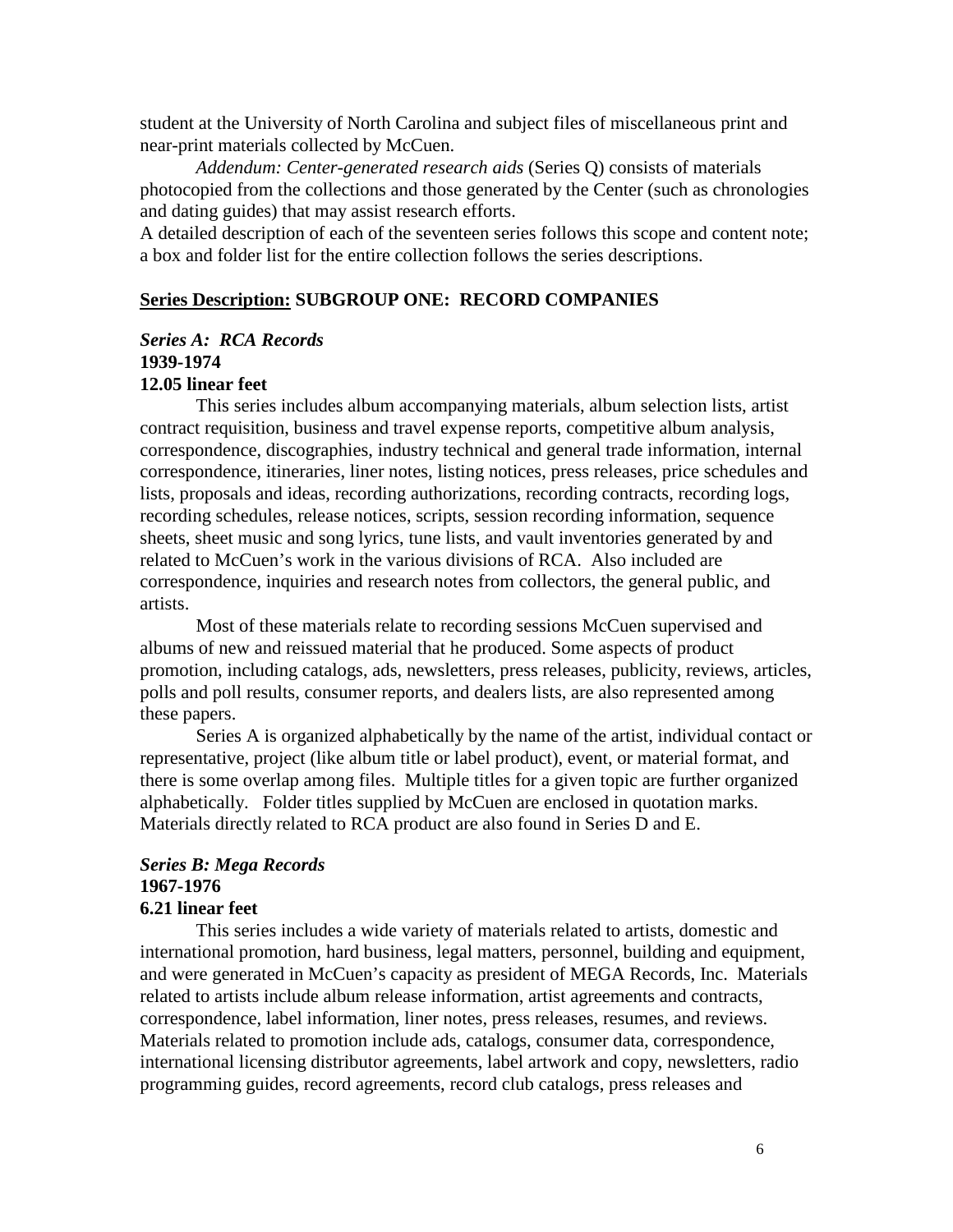#### clippings.

This series is arranged into subseries, which reflect the various branches of the company: A&R; production, merchandising, and marketing, domestic and international; executive and financial; legal; personnel; building, facilities, and equipment. Material within each subseries is organized alphabetically by the name of the artist, individual contact or representative, project (album title or label product), event, type or format of material, or general subject. Folder titles supplied by McCuen are enclosed in quotation marks.

# *Series C: Country Harvest* **1989 - 1995**

# **.21 linear feet**

This series consists of materials related to artists, recordings, and domestic promotion, and were generated in McCuen's capacity as part-owner of Country Harvest Records, Inc. Materials include biographical information, cassette tape j-cards, correspondence, label and recording information, liner notes, promotional press releases, and tune lists. Folders are arranged chronologically, and folder titles supplied by McCuen are enclosed in quotation marks.

# *Series D: Record Company Ephemera* **1935 - 1994**

#### **3.58 linear feet (part in oversize)**

This series includes a variety of ephemeral materials gathered or generated by McCuen and related to his work in the above record companies. They include photographs, recording ads, album slicks, and album covers, posters, ads, copy proofs, and newspaper clippings and issues.

The photographs (.42 l.f., 1940-1989) include studio shots, candid shots, publicity/press photos, and only few contact sheets and negatives. The subjects include RCA and MEGA artists, personnel, and associates, while also including images of various performers and performances not necessarily associated with either of the labels. There are some photographs associated with NARAS, SESAC, and his consulting projects as well (and grouped among the rest for physical proximity). The photographs, most of which had been in one stack (with only a few culled from existing folders), are arranged alphabetically by subject.

Oversized ephemeral materials (1.42 l.f., 1955-1975) include LP album record jackets, record sleeves, album inserts, album cover slicks, release notices, liner note proofs, label copy proofs, cassette j-card copy proofs, artist and label promotional posters, "best album cover" nominee posters, publicity flyers, advertisements, best seller blanket ad mats, and a poster-sized song index. Of special interest are blueprints for the MEGA office building and its studio console. These materials were unarranged among McCuen's collection, and have been housed in an oversize box (#45) and an XLoversized drawer.

Newspapers (1.75 l.f., 1935-1994) found among McCuen's papers include clippings or whole issues from various daily and weekly publications, mostly trade related. Subjects include performers, performances, and reviews, but also include articles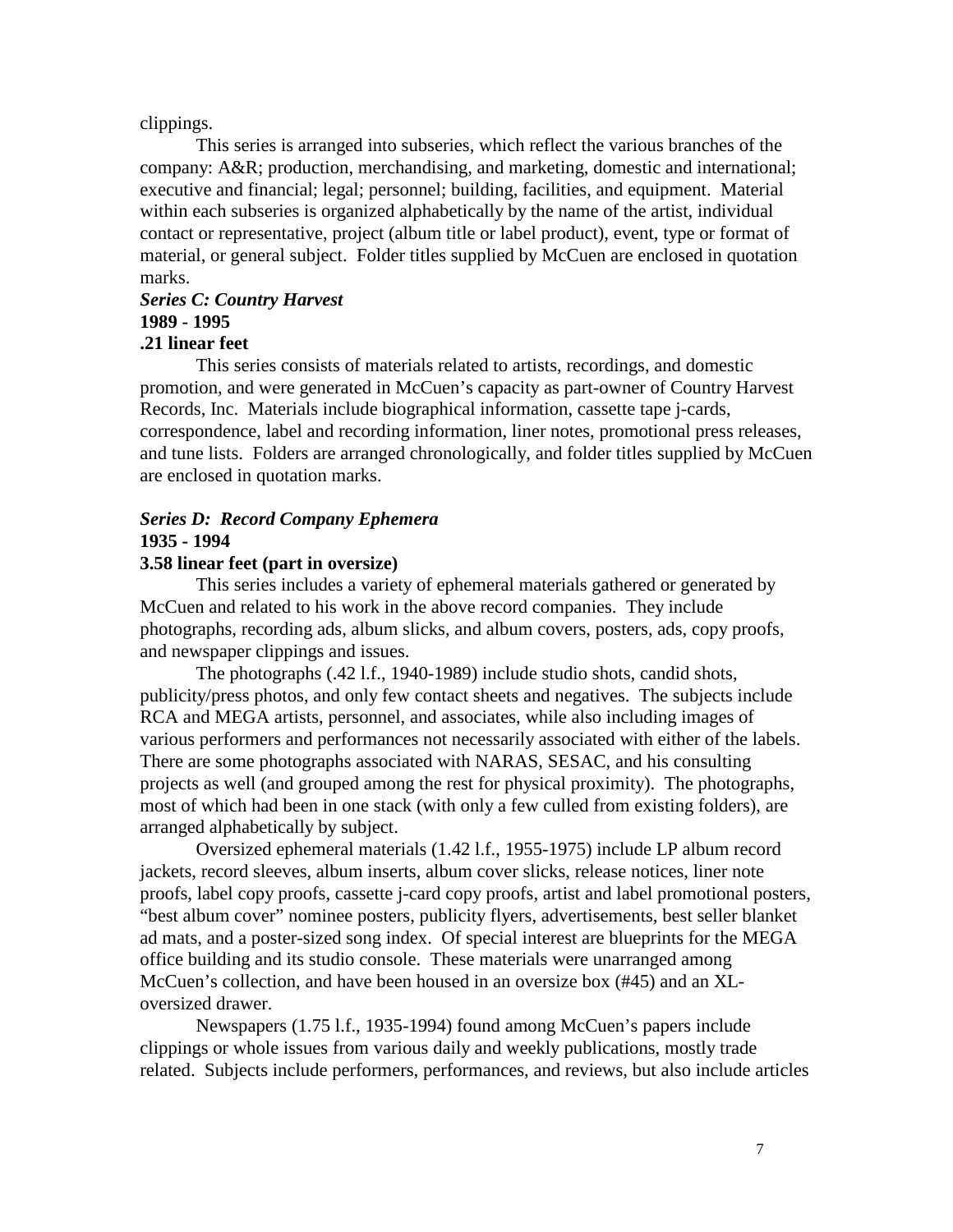about McCuen and his work. These are unarranged within an oversize box (#46). Preservation photocopies of these materials are filed among appropriate folders within the various series from which they originated or to which they are best associated.

#### *Series E: Sound Recordings (manuscript)* **1928-1984**

#### **12.01 linear feet [6.86 l.f. (stacks); 5.15 l.f. (cabinets)]**

This series consists of manuscript sound recordings of various formats and sizes. Included among them are instantaneous discs, test pressings, reference lacquers, and transcription discs. Also included are McCuen's original reel-to-reel audio tapes and CPM reel-to-reel tape preservation copies of the instantaneous discs.

These recordings document issued, reissued, and unissued studio performances, soundchecks, live concerts and private parties, radio broadcasts and commercials, demo and audition recordings, v-discs, interviews, readings, audio letters, and copies of issued materials. The recordings represent products of IAJRC, Koala, Mega, RCA, and Verve labels (among others), and document a wide range of musical genres. Many of these recordings have been generated by the various offices McCuen worked with, while some had been obtained from other sources for the purposes of reissuing, referencing, and auditioning.

The recordings are arranged according to format and CPM control numbers. They are located in the stacks adjacent to the rest of the McCuen Collection, and in the record cabinets. A full listing of the box contents of the manuscript recordings and reel-to-reel tapes can be found in the collections inventory and the addendum of Center-generated finding aids at the end of the collection.

### **SUBGROUP TWO: PROFESSIONAL ORGANIZATIONS**

#### *Series F: Country Music Association (CMA)*

# **1961 - 1995**

# **.21 linear feet**

This series consists primarily of lists of nominees for Country Music Association awards and biographies of nominees for the Country Music Hall of Fame, many marked by McCuen with his selections. Also included are personal and multi-copy letters received by McCuen from CMA officers and staff along with scattered news releases and programs from CMA events, some annotated by McCuen, and minutes from board meetings when McCuen served as a director. Serial CMA publications originally filed with this series were transferred to the Center serials collection.

# *Series G: National Academy of Recording Arts and Sciences (NARAS)* **1965 - 1995**

#### **1.04 linear feet**

Included in this series are rules, procedures and minutes of the Board of Governors and other committees of the Nashville chapter of the National Academy of Recording Arts and Sciences; lists of members and their addresses and of the nominees for NARAS officers and for the awards given by NARAS, often accompanied by brief biographies; and ballots for the Grammy Awards and Hall of Fame sponsored by the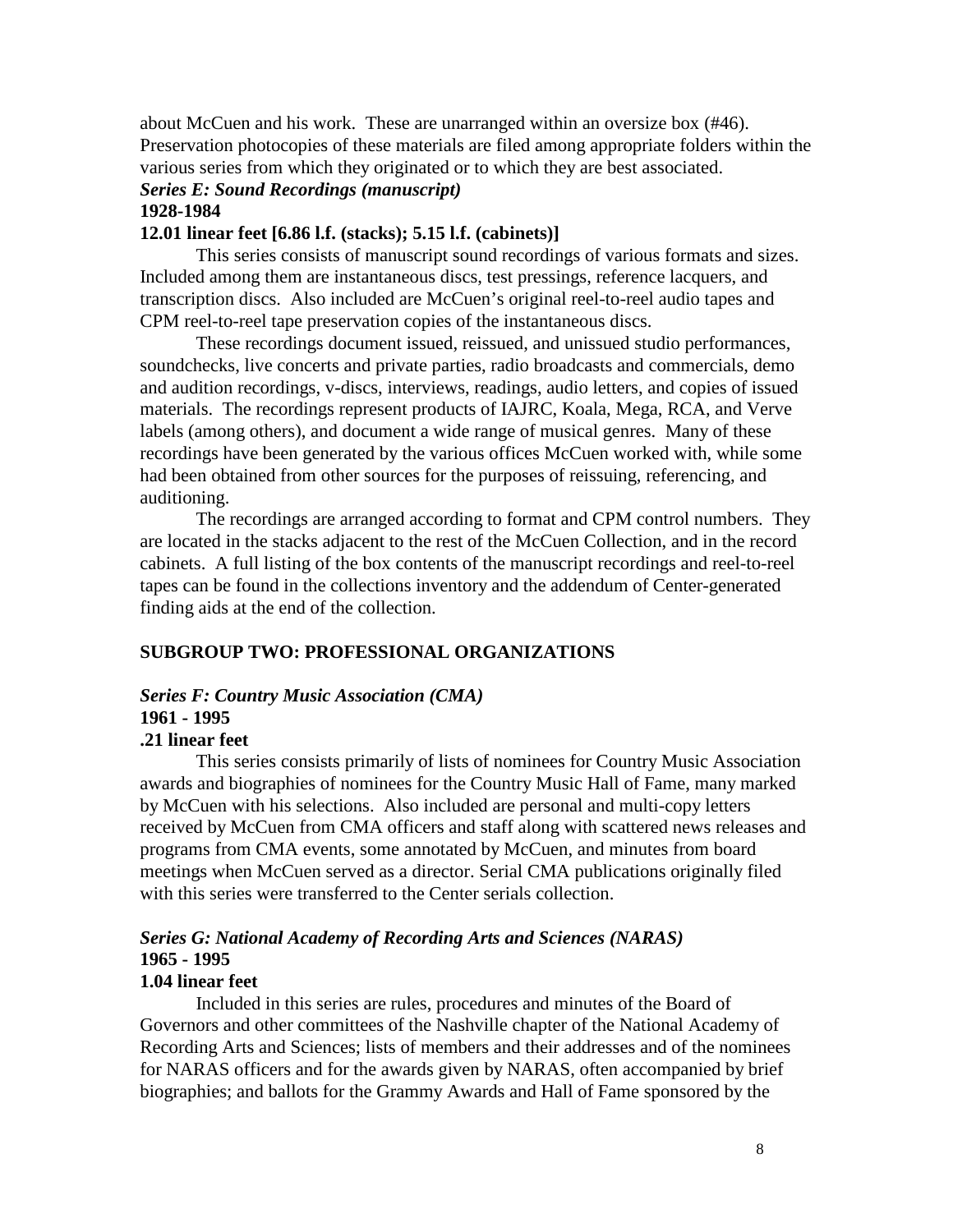national organization. There is also one folder of material, 1967, from the New York chapter of NARAS of which McCuen was then a member.

These materials are arranged alphabetically by subject, most created by McCuen. Dates on multiple folders related to a particular subject overlap, and material within each subject is not in chronological or other apparent order. Also, material on a subject, especially the Grammy and Hall of Fame awards, has been filed under multiple subjects. NARAS related photographs are found in Series D (*Record Company Ephemera*).

# *Series H: Society of European Stage Authors and Composers*  **1961-1980**

# **.42 linear feet**

This series begins with a folder of material documenting the Society of European Stage Authors and Composers (SESAC) compiled by McCuen when he began working as SESAC director of country music in 1975. CPM staff subsequently added other pre-1975 SESAC materials to this same folder. There follow two types of post-1975 materials, each arranged chronologically: correspondence, primarily between McCuen and SESAC members, clients and staff, and SESAC publications including pamphlets, press releases, and rate cards. Included in each year are separate folders of materials from SESAC award ceremonies compiled by McCuen. The series ends with a folder of production notes, song lyrics, correspondence and legal documents related to Tex Martin, for whom McCuen served as producer, 1973-1975. SESAC related photographs can be found in Series D (*Record Company Ephemera*).

#### **SUBGROUP THREE: INDEPENDENT PROFESSIONAL PURSUITS**

### *Series I: Consulting* **1964 - 1995 2.92 linear feet**

This series includes correspondence, song lists, liner notes, research materials, and business and legal records related to projects undertaken by McCuen after he retired from the commercial recording industry. Many files include the detailed biographical and discographical information about and/or McCuen's own recollections of individual performers and performances. There are three presentations about his experiences in the music business given by McCuen to industry seminars.

The majority of the files were generated by reissue projects with which McCuen was involved or by his appraisals of master tapes, recordings and record collections for potential commercial or market value. Also included are files compiled by McCuen in response to requests from individual researchers; files related to a series of radio interviews conducted by McCuen; files related to court cases in which McCuen served as an expert witness; and files documenting industry-related public events which he helped organize. Materials related to a single project may be filed in multiple locations within this series and/or filed in other series as well.

The files are arranged alphabetically by the name of the project, individual or company. Folder titles supplied by McCuen are enclosed in quotation marks; all others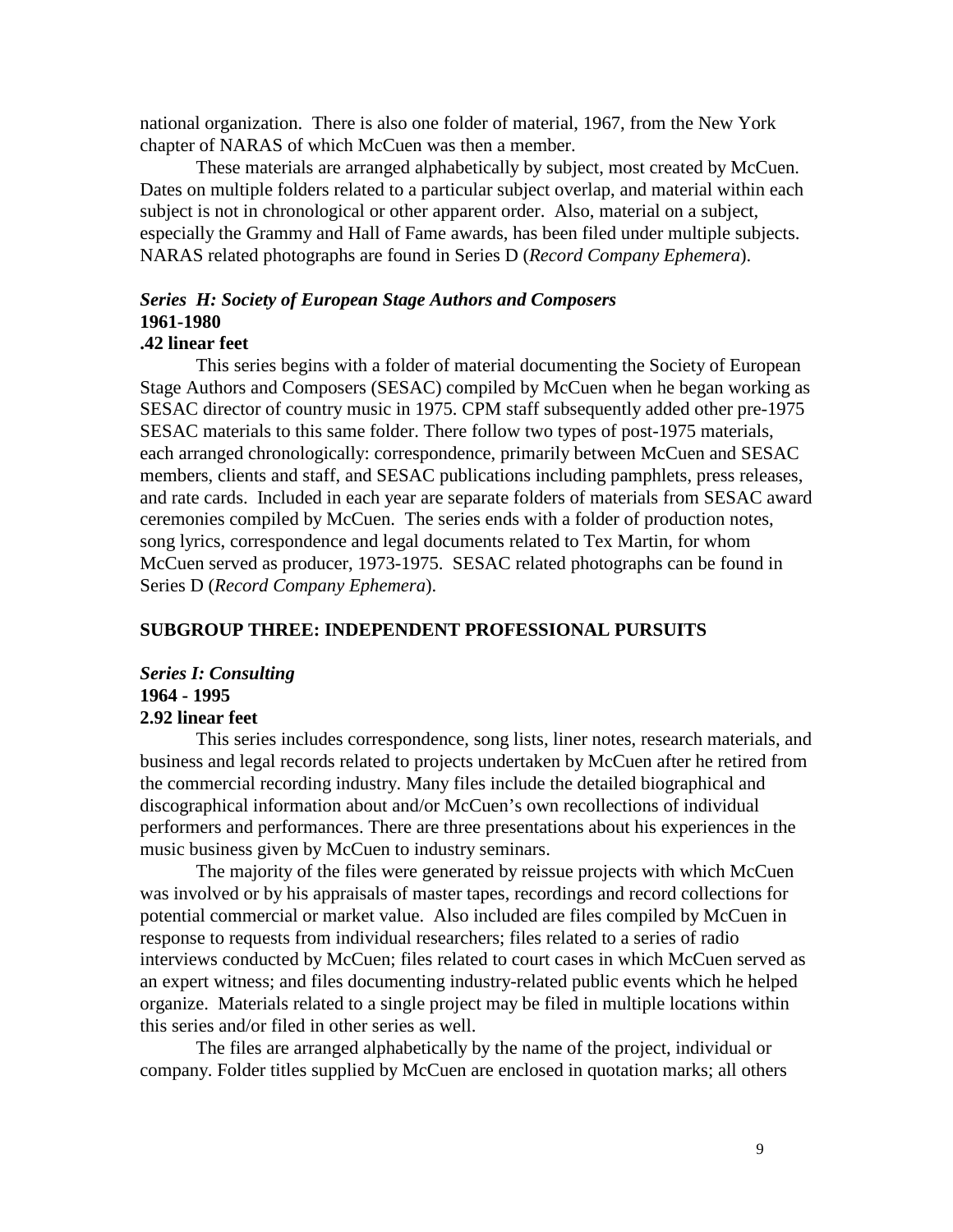were established by Center staff.

A selected list of correspondence and artists associated with each project can be found in the Addendum of Center-generated finding aids at the end of the collection. Daily calendars and bookkeeping records from this period are filed in Series N.

# *Series J: Professional Interests* **1.04 linear feet**

This series includes a variety of secondary materials related to the music industry received, collected, and used by McCuen after his retirement from the commercial industry. The materials are arranged alphabetically by subject headings assigned by Center staff. Among the publications are performer lists and discographies, some annotated by McCuen. This series includes newsletters, articles, reviews, and ads; publicity and press manuals; bulletins, programs, and pamphlets; song and album lists; expense sheets, receipts; catalogs.

This series also contains McCuen's correspondence and resumes related to his personal search for employment. There is correspondence received by McCuen from recording industry colleagues and organizations after his retirement, and requests from writers for help with biographies of performers, which may include discographical and biographical information from these correspondents about their subjects, along with a few scattered letters by McCuen.

#### **SUBGROUP FOUR: JAZZ PURSUITS**

# *Series K: Jazz Organizations (IAJRC, Tennessee Jazz and Blues Society)* **1980 - 1995**

# **.21 linear feet**

This series includes album sequence sheets, articles, auction lists, ballots, bills and receipts, biographical sketches, convention plans and schedules, correspondence, label copy, newsletters, notes, and record catalogs generated by McCuen's membership on the board of the International Association of Jazz Record Collectors. Of interest is an interview with McCuen highlighting his involvement with recording reissues, and Bruce Davidson's obituaries and related correspondence.

This series also includes materials generated by McCuen's involvement with the Tennessee Jazz & Blues Society and consists of articles, concert flyers, correspondence, membership lists and renewal notices, newsletters, notes, program ideas, and radio airplay reports.

Folders in this subgroup are arranged alphabetically by subject headings assigned by CPM staff, and folder titles supplied by McCuen are enclosed in quotation marks.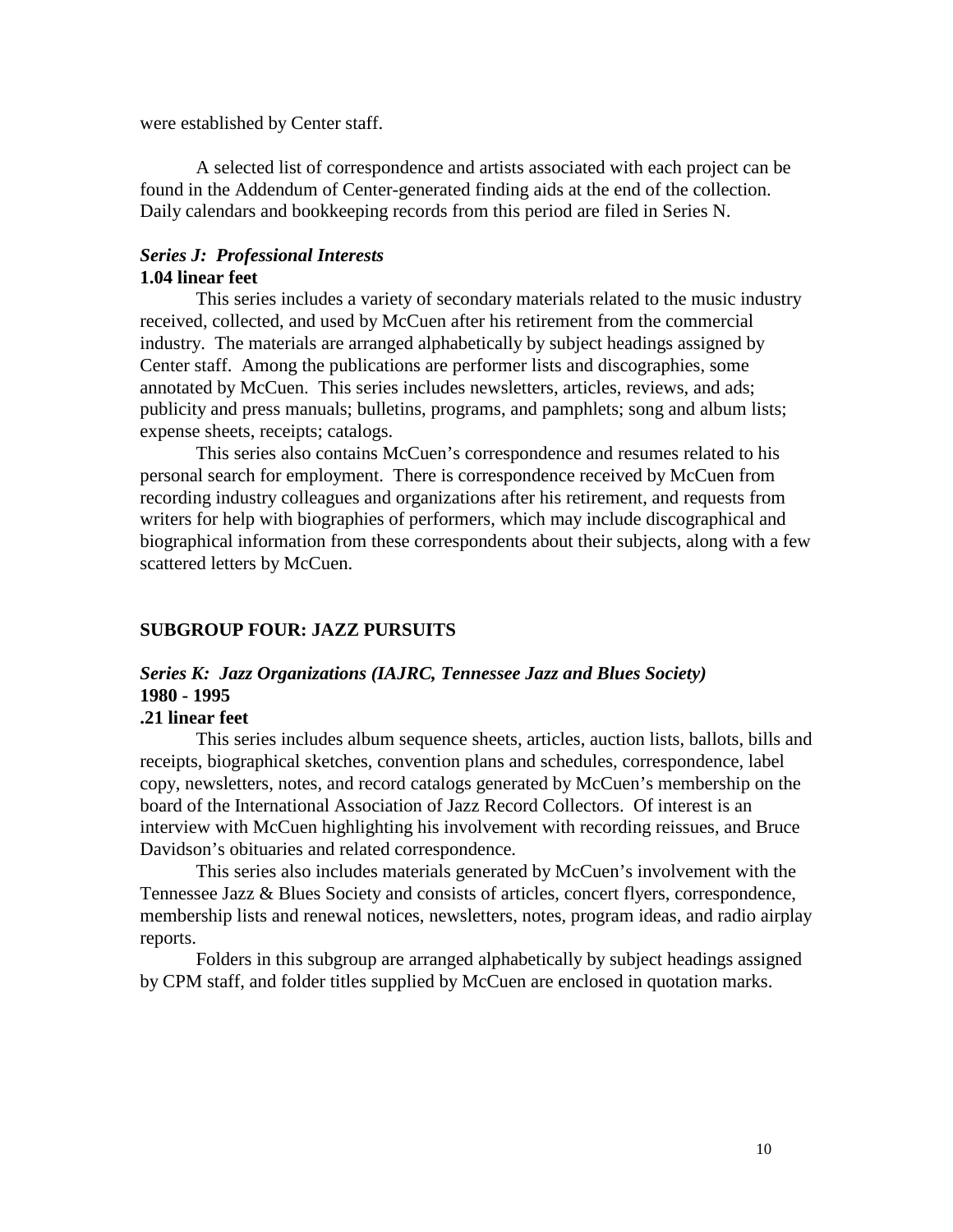#### *Series L: "Upbeat" Radio Program Scripts* **1979 – 1985. 1994. 1.25 linear feet**

This series consists primarily of scripts and program notes for McCuen's jazz radio program, "Upbeat: Sixty Minutes of Jazz," for as long as McCuen and co-host Bruce Davidson aired the program. It also includes articles, correspondence, and notes related to the planning of (and response to) the programs. Folders in this subgroup are arranged chronologically by program number. Folder titles supplied by McCuen are enclosed in quotation marks.

# **SUBGROUP FIVE: PERSONAL PAPERS**

# *Series: M: Daily Calendars* **1958-1970. 1974-1979. 1985 .83 linear foot (24 volumes)**

This series is made up of bound volumes in which McCuen intermittently recorded information about his professional and business activities in daily logs. Most of the volumes are appointment calendars in which McCuen entered professional events, primarily appointments and meetings, and personal appointments and anniversaries and occasionally noted recording sessions and project deadlines as well. There are also business expense records from the years 1974-1976 and 1978.

# *Series N: Record Collection* **1940 - 1996 5.63 linear feet**

This series consists of materials that document the acquisition, arrangement, content, indexing, and divestment of McCuen's own personal record collection. The documentation includes auction lists, collection inventory lists, correspondence, inventory index cards, notes, purchase requests, and recording catalogs. This series also contains the booklets, inserts, sleeves, and inserts that accompanied record albums in his collection.

The materials are organized in three different categories. The first category of auction and inventory lists, and correspondence, are arranged alphabetically by type of material. Except for the folders titled in quotes, these have been arranged by CPM staff.

The second category, the card index inventory of his collection, is further organized into groups by McCuen according to his needs. These groupings include Country and Western Hits, miscellaneous, Bluebird label, two sections of Glenn Miller, and a section arranged by date. Seven more boxes of cards index the songs in his collection. Detailed descriptions of card indexes are included in the manuscripts index.

The third category, album accompanying materials, are housed in an oversized box with no arrangement. The shelf space measurement reflects only the manuscripts associated with his collection, not the shelf space taken by the actual recordings themselves. Of the nearly 25,000 commercial LPs, 78s, and 45s in McCuen's personal collection, no shelf measurements or listing of titles are available.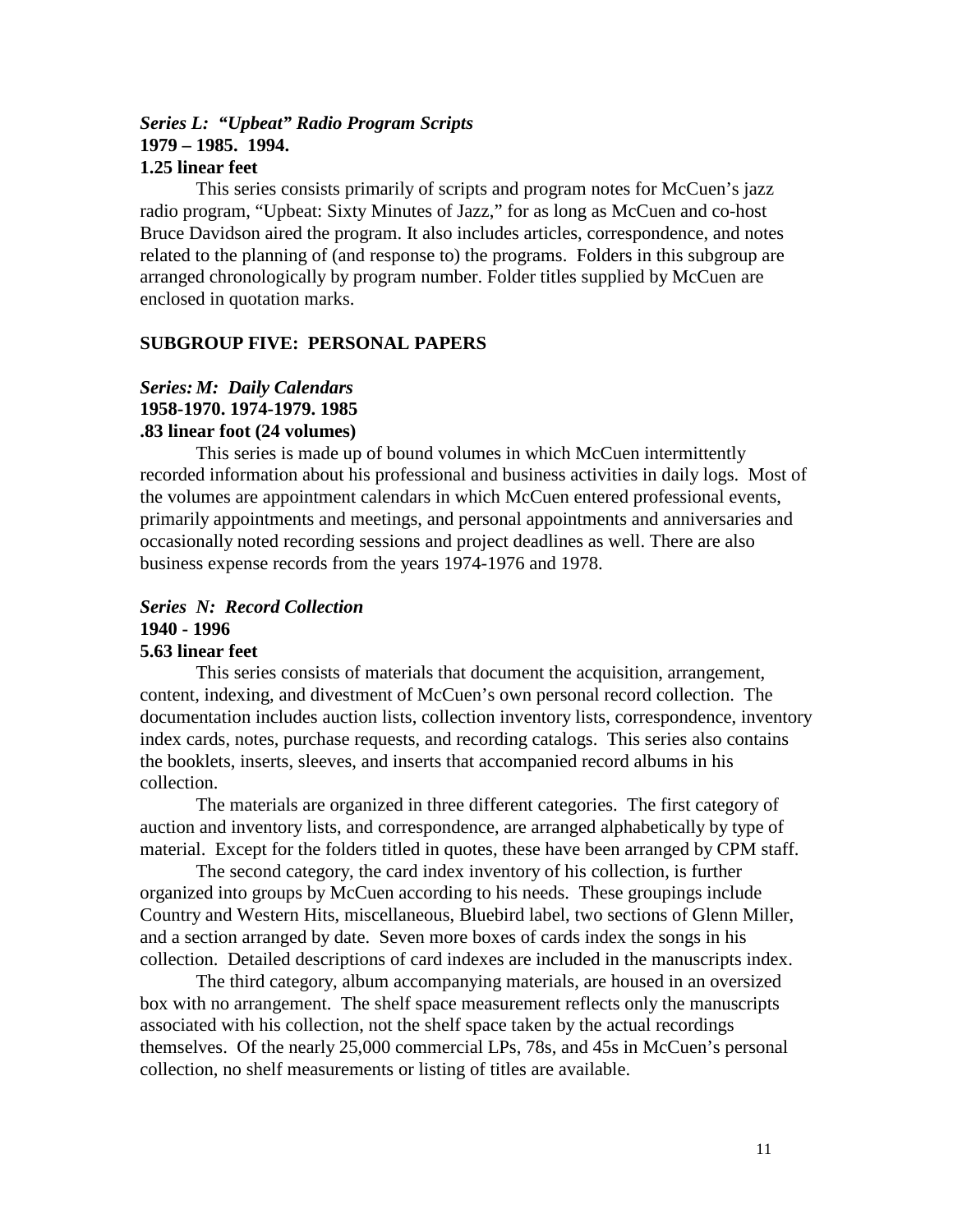# *Series O: Personal Correspondence* **1939 - 1992**

# **1.04 linear feet**

 This series consists of correspondence between McCuen and Jack Quinn of Glen Cove Long Island, New York, concerning recording projects on which they collaborated; their personal lives; mutual friends; and current events including politics, the music business, movies, videos and books. Both writers also frequently reminisce about their childhood and their experiences during World War II. Created and compiled by McCuen between 1982-1992, the material is subdivided according to recipient by Center staff.

### *Series P: Personal Subject Files*  **1937 - 1995 .42 linear feet**

This series brings together scattered print and near-print materials collected by McCuen before his career in the music industry or after, including newspaper articles (some about relatives), cartoons, quizzes and jokes, catalogs, investment prospects, Lambs membership materials. The materials are arranged alphabetically by subject headings assigned by Center staff.

Among other significant sets of material are a few World War II letters; compositions, short stories, scripts, ideas and proposals for radio programs developed by McCuen while he was a student at the University of North Carolina, 1939-1943 and 1946.

# *Series Q: ADDENDUM: Center-Generated Research Aids* **1997-2001**

# **.21 linear feet**

This series of center-generated research aids are designed to provide researchers with facility in locating and understanding some aspects of the materials. It includes lists of clients for whom McCuen was consultant; a chronology of McCuen's life; dating guides for the UPBEAT radio programs, Grammy, Hall of Fame, and SESAC awards; lists of materials in McCuen's collection that were deaccessioned by the Center; detailed lists of the manuscript recordings on various formats; photocopies of materials that accompanied the manuscript recordings; transcription logs of the manuscript recordings; lists of materials from McCuen collection that were removed from the broader manuscripts collection and distributed among the general Center holdings; and select items photocopied from the materials themselves about details from McCuen's life and career.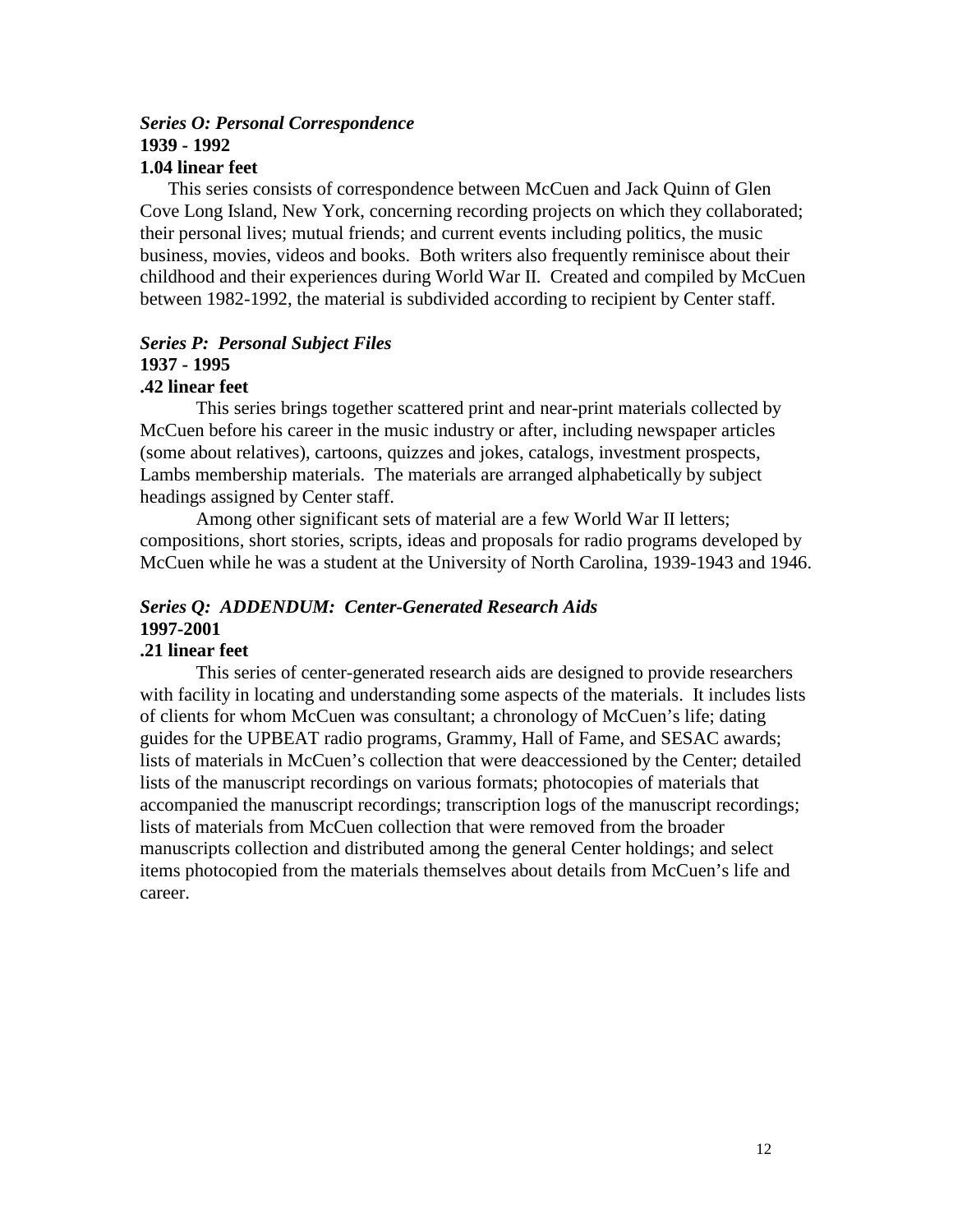# **Collection Contents (Folder/Box List):**

*Quotes indicate McCuen's own label for the folder and maintain his original contents. Folders without quotes indicate our own folder name and contents arrangement. Some folder titles include names in brackets to simplify alphabetical arrangement of McCuen's titles of the same topical material.*

# **SUBGROUP ONE: RECORD LABELS**

# **A. RCA Records**

| Box#             | <b>Folder # Description</b> |                                                            |  |  |  |  |
|------------------|-----------------------------|------------------------------------------------------------|--|--|--|--|
| 1                | 1                           | "10 Great Bands" 1962                                      |  |  |  |  |
|                  | $\overline{2}$              | "10 Years of Top Tunes" 1964                               |  |  |  |  |
|                  | 3                           | 10 Years of Top Tunes 1964                                 |  |  |  |  |
|                  | $\overline{\mathcal{L}}$    | 10 Years of Top Tunes 1964-1965                            |  |  |  |  |
|                  | 5                           | "10 Years - Dead" 1964                                     |  |  |  |  |
|                  | 6                           | "1936" 1964                                                |  |  |  |  |
|                  | 7                           | "1937" undated                                             |  |  |  |  |
|                  | 8                           | "1938" undated                                             |  |  |  |  |
|                  | 9                           | "1939" 1963                                                |  |  |  |  |
|                  | 10                          | "1940" undated                                             |  |  |  |  |
|                  | 11                          | "1941" undated                                             |  |  |  |  |
|                  | 12                          | "1942" undated                                             |  |  |  |  |
|                  | 13                          | "1943" undated                                             |  |  |  |  |
|                  | 14                          | "1944" 1964                                                |  |  |  |  |
|                  | 15                          | "1945" undated                                             |  |  |  |  |
|                  | 16                          | "A & R" 1948-1952                                          |  |  |  |  |
|                  | 17                          | "A & R" 1950-1956                                          |  |  |  |  |
|                  | 18                          | A&R 1960                                                   |  |  |  |  |
|                  | 19                          | "A & R Ideas" 1940-1962                                    |  |  |  |  |
|                  | 20                          | A&R Ideas 1953-1963                                        |  |  |  |  |
|                  | 21                          | "A & R Ideas" 1958-1965                                    |  |  |  |  |
| $\boldsymbol{2}$ | $\mathbf{1}$                | "A&R Meet -- June 1968" 1968                               |  |  |  |  |
|                  | $\overline{2}$              | Advertisements 1960-1968                                   |  |  |  |  |
|                  | 3                           | Advertising 1960-1970                                      |  |  |  |  |
|                  | $\overline{\mathcal{L}}$    | "Advertising & Promotion Wrap-Up 1964" 1963-1965           |  |  |  |  |
|                  | 5                           | Advertising & Promotion Wrap-Up RCA Victor RCA Camden 1966 |  |  |  |  |
|                  | 6                           | Advertising & Promotion Wrap-Up RCA Victor RCA Camden 1967 |  |  |  |  |
|                  | 7                           | Advertising & Promotion Wrap-Up RCA Victor RCA Camden 1967 |  |  |  |  |
|                  | 8                           | Advertising & Promotion Wrap-Up RCA Victor RCA Camden 1967 |  |  |  |  |
|                  | 9                           | "Albums" 1958-1959                                         |  |  |  |  |
|                  | 10                          | [Alexander, Monty] "Monty Alexander" 1967-1968             |  |  |  |  |
|                  | 11                          | "Allegro" 1964                                             |  |  |  |  |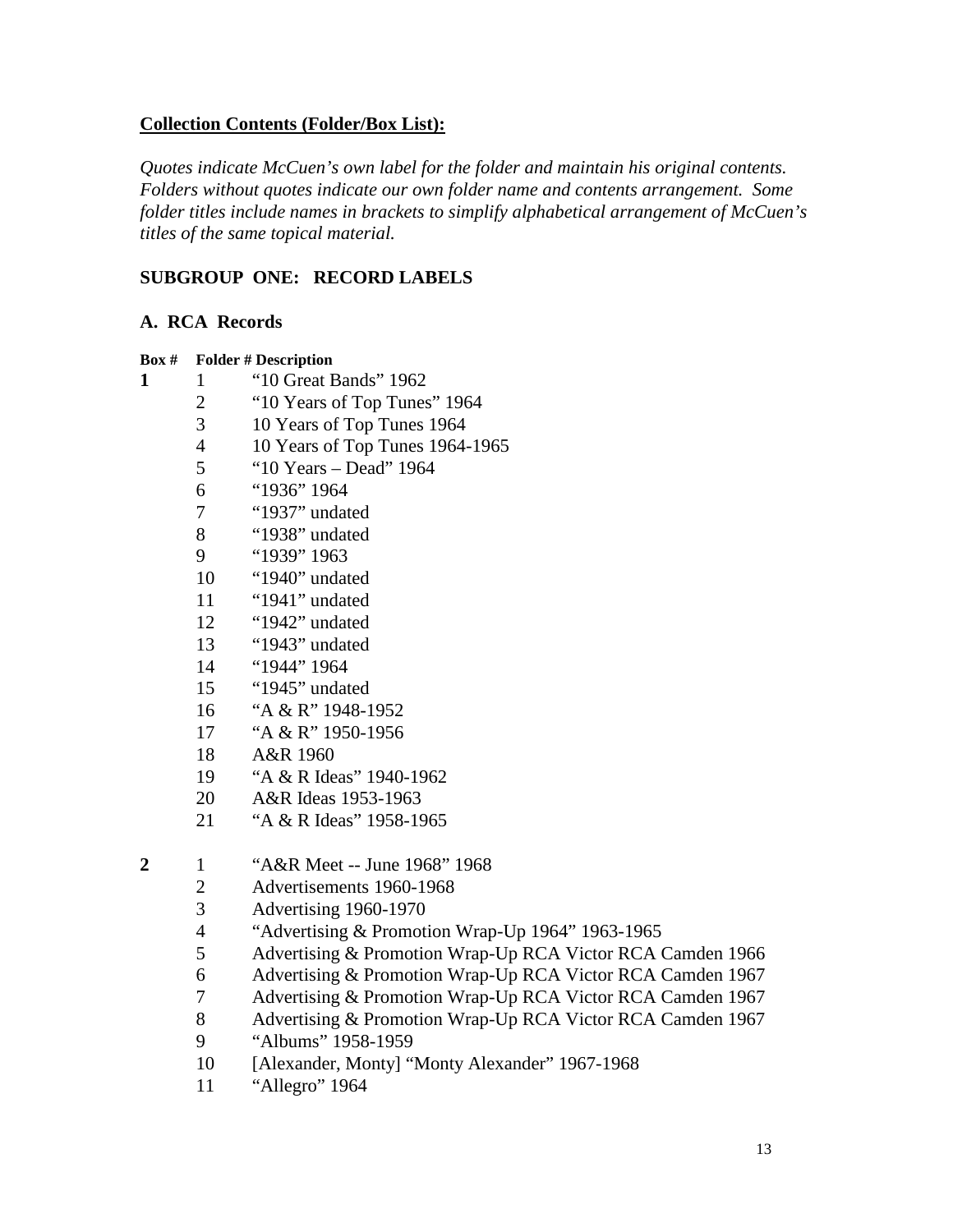- Almo Music Corp 1967
- 13 [American Federation of Musicians] "A F of M" 1969-1970
- "Annual Polls Winners" (1 of 2) 1944-1967
- "Annual Polls Winners" (2 of 2) 1944-1967
- Arnold, Eddy 1964
- "Arnold, Eddy -- One More Time -- LPM/SP-2471 r." 1962
- "Art" 1959-1961
- "Artist Contract File" 1968
- Artists Miscellaneous, undated
- ASCAP Theatrical Productions on Long Playing Records 1964
- [Atkins, Chet] "Chet" 1959-1960
- "Austin, Gene My Blue Heaven LPM-2490 Rel" 1962
- 1 [Boys Clubs of America] "B.C.A." 1958-1959
	- "Basie-Moten" 1964-1965
	- Benefits 1964-1965
	- "Best of" 1966-1968
	- "Best of Series" 1965
	- Biographical Sketches 1964
	- 7 "Blue Sky Boys" 1963<br>8 "Bluebird Blues" 1964
	- "Bluebird Blues" 1964-1965
	- Blues 1966
	- "Boogie Woogie" 1956
	- "Bossa Nova" 1965-1966
	- "Bossa Novas" undated
	- Braff, Ruby 1963-1965
	- [Breau, Lenny] "Lenny Breau" 1967-1969
	- Brown, Les 1960
	- Budriesi, Luciano 1963
	- Burton, Gary 1966
	- Burton, Gary 1967
	- Burton, Gary 1967-1968
	- Burton, Gary 1968
	- [Burton, Gary] "Burton -- Red Seal" 1968
	- [Burton, Gary] "Burton Road" 1964-1968
	- 23 [Burton, Gary] "G. Burton July" 1967
	- [Burton, Gary] "G. Burton Tong" 1966-1968
	- [Burton, Gary] "Gary Burton" 1965-1966
	- [Burton, Gary] "Gary Burton" 1967-1968
	- [Burton, Gary] "Gary Burton" 1967-1968
	- [Burton, Gary] "Gary Burton Breakout" 1967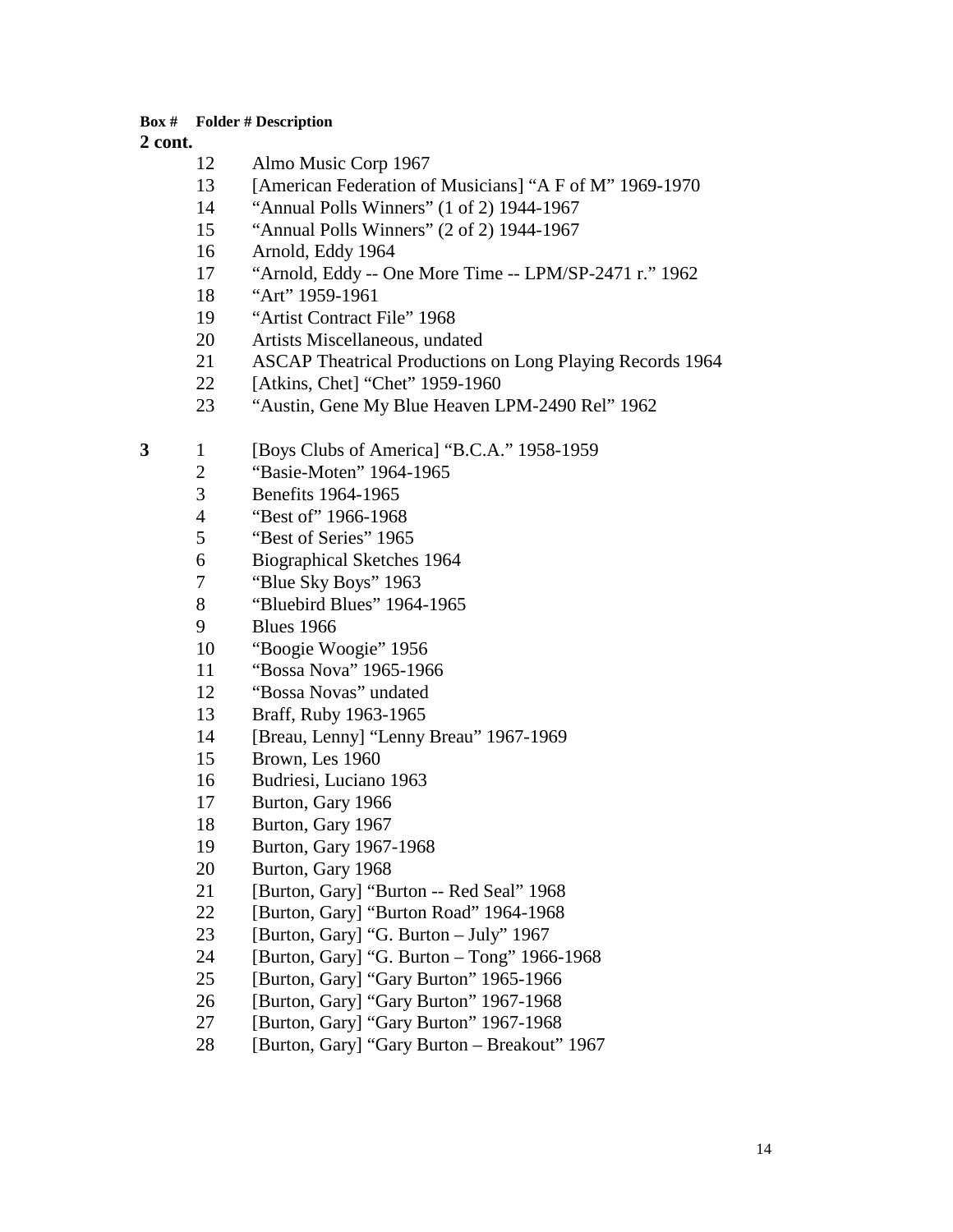- 1 [Burton, Gary] "Gary Burton Carnegie" 1967-1968
	- [Burton, Gary] "Gary Burton Nashville" 1966-1967
	- [Burton, Gary] "Gary Burton Single" 1968
	- [Burton, Gary] "Who Is Gary Burton?" 1962-1965
	- "C&W: Artist Record List 1947-1951" 1947-1951
	- "C&W Classics" 1956-1964
	- "C&W Hits" 1965-1966
	- "C&W: Re-Coupling Information 1948-1952" 1948-1952
	- "C. W. Various CAL-689 Country Music Hits" 1961
	- "Camden" 1957-1960
	- "Camden" 1959-1968
	- "Camden Ideas" 1957-1962
	- Camden Ideas 1958-1963
	- "Camden Kiddy '64" 1964
	- "Camden Work Papers" 1959
	- "Car Tapes" 1965-1967
	- "Carter Family" 1961-1965
	- Catalogs and Serials 1944-1968
	- CBC Whiston 1966-1968
- 1 "CBC Whiston" 1967-1968
	- Children Ideas, undated
	- "Childrens Ideas" 1949-1959
	- "Childrens Sales" 1957-1960
	- Christmas 1966
	- Circle Records 1964
	- "Civil War" 1959
	- Club Hangover, undated
	- "CMA Chicago" 1964-1965
	- [Coben, Cy] "Cy Coben" 1958
	- "Col. Frank Erhardt" 1958
	- Collectors Correspondence 1964
	- "Collector's LP's" 1959-1963
	- "Collector's Mail (C&W)" 1957-1965
	- "Collector's Research" 1961
	- "Column -- Music Maker" 1950-1960
	- 17 [Como, Perry] "Best of Perry Como" undated
	- [Como, Perry] "Como" 1953
	- [Como, Perry] "Como, Perry CAL-694 CAS(e)-694 -- Make Someone Happy" 1962
	- 20 [Competitive Album Chart Analysis] "Competitive" 1960-1963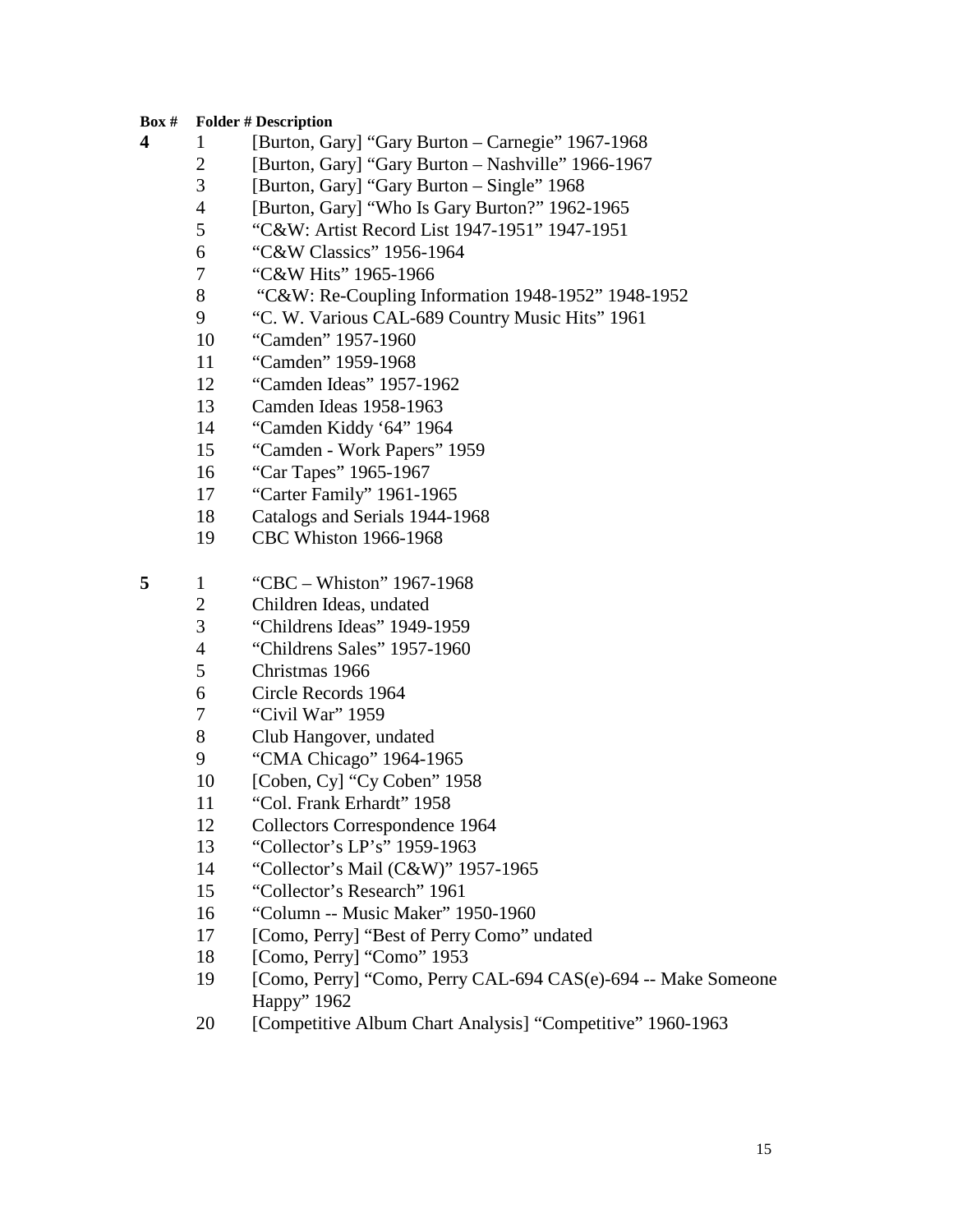- 1 "Competitive Album Chart Analysis" 1962
	- Competitive Album Chart Analysis 1963
	- "Competitive Album Reports" 1960-1962
	- Competitive Album Reviews 1961-1962
	- Competitive Album Reviews 1961-1963
	- "Competitive File" 1960-1962
	- "Competitive Work Papers" 1959-1963
	- 8 [Cooke, Sam] "Sam Cooke -- Purch. Master" 1962
	- "Coon-Sanders" 1961-1965
	- Coon-Sanders 1965-1966
	- Copyright Issues 1954-1967
	- Country and Western Stars (biographies and pictures) RCA Victor Records, undated
	- "Country Hits Parade" 1965-1966
	- Country Music Album Ideas 1958
	- Country Music Reissues 1948-1959
- 1 Country Music Reissues, Album Ideas 1962-1966
	- Country-Western Caravan 1954
	- Cue 1966
	- "Custom" 1950
	- [Dalhart, Vernon] "Vernon Dalhart" 1955-1955
	- "Dance Band Research" 1959-1962
	- 7 [Davidson, Bruce] "Bruce" 1950-1955<br>8 Davidson, Bruce 1956-1968
	- Davidson, Bruce 1956-1968
	- Davis, Eddie 'Lockjaw', undated
	- 10 [Davis, Gail] "Gail Davis" 1958
	- [Davis, 'Wild Bill'] "Wild Bill Davis" 1967
	- 12 [Davis, 'Wild Bill'] "Wild Bill Davis" 1967-1968
	- Davis, 'Wild Bill' 1967
	- Dealers of Recordings and Discographies 1965-1968
	- [DeFranco, Buddy] "Buddy DeFranco" 1966-1968
	- "Diamonds by the Dozen: Various LPM LSP 2668" 1963
	- "Digest #2" 1965
	- "Distribution and Comments on Albums (Album Review Material)" 1961-
	- "Diversification and Extra Profits: a New Label Concept" 1966
	- "Diversification and Extra Profits: a New Label Concept" 1966
- 1 "Dixieland" 1964
	- "Django" 1959-1966
	- Dorsey, Tommy 1964
	- [Dorsey, Tommy] "Dorsey Victor LPM LSP 2637 (SP-33-185) Dynamite" 1963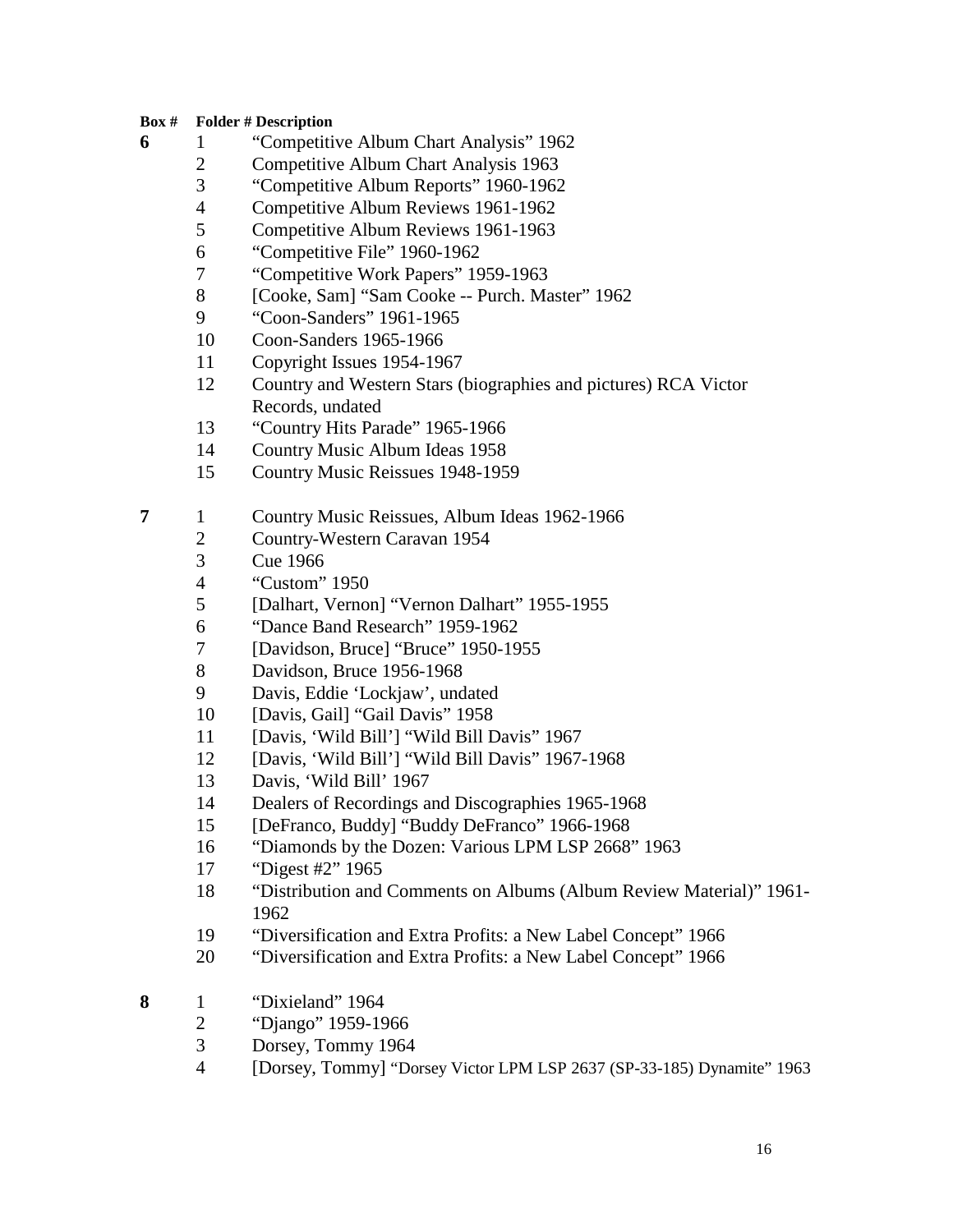- **8 cont**. 5 [Dorsey, Tommy] "T.D." 1958-1960
	- [Dorsey, Tommy] "T. Dorsey Camden" 1963
	- [Dr. Seuss] "Dr. Seuss" 1959-1961
	- Dr. Seuss 1960-1965
	- [Dr. Seuss] "Dr. Seuss 1964" 1960-1964
	- [Dr. Seuss] "Dr. Seuss Recording" 1960-1961
	- [Dr. Seuss] "Dr. Seuss' Sleep Book" 1964-1966
	- [Dr. Seuss] "Dr. Seuss -- Sleep / If I Ran the Zoo" 1965-1965
	- [Dr. Seuss] "New Dr. Seuss" 1964-1965
	- [Dr. Seuss] "Seuss No. 2" 1957-1962
	- [Dr. Seuss] "Sneeches -- work papers" 1960-1962
- 1 Duke Ellington Jazz Society 1967
	- Edward B. Marks Music Corporation 1966
	- 3 [Electronic Transfers] "ET" 1952-1967<br>4 Ellington. Duke 1964-1967
	- Ellington, Duke 1964-1967
	- Ellington, Duke 1964-1968
	- Ellington, Duke 1967-1968
	- Ellington, Duke 1968
	- Ellington, Duke, undated
	- Ellington, Duke -- Sacred Concerts 1965-1967
	- Ellington, Duke -- Recording List 1967
	- [Ellington, Duke] "Duke Ellington" 1965-1967
	- [Ellington, Duke] "Duke Ellington" 1967-1968
	- [Ellington, Duke] "Duke Press" 1967
	- [Ellington, Duke] "Duke-Strayhorn" 1967-1968
	- [Ellington, Duke] "Ellington" 1960-1974
	- [Ellington, Duke] "Ellington" 1964-1967
	- [Ellington, Duke] "Ellington, Duke" 1955-1959
	- [Ellington, Duke] "Ellington, Duke LPM-6009 -- The Indispensible [sic] Duke Ellington" 1961
	- Endicott Management Co. 1963
	- Engel, Lehman 1959
	- [Engel, Lyle] "Lyle Engel" 1957-1960
	- "Europe" 1956-1957
	- Evans, Red, undated
- 1 "Expense Acc" 1968
	- "Expenses" 1957-1962
	- "Expenses -- 1968" 1967-1968
	- Family News 1968
	- "Finegan, Sauter LPM/LSP-2473 (e) Inside SF. Revis. ESR" 1961
	- [Fisher, Eddie] "Eddie Fisher" 1963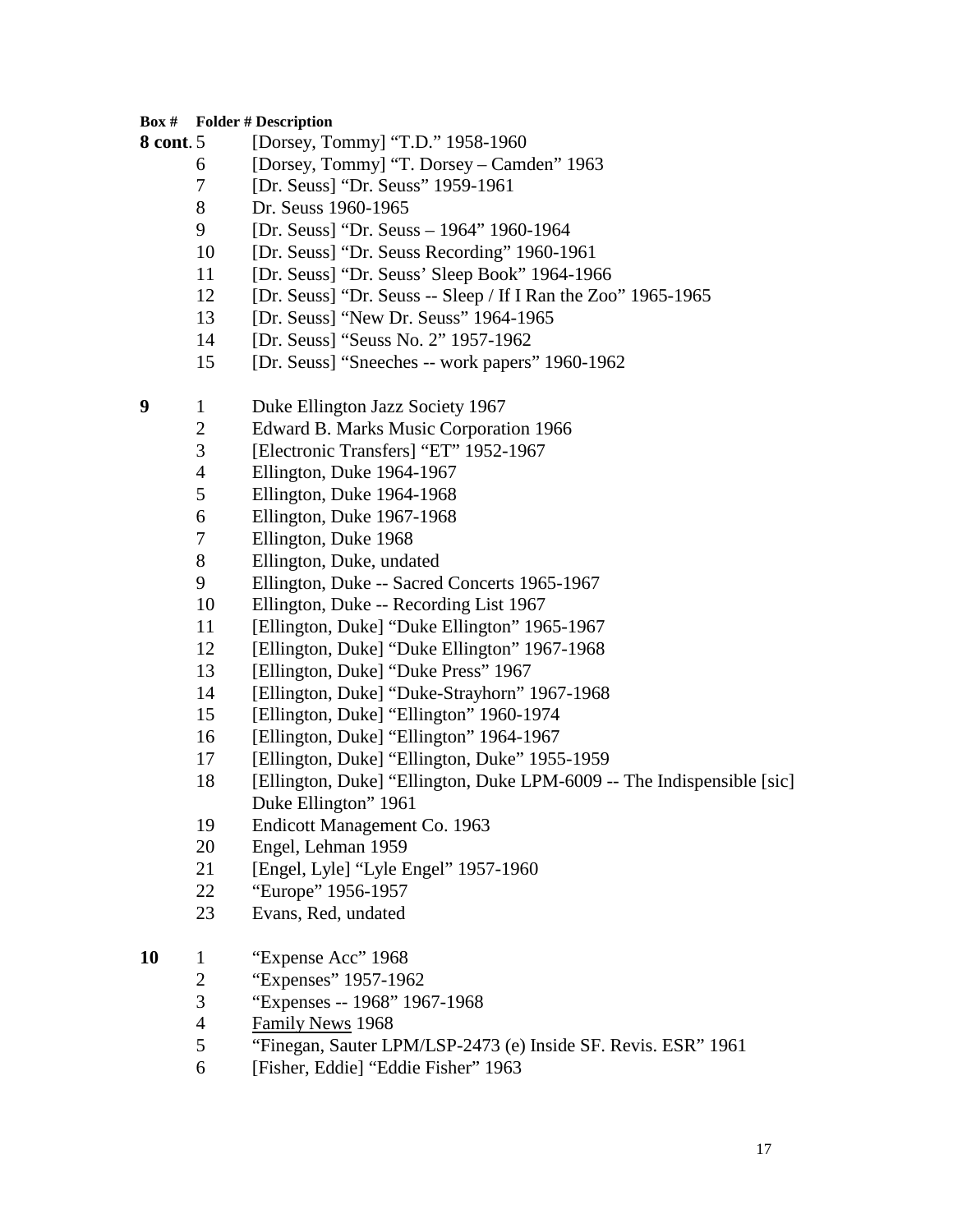- [Fisher, Eddie] "Fisher, Eddie LPM/SP-2504" 1962
- "Fluffs" 1962
- Folk 1962-1963
- Forms, undated
- "Future" 1961-1968
- 12 [Gardner, Dave] "Dave Gardner" 1960-1963
- [Gardner, Dave] "Dave Gardner Did You Ever LPM/LSP-2498" 1962
- General Correspondence 1958-1968
- "Gillespie, Dizzy LPM-2398 -- The Greatest of D.G." 1961
- Glen Gray and the Casa Loma Orchestra 1960
- "Gold Hits: Volume 2: Various LPM LSP 2775" 1963
- "Gold Standards" 1956-1960
- "Gold St[andards] '60" 1959-1966
- "Golden Hits\*Volume I: Various LPM LSP 2774 (e)" 1963
- 11 1 Goodman, Benny 1962-1966
	- [Goodman, Benny] "B. G. ETs" 1956-1962
	- [Goodman, Benny] "Benny Goodman" 1960-1964
	- Grey Gull 1967
	- Groove Label 1954
	- Hampton, Lionel 1968
	- [Hampton, Lionel] "Lionel Hampton" 1958-1961
	- [Hampton, Lionel] "Lionel Hampton" 1967-1968
	- Handy, John 1965-1968
	- [Handy, John] "Cap'n Handy #2" 1968
	- [Handy, John] "Cap't John Handy" 1965-1966
	- "Hanky Pank" 1958-1959
	- [Hawkins, Coleman] "Coleman Hawkins" 1963-1964
	- "Hector Heathcote" 1964
	- "Hercules" 1959
	- "Here Come the Dance Bands Again" 1950
	- "Hillbilly" 1956-1963
	- Hines, Earl 1965-1968
	- Hines, Earl 1967
	- 20 [Hines, Earl] "Earl Hines" 1965
	- "History of Jazz" 1957-1959
	- "Hits/RCA" 1961
	- Hodes, Art, undated
	- "Hold" 1941-1962
	- "Honest to Goodness Country Hits: Vol. II LPM LSP 2633 (e)" 1963
	- "Hootenanny" 1961-1963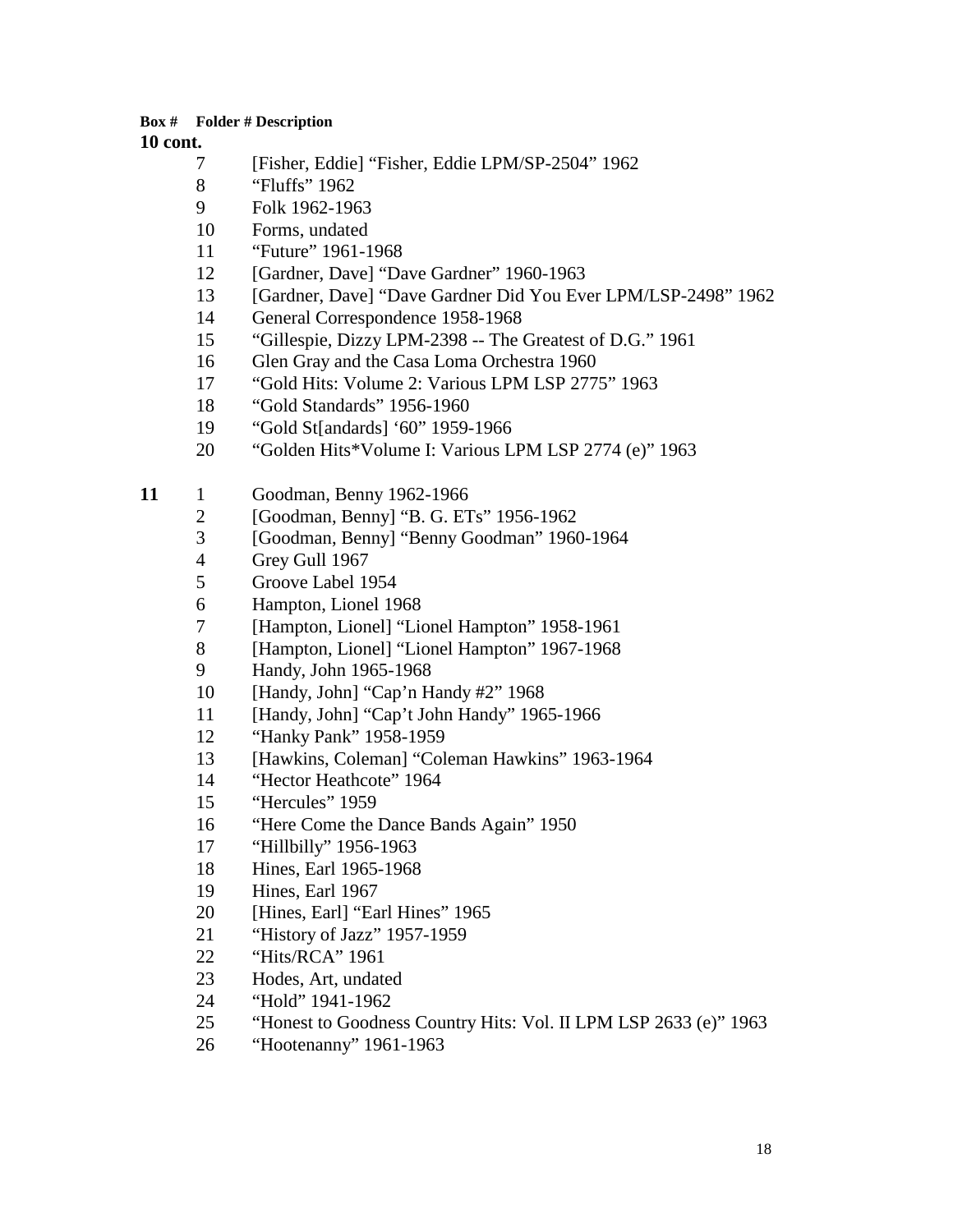- 1 "Ideas" 1959-1964
	- Ideas 1960-1968
	- Ideas, undated
	- "Ideas and Jokes" 1960-1965
	- "In the Groove" 1966
	- Institute of Jazz Studies 1955-1956
	- Internal Correspondence 1954-1958
	- "International" 1962-1963
	- *International Post* 1967-1968
	- [Israel, Leo] "Leo Israel" 1958-1958
	- "Jazz" 1964-1965
	- Jazz 1967-1968
	- Jazz Awards 1965
	- Jazz Composers 1960
	- Jazz Crusade 1968
	- Jazz -- Eastern Conference of Jazz Societies 1967
	- "Jazz LPM/LSP-3407 (Aug '65) Paul Desmond" 1965
	- Jazz Radio 1965
	- Jazz Society 1968
	- Jazzpodium 1967
	- JEMF 1967-1969
	- Joe Newman Septet 1956
	- [Johnson, J. J.] "J. J. B'way Exp." 1965-1966
	- [Johnson, J. J.] "J. J. Johnson" 1967
	- [Jones, Isham] "Isham Jones" 1960-1964
	- Jones, Jonah 1961

# 1 Kapp, Dave 1952

- KDKA 1967
- [Keil, Jack] "Keil" 1960
- [Kemp, Hal] "Hal Kemp" 1958
- Kenton, Stan 1962-1965
- "Kicker" 1964-1965
- "Kicker & Revisions" 1964-1965
- "Kiddy" 1956-1965
- Kiddy 1958-1959
- "Kiddy -- 1965" 1964-1965
- "Kiddy -- Working" 1952-1960
- "King, Wayne LPM/LSP02430 -- Midnight Waltz" 1961
- Label Copy, undated
- "Leadbelly" 1964
- [Leibert, Dick] "Dick Leibert" 1964-1965
- Levitt, Rod 1964-1971
- [Levitt, Rod] "Rod Levitt" 1964-1965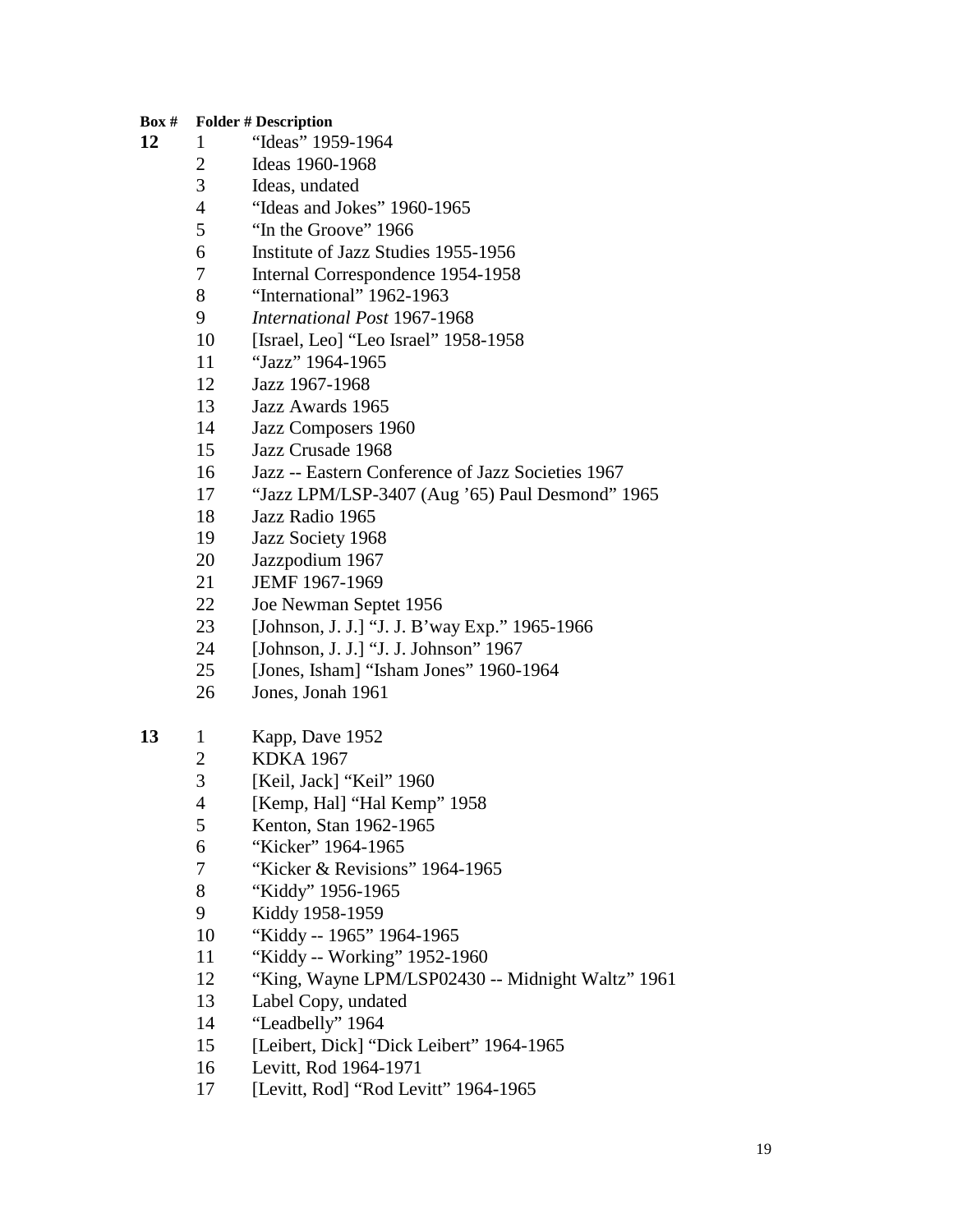- 18 [Levitt, Rod] "Rod Levitt" 1966
- [Levitt, Rod] "Rod Levitt -- Here's Hollywood" 1966
- 20 [Levitt, Rod] "Rod Levittown" 1965-1966
- 1 [Lewis, Shari] "Shari Lewis" 1957-1962
	- [Leyden, Norman] "Norman Leyden" 1959
		- "Liners" 1956-1962
		- Liner Notes 1962-1963
		- "Listing Notices" 1959-1968
		- [Locklin, Hank] "Hank Locklin" 1961-1962
		- "Lonesome River Boys" 1962-1964
		- "Longines" n.d.
		- "Mail Order Boxes" undated
		- "Material For Distrib. Round Robin" 1950-1952
		- McCuen, Brad 1962-1968
		- McCuen, Brad -- Resume 1968
		- Meet the Girls Campaign 1955
		- Miller, Glenn 1960-1968
		- Miller, Glenn 1964-1968
		- Miller, Glenn 1967-1968
		- Miller, Glenn -- Broadcast Recordings , undated
- 15 1 Miller, Glenn -- Cue Sheets 1955
	- Miller, Glenn -- Publicity Photos , undated
	- [Miller, Glenn] "Best : Glenn Miller Vol. III" , undated
	- [Miller, Glenn] "G. Miller Carnegie Hall Concert" 1957
	- [Miller, Glenn] "Glen Island -- G. Miller" 1961, 1967-1968
	- [Miller, Glenn] "Glenn -- Blue Moonlight" 1966
	- [Miller, Glenn] "Glenn / Buddy Def. Jan. '68" 1967-1968
	- 8 [Miller, Glenn] "Glenn -- Chesterfield II" 1968
	- 9 [Miller, Glenn] "Glenn 'In the Mod'" [sic] 1967
	- [Miller, Glenn] "Glenn Miller" 1958-1963
	- [Miller, Glenn] "Glenn Miller" 1961-1964
	- 12 [Miller, Glenn] "Glenn Miller" 1962-1963
- 16 1 [Miller, Glenn] "Glenn Miller" 1962-1965
	- 2 [Miller, Glenn] "Glenn Miller Air Force Band" 1945-1955
	- [Miller, Glenn] Glenn Miller Army Air Force Band 1955
	- [Miller, Glenn] "Glenn Miller -- BFM" 1958-1960
	- [Miller, Glenn] "Glenn Miller -- Chesterfield" 1965-1966
	- [Miller, Glenn] *Glenn Miller Discography and Biography* 1955
	- [Miller, Glenn] "Glenn Miller File" 1939-1944
	- [Miller, Glenn] *Glenn Miller Limited Edition Album* 1953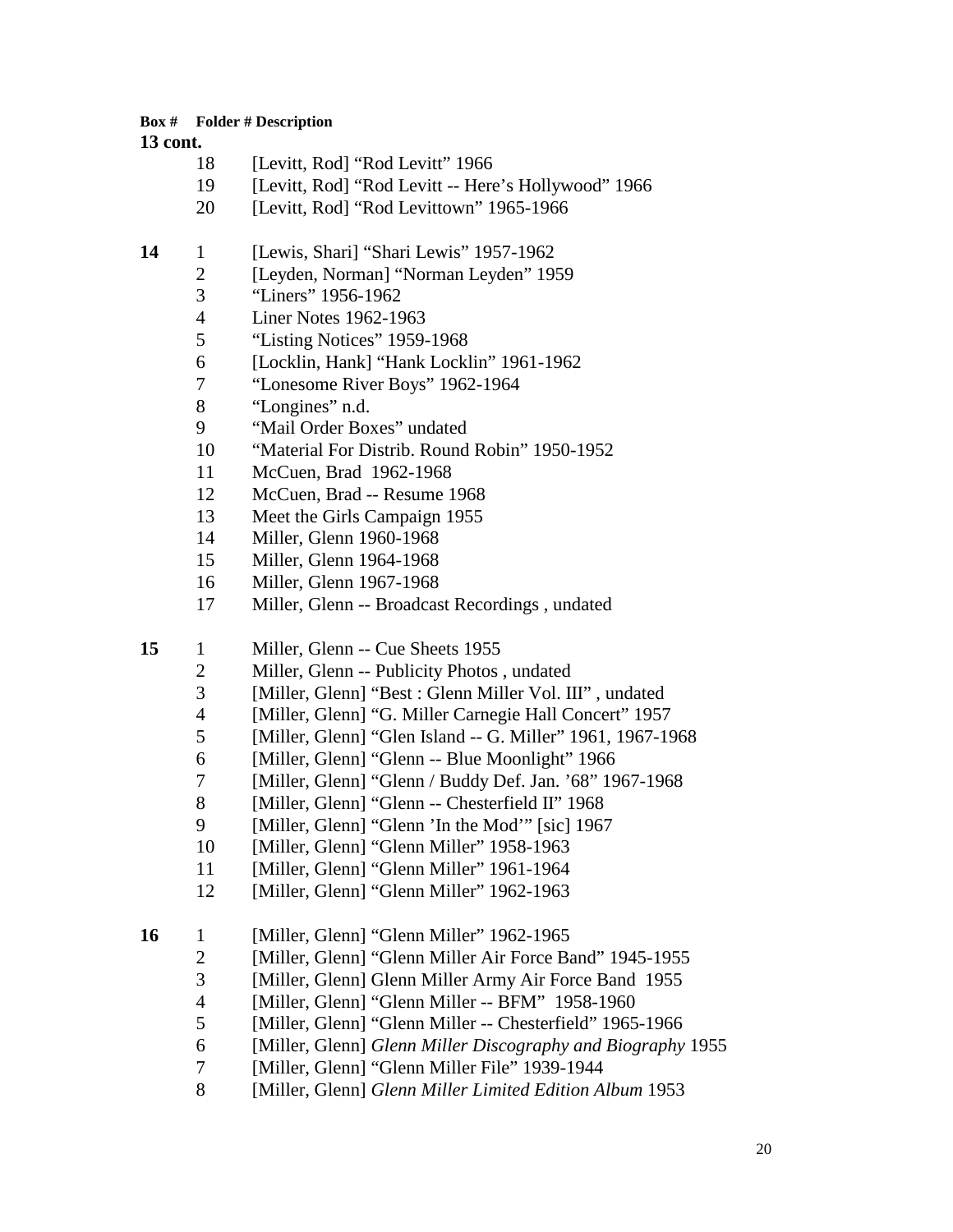- [Miller, Glenn] *Glenn Miller Limited Edition vol II* , undated
- [Miller, Glenn] "Glenn Miller on the Air: Glenn Miller vols. 1-2-3 LPM LSP 2767/2768/2769" 1963
- [Miller, Glenn] "Glenn Miller/Ray McKinley" 1960-1964
- 12 [Miller, Glenn] "Miller, Glenn -- 2<sup>nd</sup> Pressing -- Vol. II, LPT-6701-1, Rel."
- [Miller, Glenn] "Miller, Glenn, LPM/LSP -- 2435 Glenn Miller Time, Rel" 1961
- [Miller, Glenn] "On the Air -- Glenn Miller" 1963
- [Miller, Glenn] "Popular-Victor-LPM/LSP 2950 (Dec '64) Chesterfield Supper Club -- Glenn Miller Susp" 1967
- "Million Sellers" 1961-1967
- Mills Music 1968
- "Mingus, Charlie Tijuana Moods LPM-2533 Rel" 1962
- Miscellaneous 1966
- [Mitchell, Robin] Robin Mitchell Press Kit, undated
- "Mixed" 1949-1963
- Monterey Jazz Festival 1966
- 1 [Morello, Joe] "Drums like you've never...(Morello)" 1962
	- 2 [Morton, Jelly Roll] "Jelly Roll" 1964-1968<br>3 Music Collectors Correspondence 1964-1968
	- Music Collectors Correspondence 1964-1968
	- "Nashville" 1963
	- National Committee for the Recording Arts 1967
	- NBC-Generated Recording Discs, undated
	- [Nelson, Ozzie] "Ozzie Nelson" 1958-1959
	- "New Label" 1953-1963
	- "New Releases" 1965-1966
	- New York State Council on the Arts 1968
	- "Newport" 1967-1968
	- "Newport -- 1965" 1965
	- "Newport -- '66" 1966
	- "Newport -- 1967" 1967-1968
	- Newport Bills 1968
	- [Niles, John Jacob] "John Jacob Niles" 1964-1965
	- Noble, Ray 1962
	- [Noble, Ray] "Ray Noble" 1965-1967
	- "Non-coupling" 1962-1967
	- "Nostalgia Book" 1967-1968
	- Notebook, undated
	- Notes Miscellaneous, undated
	- "Official Weekly Mailbag" 1946-1955
	- "Old 'n' Golden Goodies: Various LPM LSP 2740" 1963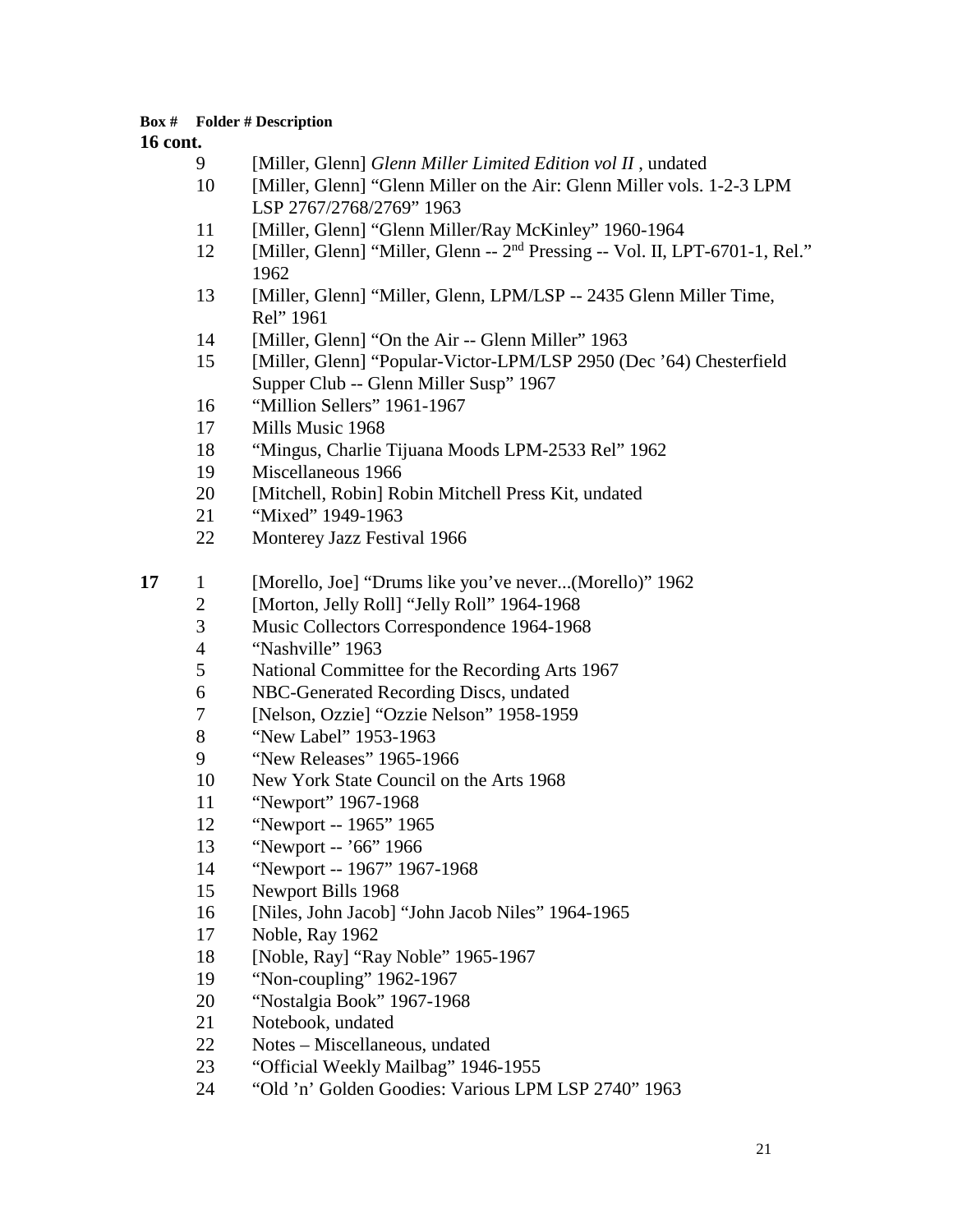#### **17 cont.**

- [Olsen, Dorothy] "Dorothy Olsen" 1956-1959
- "Omicron" 1958
- "Operation 5,000,000" 1951
- "Orig. Casts" 1948-1965

# 1 "Paper Demo" 1964-1965

- "Paper Record Tests" 1965
- "Parts ordered (from vault)" 1963-1964
- Personal Correspondence 1960-1968
- Personal Miscellaneous 1967-1968
- "Personnel", undated
- "Pick of the Country" (album title) 1964
- [Pine, Artie] "Artie Pine" 1959
- "Piracy" 1951-1966
- Piracy 1967
- "Pirates" 1967
- "Plans" 1966-1968
- Playboy Jazz Hall of Fame Ballots 1964, 1969
- "Pop & Jazz Collector's Mail" 1960-1964
- Pop & Jazz Collector's Mail 1965-1968
- "Popeye" 1957-1958
- Position Application 1956
- "Possible Reissues" 1953-1959
- Prestige Records 1966
- Project and Schedule 1963-1964
- "Proposed Albums" 1957-1959
- "Public Mail" 1962-1968
- Public Relations 1950-1951
- Publicity Photos, undated
- "Publishers letters" undated
- [Publishers] "Other Publishers" 1958-1971
- 27 [Quinn, Carmel] "Carmel Quinn" 1965
- Radio 1952
- *Radio Corporation of America RCA Victor Record Division*, undated
- 1 Radio Program Scripts 1963-1964
	- Radio Programming 1968
	- Radio Stations 1967
	- Radio Yesteryear 1968
	- [Ramirez, Roger] "Roger Ram" 1966-1967
	- RCA Internal Administration 1957
	- "RCA Original Mix" 1961-1966
	- RCA Parting 1968-1969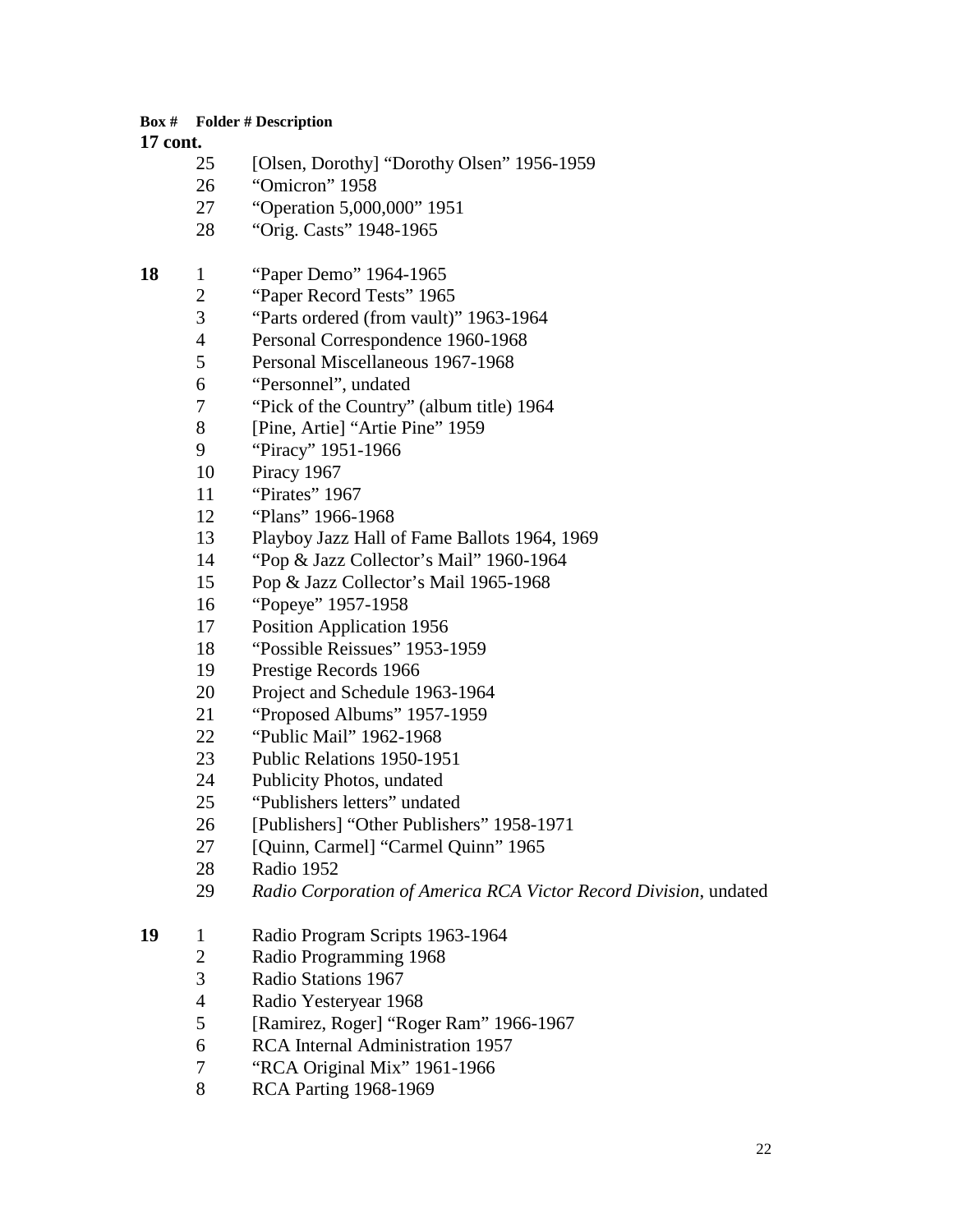#### **cont.**

- RCA Personal Medical Records 1960-1965
- "RCA Personal Press" 1958-1959
- RCA Product Reports 1967
- *RCA Record Department Artists Under Contract* 1958-1959
- "RCA Recording Artists" 1963-1964
- *RCA-Three Historical Views* 1963
- RCA Training 1939-1948
- *RCA Vault Inventory of 16" Broadcasts and Air Checks*, undated
- RCA Victor Distributor's Record Bulletin 1954

1 *RCA Victor Division Special Report* 1949

- RCA Victor Recording Catalogs 1966
- RCA Victor Recording Manufacturing 1959
- RCA Victor Series Directory, undated
- "Reader's Digest" 1961-1962
- Reader's Digest 1961-1963
- "Reader's Digest" 1966
- "Reader's Digest" 1968
- [Reader's Digest] "R. Digest #2" 1964-1965
- Reader's Digest Projects 1966
- Record Catalogs 1963
- "Record Club" 1961-1965
- Record Collectors and Collecting 1963
- Record Lists , undated
- Record Research Associates 1965
- Recording Accompanying Materials 1953
- Recording Accompanying Materials 1958-1960
- Recording Accompanying Materials 1958-1967
- Recording Accompanying Materials 1958-1967
- Recording Accompanying Materials 1958-1969
- Recording Accompanying Materials 1960-1967
- Recording Accompanying Materials 1963-1966
- Recording Accompanying Materials, undated
- Recording Accompanying Materials, undated
- Recording Accompanying Materials, undated
- 1 "Recording & Releases Schedules" undated
	- "Recording Forms" 1959-1971
	- Recording Forms 1963
	- 4 "Recording Info on LPs" 1960-1962<br>5 "Recording Pages" 1958-1963
	- "Recording Pages" 1958-1963
	- Recording Processes RCA 1961-1964
	- Recording Sessions, undated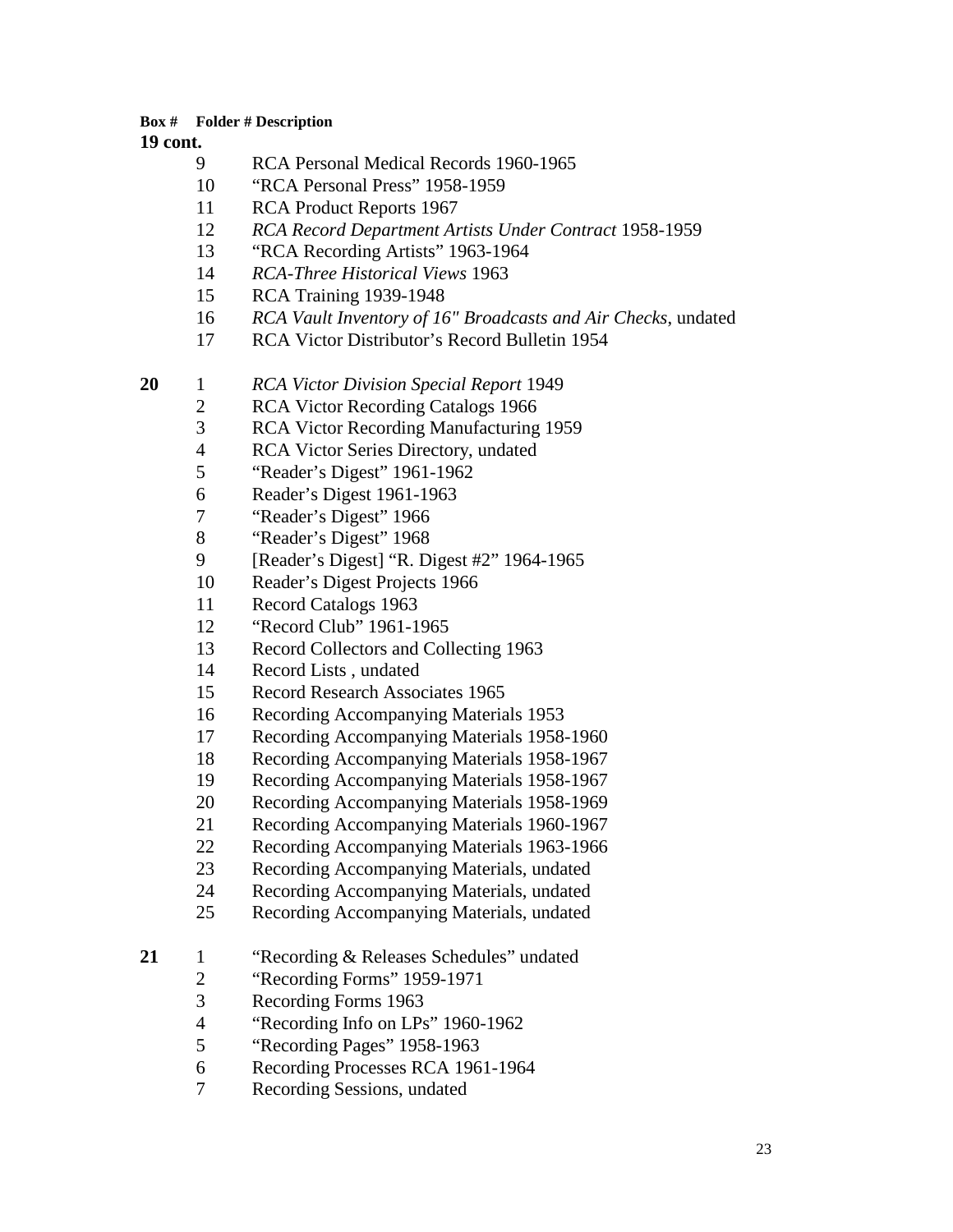- Recording Standards, undated
- "Records Ordered" (1 of 2) 1958-1964
- "Records Ordered" (2 of 2) 1964-1968
- "Red Seal" 1968
- Redd, Vi 1967
- [Reeves, Jim] "Jim Reeves" 1961-1964
- Reeves, Jim 1962
- "Reinhardt, Django LPM-2478 -- Swing Guitars" 1961
- "Reinhardt, Django LPM/LSP-2319 -- Djangology rel" 1961
- Reichner, Bix 1958
- "Reissue Albums" 1959-1961
- "Reissue Ideas" 1951-1962
- Reissue Ideas, undated
- "Reissue Work Papers" 1959-1960
- "Reissues" 1959-1962
- "Reissues Approved Research" 1959-1960
- 1 Reviews 1966-1967
	- Reviews, undated
	- Reviews and Positive Feedback 1965-1968
	- Reviews -- Jazz 1964-1968
	- Reviews -- Jazz 1966-1967
	- Reviews -- Jazz 1966-1968
	- Reviews -- Jazz 1966-1968
	- "Rhythm & Blues" 1961-1962
	- Rodgers, Jimmie 1966
	- [Rodgers, Jimmy] "J. Rodgers Tribute" 1964-1968
	- [Rodgers, Jimmie] "Jimmie Rodgers Country Music Hall of Fame LPM-2531 rel" 1962
	- [Rodgers, Jimmie] "Jimmie Rodgers LPM/2213 Jimmie the Kid" 1961
	- [Rodgers, Jimmie] "Jimmie Rodgers Vol. 5." 1961-1966
	- [Rogers, Roy] "Roy Rogers" 1958
	- Rogers, Shorty 1962
	- Russell, George 1969
	- [Russell, George] "George Russell The GR Jazz Workshop LPM/LSP(E)2534 rel" 1962
	- "Sacred Camden Collection" 1955-1964
	- Saints and Sinners 1967
	- Sales and Distribution 1949-1952
	- *Sales Pitch* 1967-1968
	- "Schedule" 1966-1968
	- "Schedules" 1966-1968
	- [Schneider, Jacob] "Jacob Schneider" undated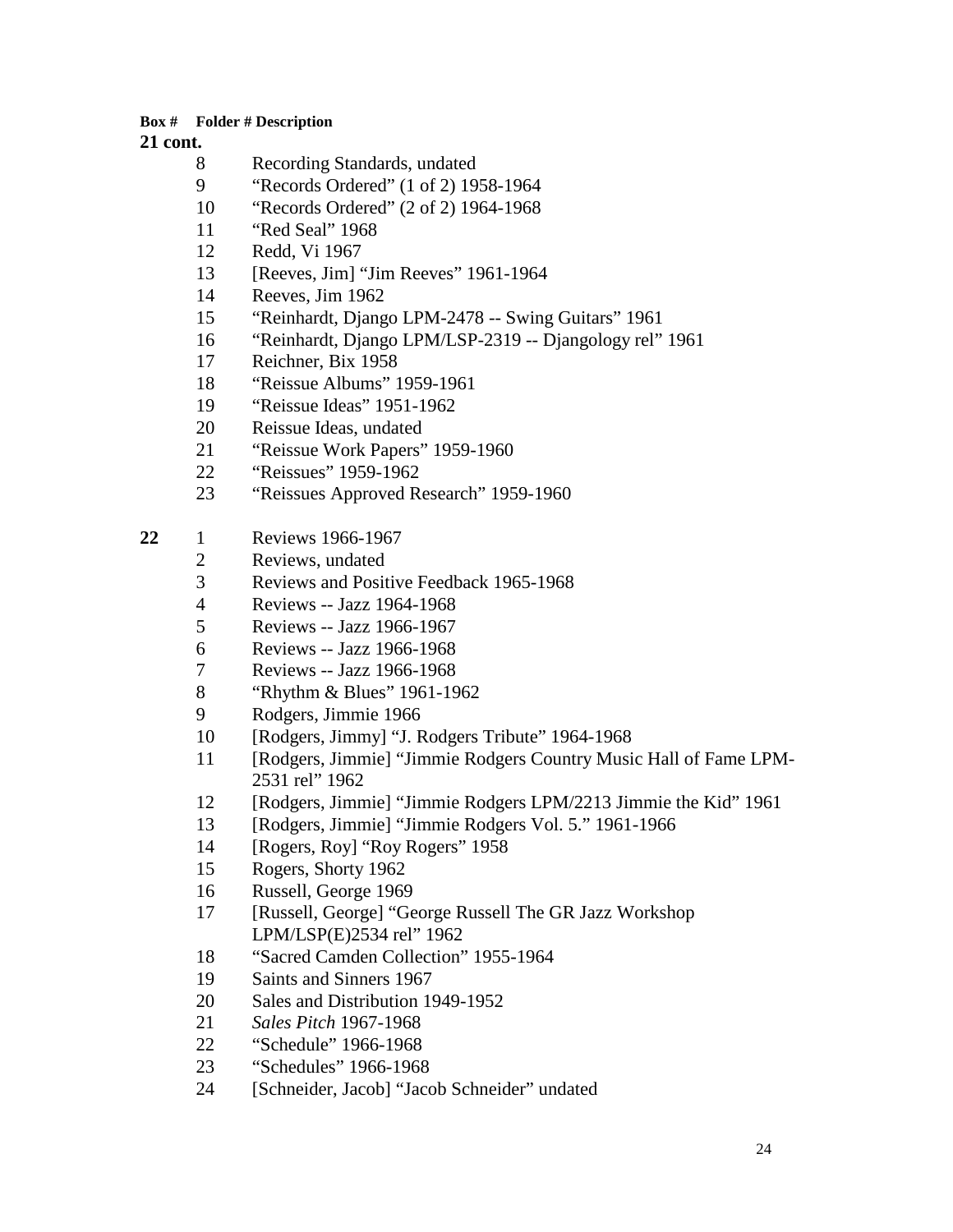| 25 | "Screen Directors' Playhouse" 1950-1955 |
|----|-----------------------------------------|
| 26 | Scobey, Bob 1958-1959                   |

- 1 Serials 1961-1971
	- "Serious or Classical Music" undated
	- "Sextet Orch USA" 1964-1966
	- Shaw, Artie 1963
	- [Shaw, Artie] "Artie Shaw" 1958-1962
	- [Shaw, Artie] "Artie Shaw LPM/ 1648 -- Reissued by Request" 1962
	- Sheils & Bruno 1967
	- Sholes, Steve Correspondence 1954-1968
	- Sholes, Steve Obituaries 1968
	- "Single Releases" 1966-1967
	- Singles Plug List for Radio, TV, & Field Sales Reps 1967
	- "Slants" 1955-1956
	- [Smith, Charles Edward] "C. E. Smith" 1961-1962
	- "Smoky Mountain" 1964
	- Snow, Hank, undated
	- [Snow, Hank] "Hank Snow" 1956-1964
	- [Snow, Hank] "Hank Snow" 1963-1964
	- [Snow, Hank] "Snow, Hank CAL-680 -- The Southern Cannonball" 1961
	- Standard Popular Songs, undated
	- Stewart, Rex 1966
	- Summary Layout Sheet 1959-1962
	- Summary Layout Sheet 1965-1967
	- Sunbury-Dunbar 1969
	- Teagarden, Jack, undated
	- "Theme Songs" 1943
	- [Thomas, John Charles] "John Charles Thomas" 1960-1965
	- Thompson, Randy, undated
- 1 "Terry Toon" 1959
	- [Three Suns] "3 Suns" 1960
	- Toscanini, Arturo 1950
	- *Treasury on RCA Victor Records* 1951
	- Vallee, Rudy 1967
	- "Vallee, Rudy LPM-2507 -- The Young Rudy Vallee" 1962
	- "Various Honest to Goodness Country Music Hits rel. " 1962
	- *Vault Inventory of 16" Broadcasts and Air Checks*, undated
	- [Venter, Nelson] "Nelson Venter" 1963
	- Verve Promo, undated
	- Vick, Harold 1967
	- [Vick, Harold] "Harold Vick" 1966-1967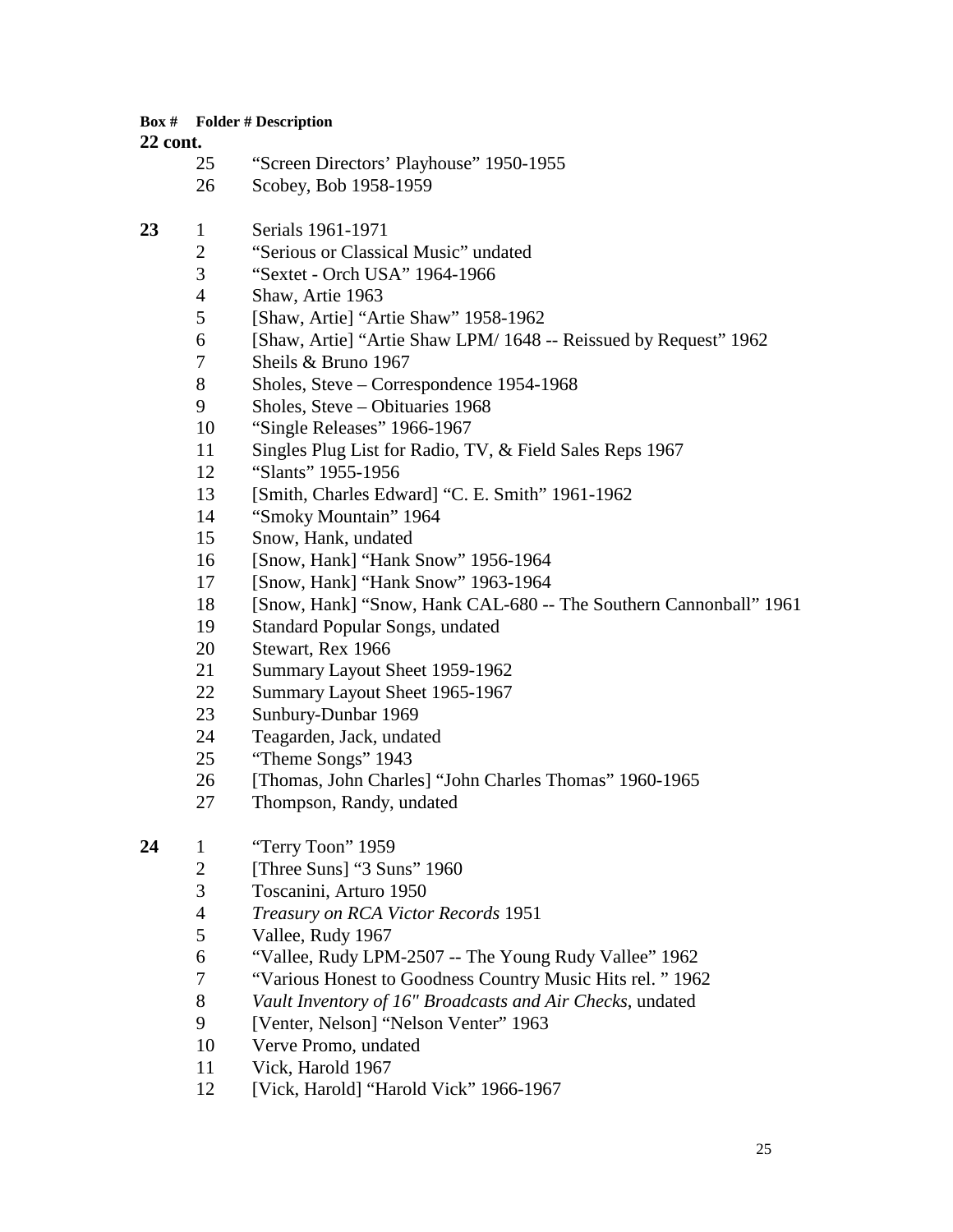**cont.**

- 13 [Vick, Vick] "Harold Vick" 1967
- [Vick, Harold] "Harold Vick #3" 1967
- "Vintage" 1963-1968
- [Vintage -- 1966] "1966-Vintages" 1965-1967
- Vintage 1967 1966-1968
- Vintage -- Articles 1957-1971
- Vintage -- Correspondence 1964-1966
- "Vintage -- Folk Futures" 1963-1964
- 21 "Vintage -- Future" 1965<br>22 "Vintage -- Genera" 1964
- "Vintage -- Genera" 1964-1965
- Vintage -- General 1965-1967
- "Vintage LPV-Handful of Keys -- Benny Goodman" 1965
- [Vintage -- New] "New Vintage 1966" 1964-1966
- 1 "Vintage -- Personality Futures" 1961-1965
	- [Waller, Fats] "Fats Waller" 1960-1964
	- Waller, Fats, undated
	- Walter, Cy 1956-1958
	- [Wareing, Charles] "Wareing" 1959-1961
	- Wareing, Charles H. 1963-1966
	- 7 [Weed, Buddy] "Buddy Weed" 1958<br>8 "Weekly Camden Report" 1950-1956
	- "Weekly Camden Report" 1950-1956
	- [Whiteman, Paul] "Paul Whiteman" undated
	- "Whittemore & Lowe" 1958-1964
	- Willard Alexander, Inc. 1965
	- [Witherspoon, Jimmy] "Jimmy Witherspoon" 1957-1959
	- "Xmas" 1959-1963
- New Release Report -- Distributor Gross Orders 1963-1968 *[Note: this box is oversize and is situated on the bottom shelf]*

#### **Newspaper Articles and Reviews**

- 1 Allen, Henry "Red" 1966-1967
	- Armstrong, Louis 1964-1965
	- Bechet, Sidney 1965-1967
	- Blues General 1962-1966
	- Blues Personalities 1962-1967
	- Children's Songs 1958-1965
	- Classical General 1964
	- Coleman, Ornette 1963-1966
	- Comedy Personalities 1965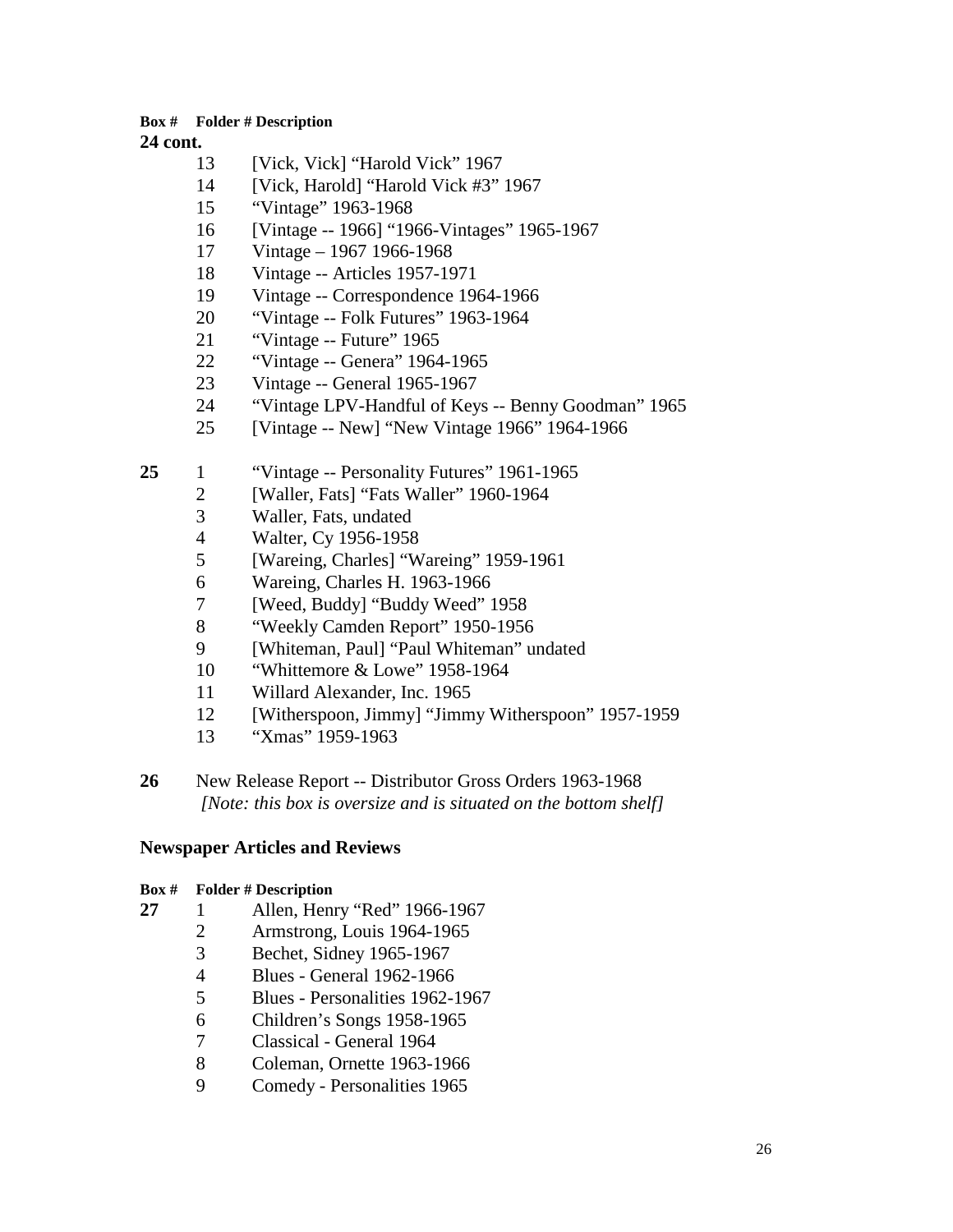#### **cont.**

- Country Music General 1957-1965
- Country Music Personalities 1968
- Davis, Eddie "Lockjaw" 1966-1968
- Ellington, Duke 1962-1968
- Ellis, Don 1967
- Evans, Bill 1966-1969
- Folk General 1950-1967
- Folk Personalities 1966
- General 1966-1967
- General -- Personalities 1957-1967
- Gillespie, Dizzy 1960-1967
- Hawkins, Coleman 1965
- Holiday, Billie 1962-1964
- Jazz General 1959-1968
- Jazz Personalities 1962-1968
- McFarland, Gary 1967-1968
- Mingus, Charles 1962-1964
- Music Industry 1957-1968
- Music Personalities 1956-1968
- NARAS 1966-1967
- Newport Jazz Festival 1965-1968
- O'Connor, Norman J. 1965-1967
- Parker, Charlie 1967
- Periodicals 1964-1968

# 1 RCA 1962-1968

- Record Collectors 1957-1958
- Reviews Billboard 1960-1968
- Reviews Cash Box 1960-1968
- Reviews Saturday Reviews 1962-1967
- Reviews Various Sources 1964-1971
- Rock -- General 1967
- Rock -- Personalities 1968
- Smith, Willie "The Lion" 1965-1967
- Song Lists 1967-1968
- Vaughn, Tom 1966-1968
- WWII 1966
- Weill, Kurt 1964-1966

# *Oversize*

**28a** 1 originals from Box 2, Folder 1 originals from Box 4, Folder 5 originals from Box 7, Folder 5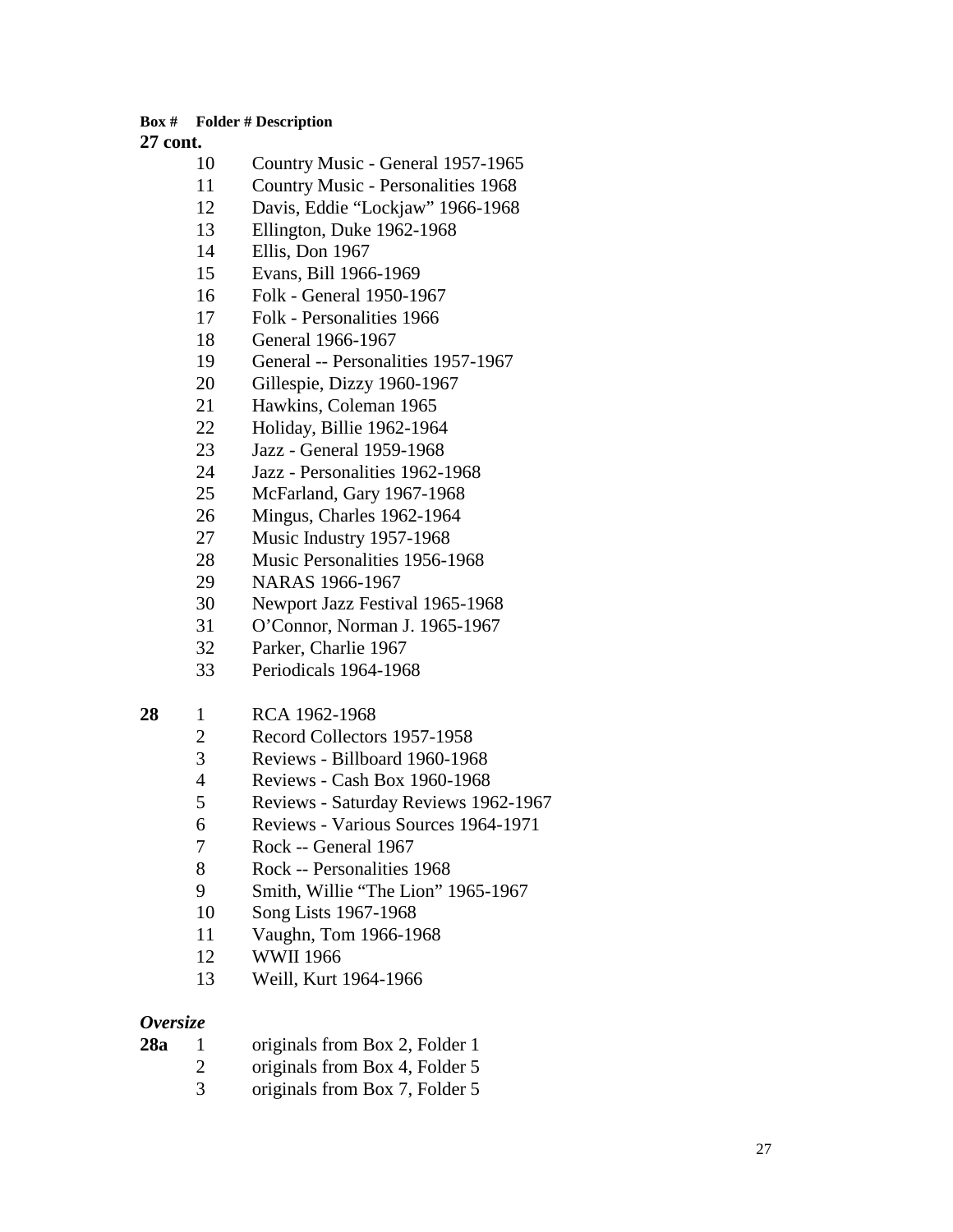### **Box # Folder # Description 28a cont.**

- 4 originals from Box 11, Folder 21<br>5 originals from Box 16, Folder 2
- originals from Box 16, Folder 2
- originals from Box 16, Folder 20
- originals from Box 17, Folder 23

*[Note: Further RCA items are located in the McCuen folder in the oversize manuscripts drawer, and are described among lists in the addendum.]*

# **B. MEGA Records, Inc. Business Records Artists**

- 1 "Nancy Adams" 1972
	- "Jimmy Angel" 1972
	- "Apollo 100" 1971-1973
	- Apollo 100, undated
	- "Artists" 1970
	- 6 "Glenn Ash" 1972<br>7 "Bill Black [sic] C
	- "Bill Black [sic] Combo" 1971-1973
	- Bill Black's Combo 1973
	- Bingham, Olin (Cole Steele) 1971
	- Blanchard, Jack 1971
	- "Jack Blanchard/Misty Morgan" 1971-1973
	- "Sterling Blythe" 1970
	- "Don Bowman" 1972
	- "Alisha Bridges" 1972-1973
	- "Joyce Brown" undated
	- "Buck and Curley" 1969-1970
	- "Davey Buhl" undated
	- Campbell, Ian 1972-1973
	- "Ian Campbell" 1973
	- "Henson Cargill" 1972
	- "Buzz Cason" 1971
	- "Carol Channing" 1971-1972
	- "Lana Chapel" undated
	- "Jack Clement" 1971
	- Cliff, Lora Lee 1971
	- Cole, Billy, undated
	- "Brian Collins" 1970-1972
	- Collins, Brian 1973
	- "The Cornbread" 1970
	- "Bob Dalton" 1969-1970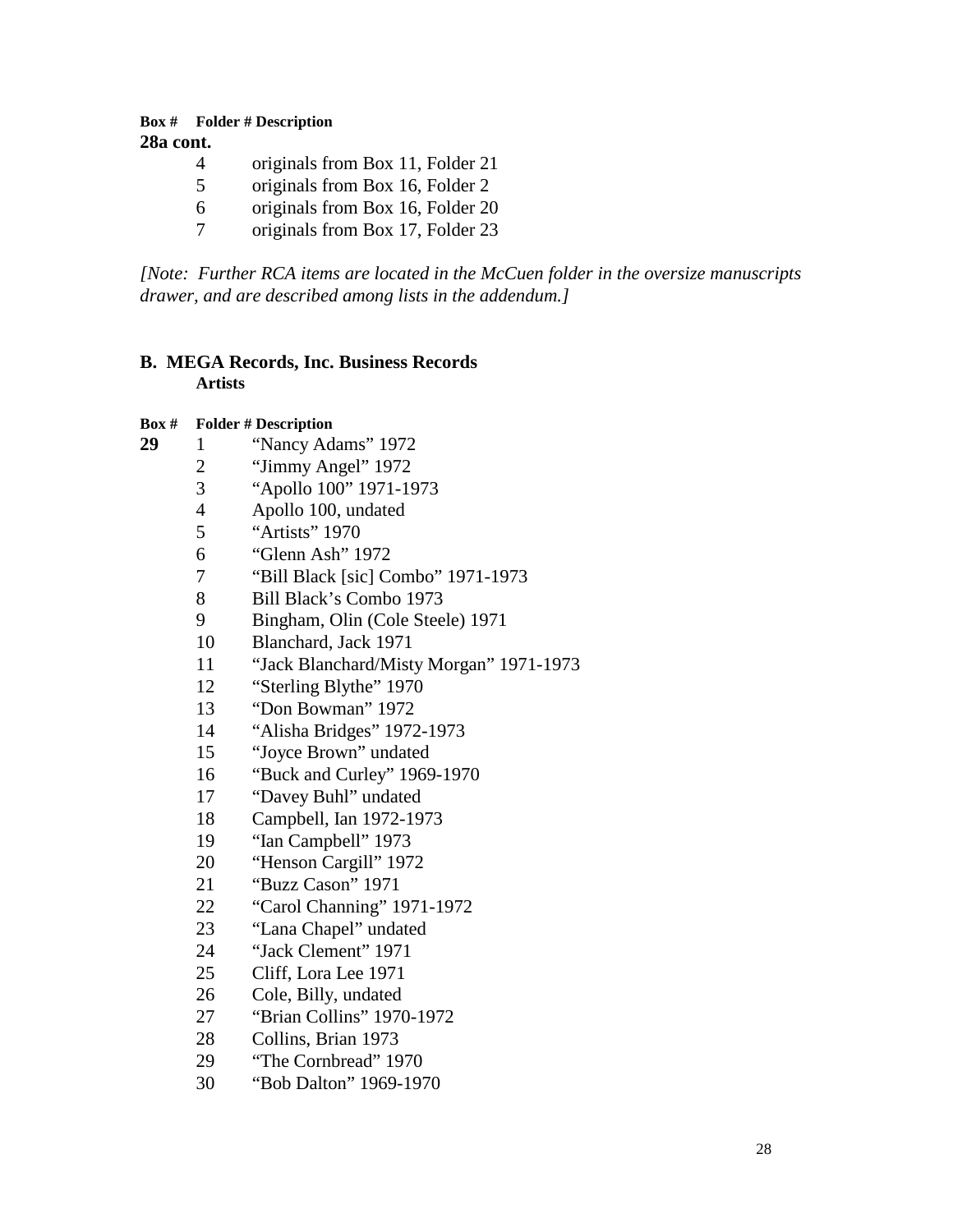| Box #    |                    | <b>Folder # Description</b> |
|----------|--------------------|-----------------------------|
| 29 cont. |                    |                             |
|          | 31                 | "Randy Denison" undated     |
|          | 32                 | Fargo, Donna 1970           |
|          | 33                 | "Holly Garrett" undated     |
|          | 34                 | "Linda Gayle" undated       |
|          | 35                 | Green, Lloyd, undated       |
|          | 36                 | "Bobby Harden" 1970-1971    |
|          | 37                 | "Jack Hare" 1971            |
|          | "Phil Harris" 1972 |                             |
|          | 39                 | "Jerry Jay" 1973            |
|          | 40                 | "Gordon Jenkins" 1972       |
|          | 41                 | "Tomas Ledin" 1972-1973     |
|          | 42                 | "Harold Lee" undated        |
|          | 43                 | "Diane McCall" 1971         |
|          | 44                 | "Pat McKinney" 1973         |
|          | 45                 | "Monty Montgomery" 1970     |
|          | 46                 | "Weldon Myrick" 1970        |
| 30       | 1                  | "Ray Pillow" 1972-1973      |
|          | $\overline{2}$     | "Prince of America" undated |
|          | $\overline{3}$     | "Ronnie Prophet" 1968-1970  |
|          | $\overline{4}$     | "Julie Rogers" 1972         |
|          | 5                  | Royal, James 1972           |
|          | 6                  | "Alan Rush" undated         |
|          | 7                  | "Marilyn Sellars" 1973      |
|          | 8                  | "The Shape of Things" 1971  |
|          | 9                  | "Glen Sherley" 1971         |
|          | 10                 | "Patsy Sledd" 1973          |
|          | 11                 | "Sammi Smith" 1970-1973     |
|          | 12                 | Sammi Smith 1970-1973       |
|          | 13                 | Sammi Smith 1971-1973       |
|          | 14                 | Sammi Smith 1972-1973       |
|          | 15                 | "Marlow Tackett" 1970       |
|          | 16                 | "Jim Thomson" 1969          |
|          | 17                 | "The Truth" undated         |

- "Mack Vickery" 1970
- 19 "Greg Vincent" 1971<br>20 "Fred Waring" 1971-
- "Fred Waring" 1971- 1972
- **Whittemore & Lowe" 1973**
- 22 [Whittemore & Lowe] "Piano Concert Promo 1973" 1973<br>23 Mhittemore & Lowe 1973
- 23 Whittemore & Lowe 1973<br>24 "Lawton Williams" 1971
- "Lawton Williams" 1971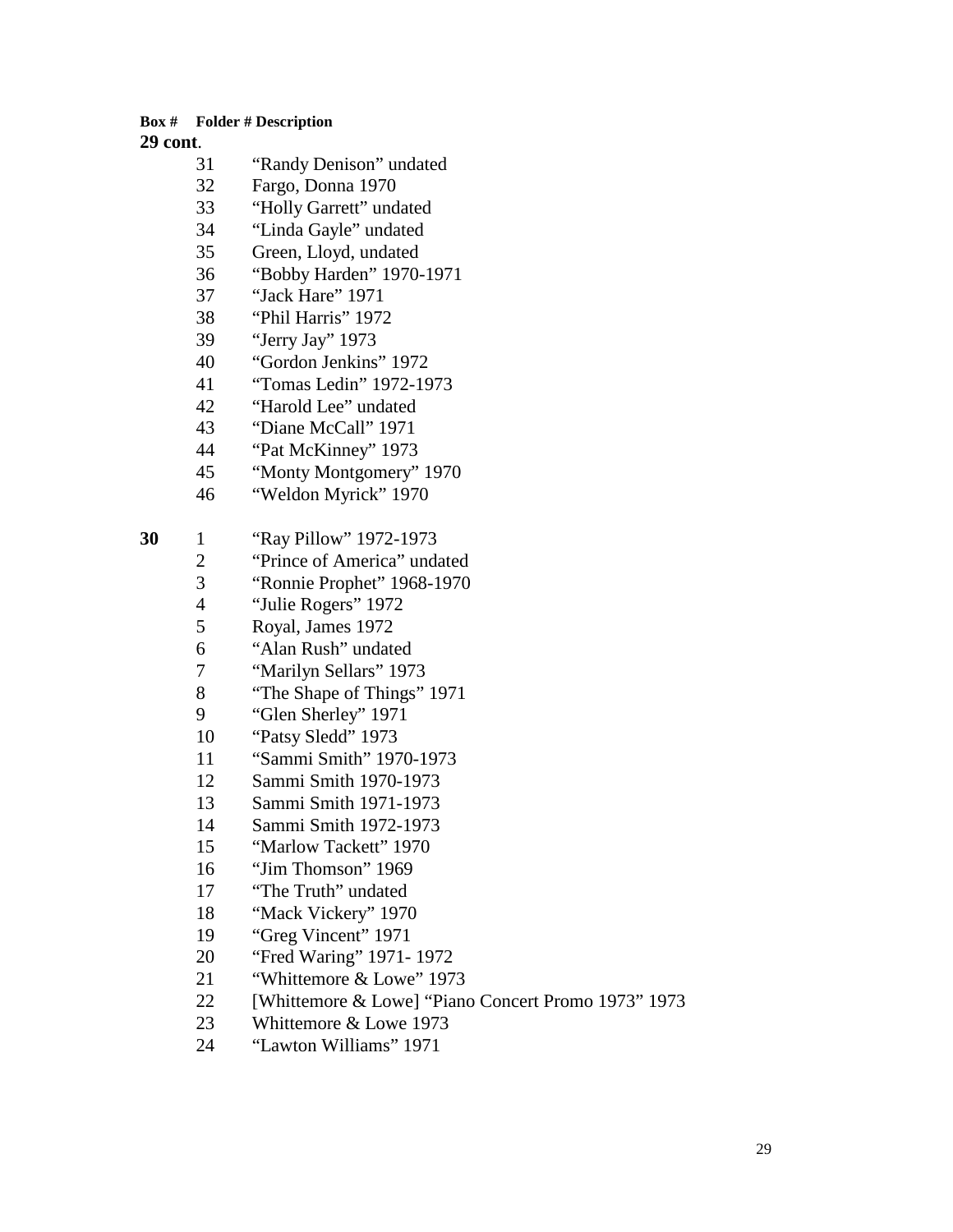#### **Production, Merchandising, and Marketing**

*Domestic*

- **Box # Folder # Description**
- 1 Active Catalogs 1973
	- 2 Agency-Artist Guidelines, undated<br>3 Album Release Information August
	- Album Release Information August 1972
	- 4 Artwork 1973<br>5 "Backdrops &
	- "Backdrops & Art" 1971
	- "Bill Hudson-Press" 1971-1972
	- "Canadian Auditions" 1973
	- "Capitol Record Club" 1972
	- "Columbia Record Club" 1972
	- [Davidson, Bruce] "Bruce" 1971-1973
	- [Davidson, Bruce] "Bruce Davidson" 1970
	- "Distributors" 1970-1973
	- "D. J. Convention 1970" 1971-1972
	- "Fan Fair" 1972
	- FIND Service International 1971
	- "Flying Dutchman Productions" 1971-1972
	- "Graphics" 1971-1972
	- Label Copy 45 rpm inserts 1973
	- Label Copy Setups 1973
	- "Label Names" 1972

1 "Master and Catalog Series" 1970

- 2 "Mega Records-Publicity" 1972-1973<br>3 "Mega Showcase" 1971-1972
- "Mega Showcase" 1971-1972
- "N.A.R.M." 1973
- "Photo Engraving Terms" 1969
- "Production Deals" undated
- Promotion 1973
- "Promotion" undated
- Promotion -- General 1970-1973
- "Publicity" 1972-1973
- Publicity Materials 1968-1973
- Publicity Materials 1971-1973
- Publicity Materials 1972-1973
- Radio 1972-1973
- "Raintree" 1972
- "RCA Record Club" 1972
- "Release Schedule" [sic] 1970
- "Release Schedule" 1971-1972
- Release Schedule 1970-1973
- "SHOW-BIZ" 1971-1972
- Show Biz, Inc. 1971-1972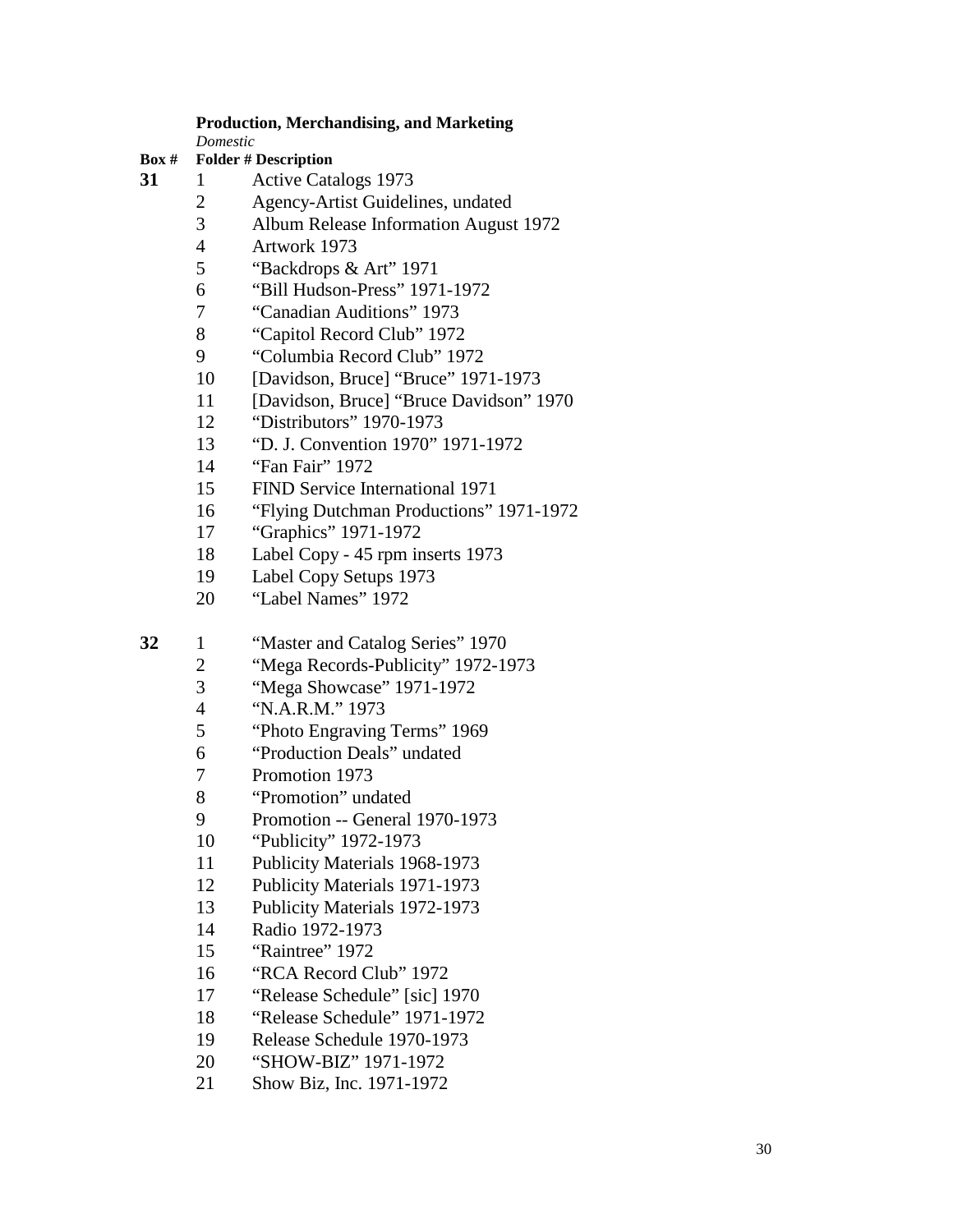**32 cont.**

- "Sterling Title Strip Co., Inc." 1973
- "Target Records" 1971-1973
- "WITL Radio" 1973
- "WKDA Radio" 1972

*International*

- 1 "Dick Broderick" [Tara International] 1971
	- "Ember Records" 1970-1972
	- "E.M.I." 1971-1972
	- "E.M.I." 1971-1973
	- Fifth International Festival of Country Music 1973
	- International Business—Correspondence 1968-1973
	- International Distribution 1972-1973
	- International Distribution 1972-1973
	- International Licensing Distributor Agreements 1972-1973
	- International Markets—Correspondence 1972-1973
	- "MCA" 1970
	- "Mervyn Conn" 1972
	- Mervyn Conn Organisation [sic] 1972-1973
	- "Midem" 1972-1973
	- Miki Dallon Enterprises, Ltd. 1970-1972
	- Murdoch, Tim -- Radio Corporation New Zealand 1972
	- Pye Records 1973
	- 18 Swedish Country Music Magazine Kountry Korral 1972
	- Swedish Record Catalogs 1972-1973
	- Swedish Record Catalogs 1972-1973
	- Tara Records, undated

*[Note: One (1) cover slick for Sammi Smith on Pye Records is located in the McCuen folder in the oversize manuscripts drawer.]*

# **Executive and Financial**

- 1 Airline Tickets 1970-1973
	- Annual Reports 1967-1970
	- Annual Reports 1972-1973
	- 4 <br>
	"A & R" 1971<br>
	5 [Bell, Dave--Z]
	- [Bell, Dave--Zodiac Records] "Dave Bell" 1973
	- Bill Gavin's Record Reports 1971
	- "Brad" 1970-1971
	- "Brad" 1971-1973
	- "Brad" 1973
	- "Brad McCuen Personal" 1972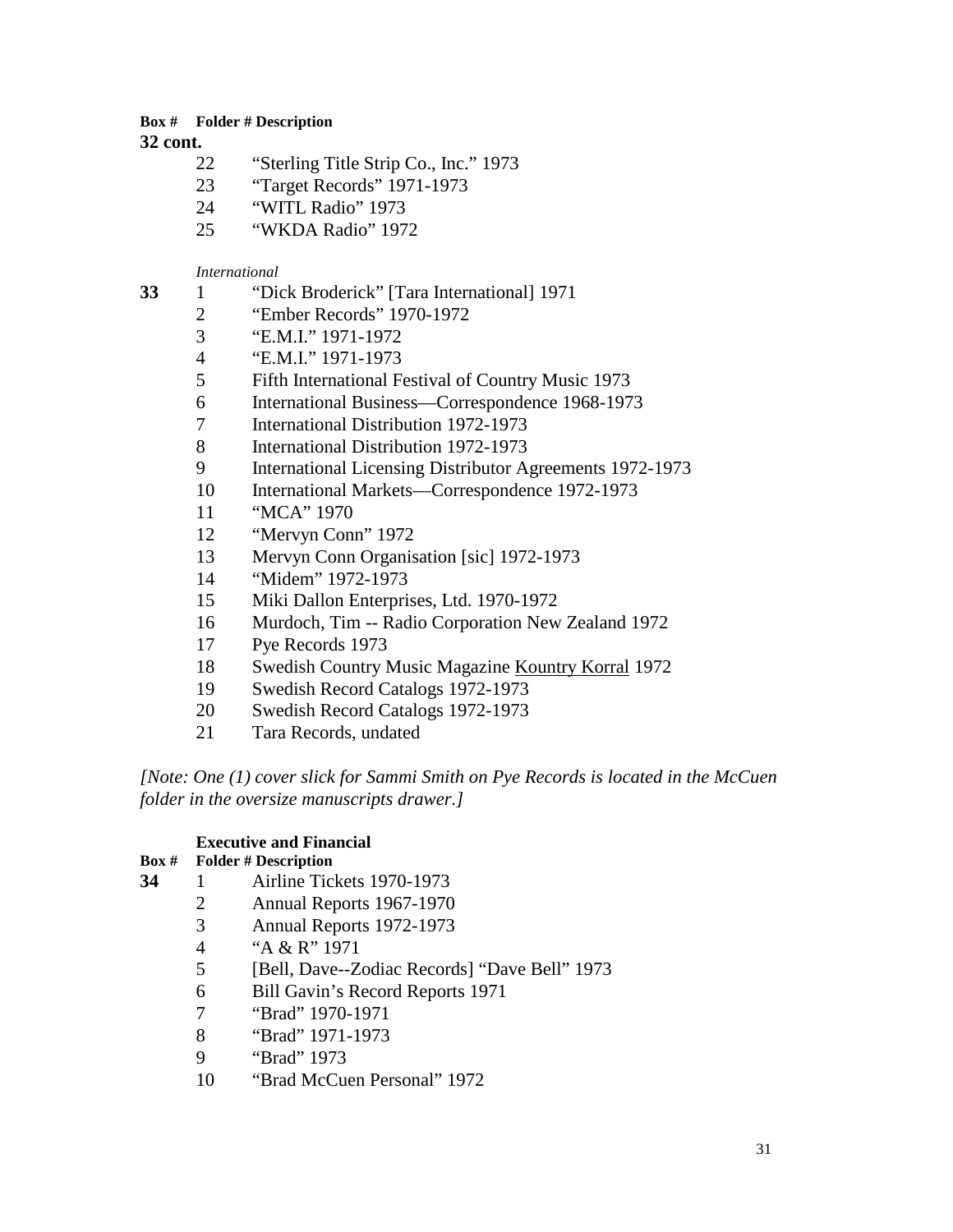- "Brad Personal For Meeting" 1972
- Budget 1971
- Budget 1972
- Budget 1972-1973
- [Budget] "Brad" 1971
- [Budget] "Brad" 1971
- [Budget] "Brad" 1972
- [Budget] "Brad" 1972
- [Budget] "Brad" 1972
- [Budget] "Brad" 1973
- [Budget] "Brad #1" 1971
- [Budget] "Brad 10/15/71" 1971
- 1 [Budget] "Brad April" 1972
	- [Budget] "Brad Aug. 1972" 1972
	- [Budget] "Brad Feb. 72" 1972
	- [Budget] "Brad Jan." 1972
	- [Budget] "Brad May 72" 1972
	- [Budget] "Brad McCuen March 72" 1972
	- 7 [Budget] "Brad McCuen July 1972" 1972<br>8 [Budget] "Brad Oct. 72" 1972
	- 8 [Budget] "Brad Oct. 72" 1972<br>9 [Budget] "Brad Sept. 1972"
	- [Budget] "Brad Sept. 1972"
	- "Budgets" 1970
	- Business Reports 1971-1973
	- "Canada" [Canadian royalties] 1972
	- "Caprice Records" 1972
	- Columbia Records, undated
	- Conception of Mega, undated
	- Confidential Sales Recap 1971-1973
	- Correspondence 1970-1973
	- Correspondence 1970-1973
- 1 Correspondence Internal 1970-1973
	- Cost Factors 1972
	- Davidson, Bruce 1970-1973
	- "Downtown March" 1969-1970
	- "Excelite/Astralite" 1970
	- Excelite/Astralite 1970
	- "Executive Meeting" 1971-1972
	- 8 "Fr Hill Har Gardme Joe Schuster" 1970<br>9 "ITEL" 1970
	- "ITEL" 1970
	- Karter Securities Company 1970-1971
	- "Master Evaluations" 1973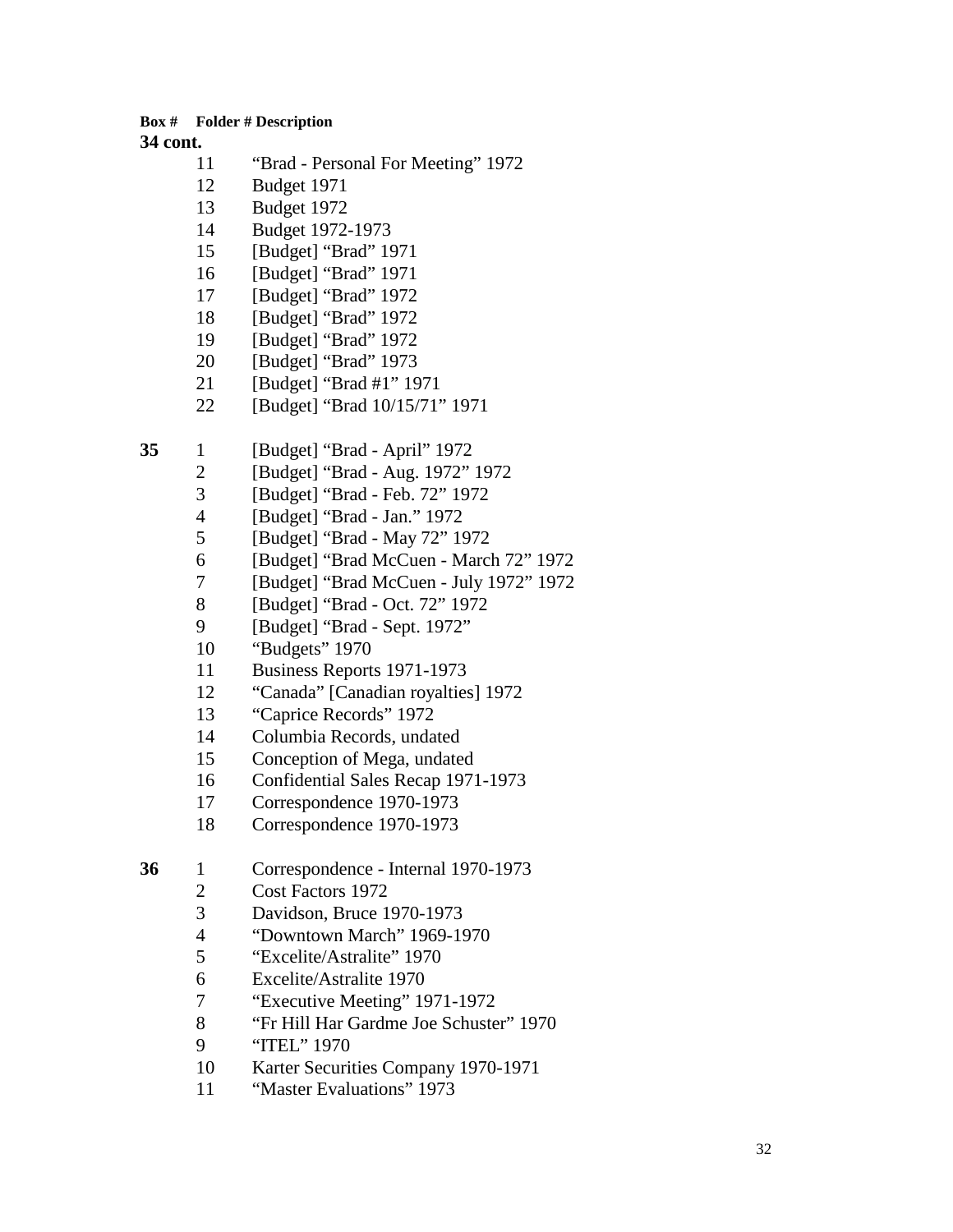### **cont.**

- "North Atlantic Corp- Stock Reports" 1969-1970
- North Atlantic Corporation 1971-1976
- *North Atlantic Courier* and *Zemarc Quarterly Newsletter* 1970-1972
- North Atlantic Investors Life Insurance Company 1969-1971
- Organization of Mega Records 1970
- "Phila. Meeting: Zemarc 4/72" 1972
- Policies and Schedules for Sales 1970
- "Quality Records-Canada" 1971
- "Reeder/Watkinson" 1973
- Report Forms, undated
- 1 Royalty Statements 1971
	- "RPM, Inc." 1969
	- RPM 1970-1971
	- RPM Stock Share 1970
	- "Special Projects -- Brad" 1972
- 1 "Submissions Report" 1972-1973
	- "Telephone" 1971-1972
	- Transfer of Company/Ownership 1973
	- "Two Rivers/100 Oaks" 1969-1973
	- [Wilson, Johnny] "Johnny Wilson" 1971-1973
	- Zemarc 1971-1972

# 1 Business Reports 1972-1973

Business Reports 1973

*[Note: this box is oversize and is situated on the bottom shelf]*

# **Legal**

- 1 Artist Contracts 1972-1974
	- "Brad" 1971-1972
	- Legal 1969-1971
	- Legal 1971-1973
	- "Legal" 1972
	- Licenses 1971-1972
	- Manger, William H. 1970
	- Manger, William H. 1970
	- Manger, William H. 1970
	- 10 Manger, William H. 1970-1971
	- "William H. Manger, Esquire" undated
	- "Margolis Gerry" 1972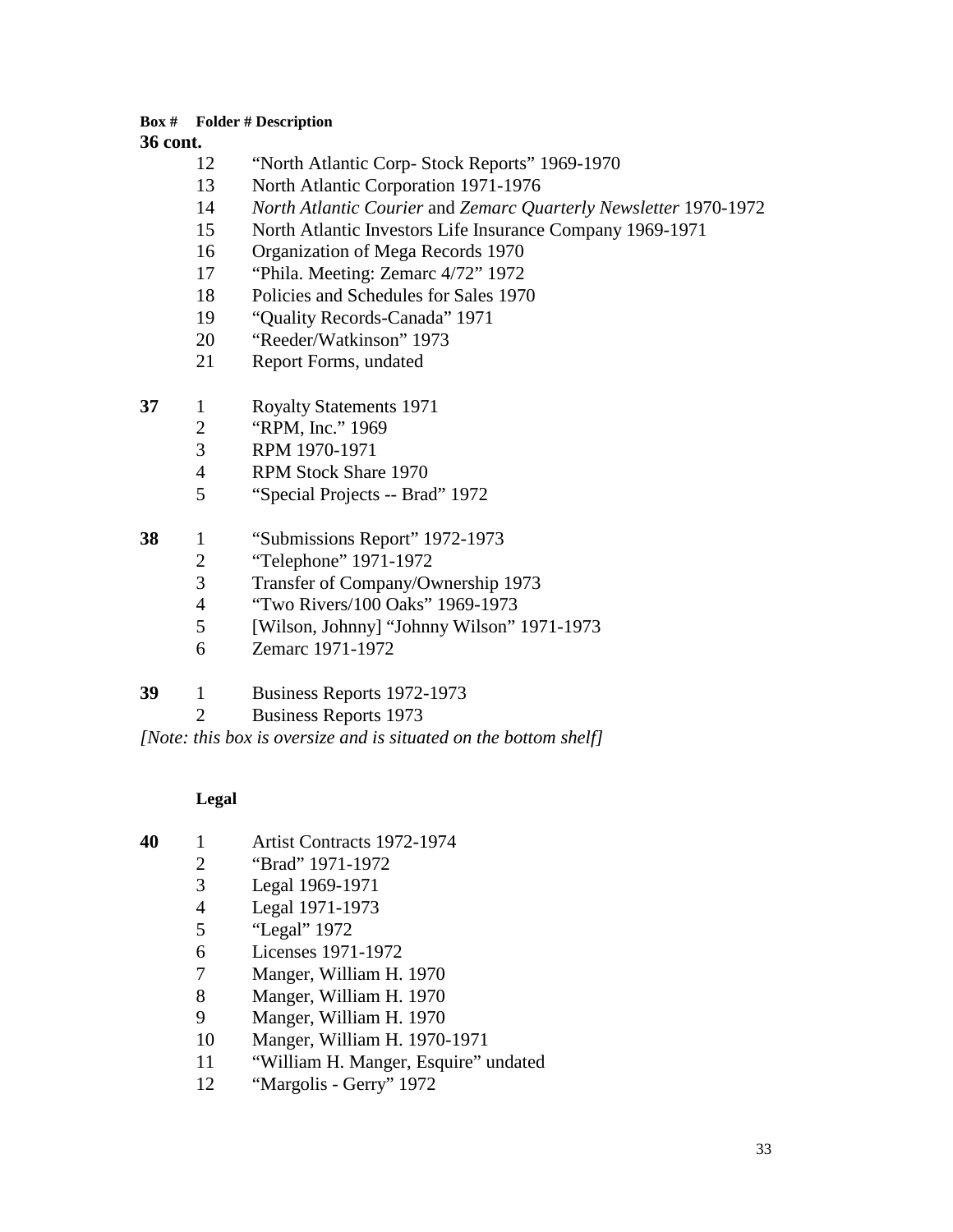**cont.**

- "Mega and United Artists Records Agreement for Bacharach Non-Stop"
- "New Label and Trademark Searches" 1972
- "New York: Oct 2/3 1972" 1972
- "North Atlantic Investors Life" 1970
- "Harold Orenstein" 1970-1971
- Orenstein, Arrow, Silverman 1971-1973
- "Pending: Legal" 1972
- "Alex Zanetis" 1970-1971

# **Personnel**

- 1 "Biographies" undated
	- "Board of Directors" 1970
	- 3 <br>
	"Ed Hamilton" 1973<br>
	4 <br>
	"Job Applications" 1
	- "Job Applications" 1970-1973
	- "Ed Kaminski" 1971
	- "Jim Malloy" 1970
	- Personnel 1971-1972
	- Personnel 1972-1973
	- "Larry Rogers" 1971-1972
	- "Arnie Thies" undated
	- "Lee Trimble" 1973

# **Building, Facilities, Equipment**

- "Building" 1970
- Building 1970-1971
- Equipment 1971-1972
- "Expenses-Office" 1969-1972
- "Fanta Sound" undated
- Notes--Building and Facilities, undated
- "Office Equipment" 1971
- Services 1970
- "Quadraphonic" 1971
- "VTR" 1970

*[Note: Ten (10) blueprints of the proposed MEGA corporate office building and two (2) blueprints for the recording console are housed in the McCuen folder in the oversize manuscripts drawer.]*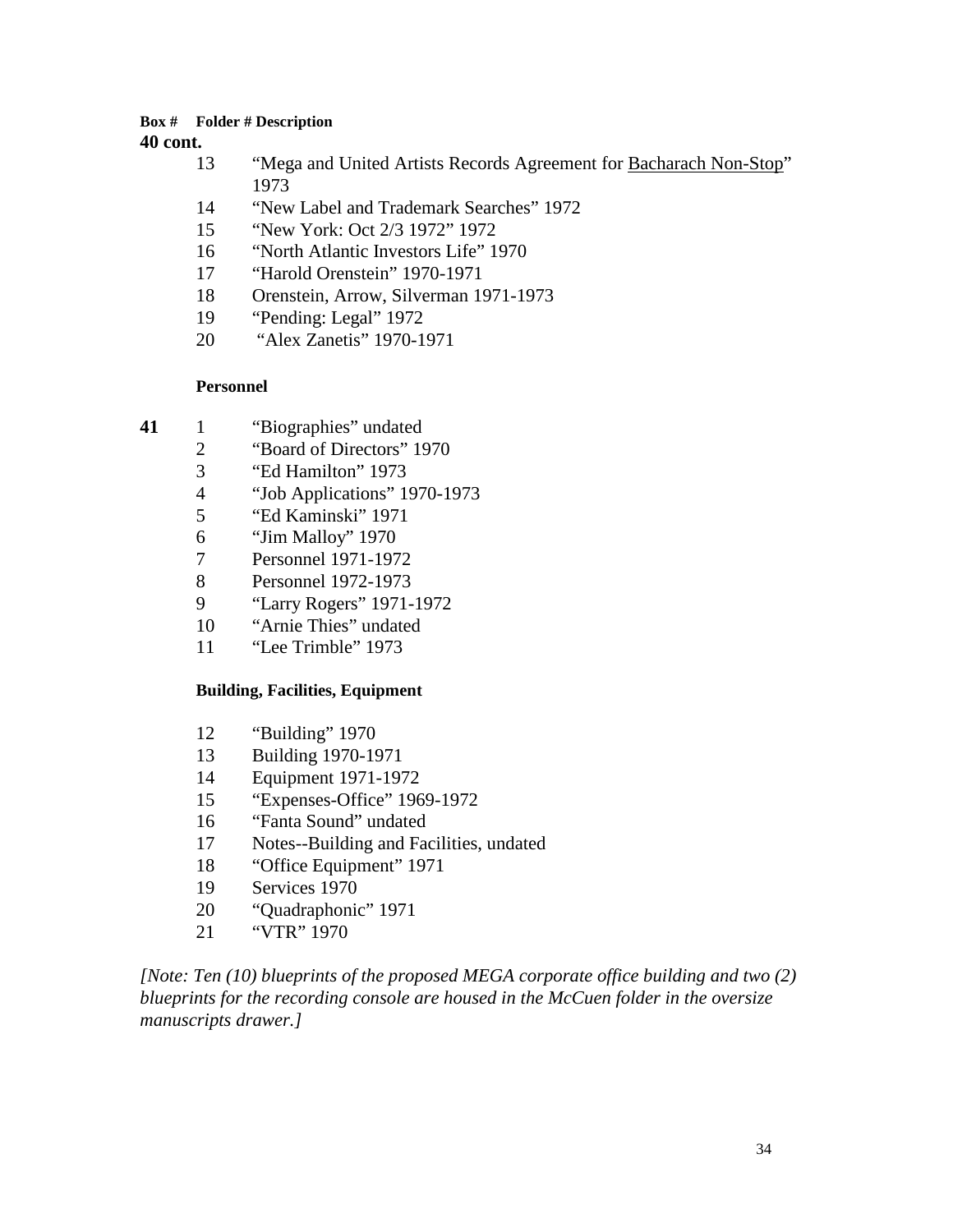#### **Related Materials**

#### **Box # Folder # Description**

- 1 Awards, Banquets, Conventions 1971-1972
	- 2 Bootleg Tapes 1973<br>3 "Brad McCuen" 197
		- "Brad McCuen" 1973
	- 4 Ideas Notebook, undated<br>5 Mercury Studio Rates Sch
	- 5 Mercury Studio Rates Schedule, undated<br>6 Newspaper Clippings--General 1969-1973
	- Newspaper Clippings--General 1969-1973
	- 7 Notes 1972-1973<br>8 Personal Correspo
	- 8 Personal Correspondence 1973<br>9 Reader's Digest--Nashville 197
	- Reader's Digest--Nashville 1972
	- Recording Industry Association of America 1973
	- Ringo 1970
	- Sheet Music 1970

# *Oversize*

| 42a | 1              | originals from Box 32, Folder 18 |
|-----|----------------|----------------------------------|
|     | $\overline{c}$ | originals from Box 34, Folder 13 |
|     | 3              | originals from Box 34, Folder 14 |
|     | $\overline{4}$ | originals from Box 34, Folder 15 |
|     | 5              | originals from Box 34, Folder 18 |
|     | 6              | originals from Box 34, Folder 19 |
|     | 7              | originals from Box 34, Folder 20 |
|     | 8              | originals from Box 34, Folder 21 |
|     | 9              | originals from Box 34, Folder 22 |
|     | 10             | originals from Box 35, Folder 1  |
|     | 11             | originals from Box 35, Folder 2  |
|     | 12             | originals from Box 35, Folder 3  |
|     | 13             | originals from Box 35, Folder 4  |
|     | 14             | originals from Box 35, Folder 5  |
|     | 15             | originals from Box 35, Folder 6  |
|     | 16             | originals from Box 35, Folder 7  |
|     | 17             | originals from Box 35, Folder 8  |
|     | 18             | originals from Box 35, Folder 9  |
|     | 19             | originals from Box 35, Folder 10 |
|     | 20             | originals from Box 36, Folder 4  |
|     | 21             | originals from Box 36, Folder 7  |
|     | 22             | originals from Box 36, Folder 8  |
|     | 23             | originals from box 36, Folder 17 |
|     | 24             | originals from Box 36, Folder 18 |
|     | 25             | originals from Box 37, Folder 1  |
|     |                |                                  |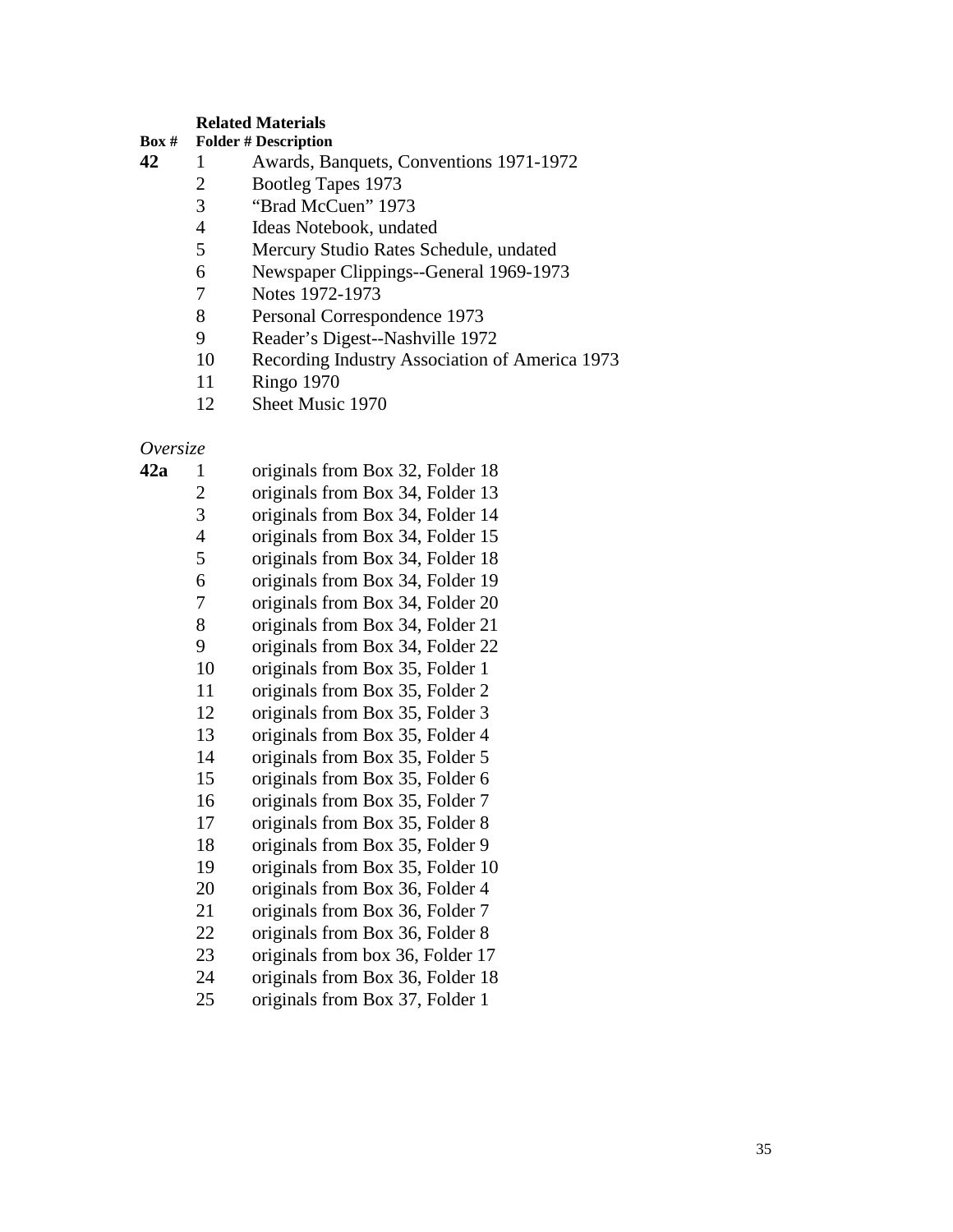# **C. Country Harvest**

#### **Box # Folder # Description**

1 "Country Harvest" 1989-1990

- Country Harvest 1993-1995
- 3 Country Harvest 1995<br>4 Country Harvest -- Cas
- Country Harvest -- Cassette Sleeves, undated

# **D. Recording Company Ephemera**

- 1 Arnold, Eddie
	- Beneke, Tex
		- 3 Bennett, Tony and Eddie 'Lockjaw' Davis<br>4 Blythe, Sterling
		- Blythe, Sterling
		- Burton, Gary
		- Carter Family
		- Cliff, Lora Lee
		- Dorsey, Tommy
		- Fargo, Donna SESAC
		- Gleason, Jackie
		- Goodman, Benny
		- Hines, Earl
		- Horn, Paul
		- Hunter, Lurlene
		- Lewis, Shari
		- McCuen, Brad
		- Mega Personnel
		- Mega -- Publicity
		- "Mervyn Conn Organization 1972-1973"
		- Miller, Glenn
		- Miscellaneous
		- NARAS -- Hall of Fame Publicity 1982
		- Newport Jazz Festival -- contact sheets
		- Orchestra Wives
		- Orion
		- Paley Park Pictures, New York -- Mega Records
		- Parks, Bert
		- Press Manual Duke Ellington and his Famous Orchestra
		- Presley, Elvis and Bennett, Pete
		- Princeton Reunion 1950
		- Publicity -- Various (labeled)
		- Publicity -- Various (unlabeled)
		- Quinn, Freddy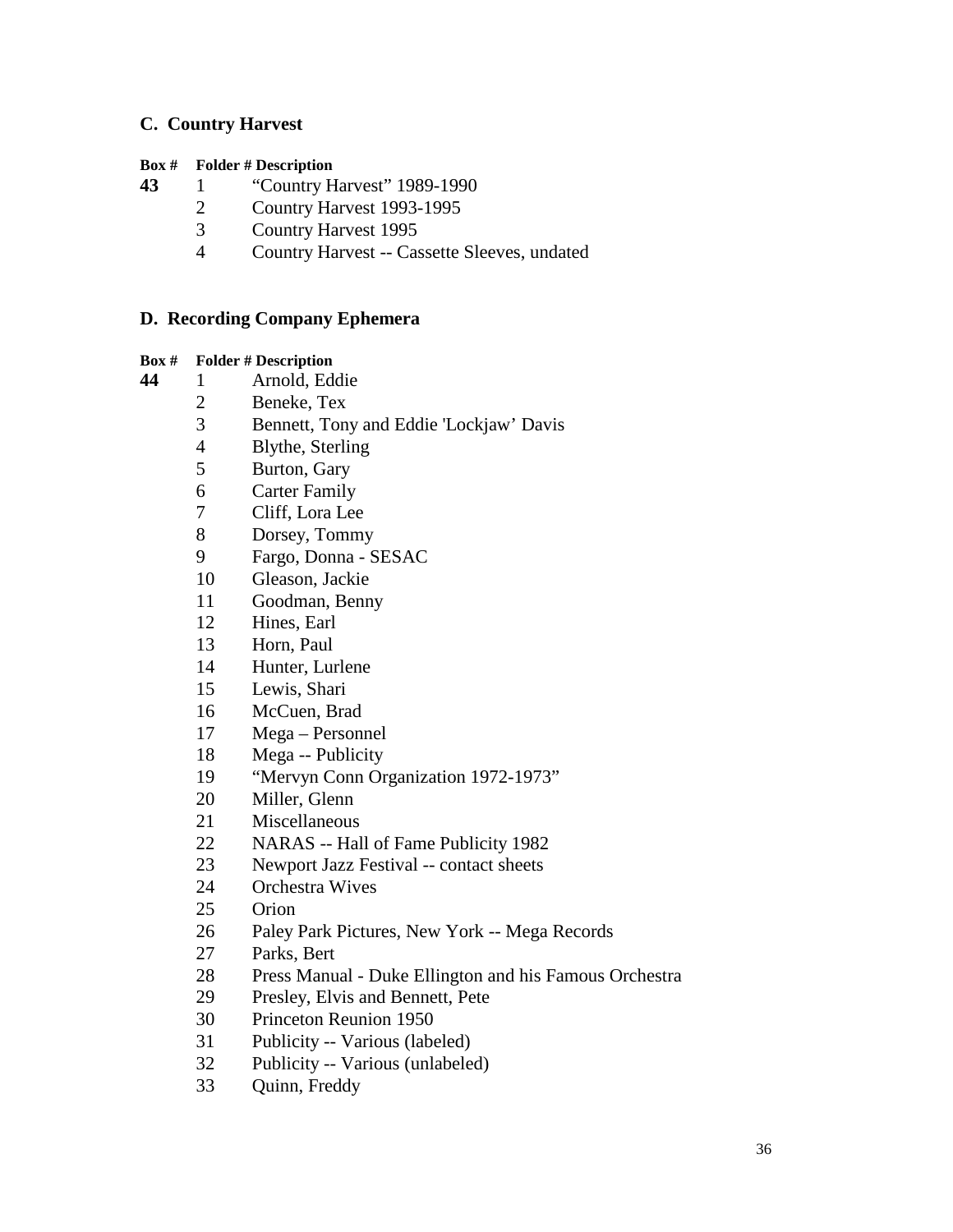- RCA -- General
- Rodgers, Jimmie
- Roller-Skater/Heartland
- Romero, Caesar
- Smith, Jabbo
- Smith, Sammi
- Tommy Dorsey Orchestra
- Venter, Nelson with Sy Oliver contact sheets
- Venter, Nelson with Sy Oliver negatives
- Vick, Harold
- Waller, Fats
- Webb, Jack

# **Box # Description**

### **Oversize**

Slicks, Album Covers, Ad Mats, Liner Note Proofs, 115 items

Newspaper Issues and Clippings

*[Note: materials housed in oversize boxes 45 and 46 are without folders. Staff can provide a detailed contents list from the acquisitions control file. A complete listing of recording company materials available in the oversize drawer is available on request.]*

# **E. Sound Recordings (ms.)**

# *Test Pressings, Unissued Pressings, Instantaneous Discs, and Reference Lacquers*

| Box #<br>47 | <b>Description</b><br><b>Test Pressings</b>       | $TP 7:1$ through $TP 7:66$                                                            |
|-------------|---------------------------------------------------|---------------------------------------------------------------------------------------|
| 48          | 10", 12" Test and<br><b>Unissued Pressings</b>    | 1 through 29                                                                          |
| 49<br>50    | Instantaneous Discs<br><b>Instantaneous Discs</b> | 7:1 through $7:28$<br>10:1 through 10:50<br>10:51 through 10:93<br>12:1 through 12:29 |
| 51          | <b>Instantaneous Discs</b>                        | 12:30 through 12:67                                                                   |
| 52          | Reference Lacquers                                | 10:1 through $10:64$                                                                  |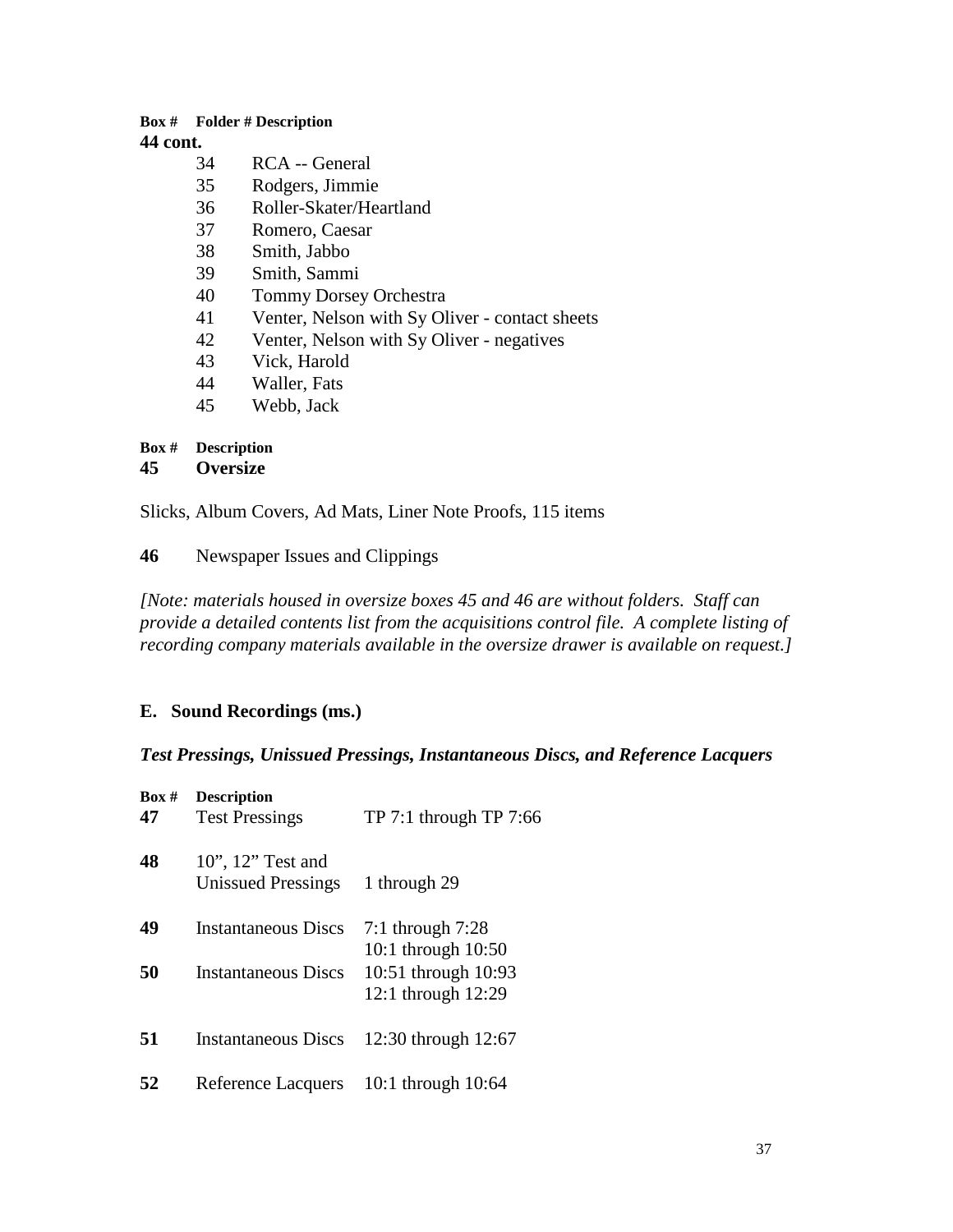| Box#<br>53 | <b>Description</b><br>Reference Lacquers | 10:65 through 10:118 |
|------------|------------------------------------------|----------------------|
| 54         | Reference Lacquers 12:1 through 12:58    |                      |
| 55         | Reference Lacquers                       | 12:59 through 12:91  |
| 56         | Transcription Discs 16:1 through 16:19   |                      |

Remaining 33 r.p.m., 45 r.p.m., and 78 r.p.m. sound recordings are dispersed within the sound recording collection, and filed by label and issue number.

A complete listing of the issued disc recordings in McCuen's collection are unavailable. A listing of 12" test pressings filed by label and issue number, however, is available.

Reel-to-reel tapes of issued and unissued recordings are located in the recording cabinets and filed by reference number. Complete logs of these reels can be found in the control file and the manuscript collections registers.

# **SUBGROUP TWO: PROFESSIONAL ORGANIZATIONS**

# **F. Country Music Association; Country Music Foundation**

| Box # |    | <b>Folder # Description</b>                |
|-------|----|--------------------------------------------|
|       |    | Country Music Association 1961-1964        |
|       | 2  | <b>Country Music Association 1964-1968</b> |
|       | 3  | <b>Country Music Association 1970-1978</b> |
|       | 4  | <b>Country Music Association 1977-1981</b> |
|       | 5  | <b>Country Music Association 1978</b>      |
|       | 6  | <b>Country Music Association 1982</b>      |
|       | 7  | <b>Country Music Foundation 1966</b>       |
|       | 8  | Country Music Foundation 1966-1967         |
|       | 9  | <b>Country Music Foundation 1968</b>       |
|       | 10 | <b>Country Music Foundation 1981-1995</b>  |
|       | 11 | Country Music Foundation 1990-1995         |
|       | 12 | <b>Country Radio Seminar 1978</b>          |
|       |    |                                            |

"WSM Convention" 1969

# **G. National Academy for Recording Arts & Sciences (NARAS)**

- 1 Board of Governors -- Nashville Chapter 1969-1990
	- Board of Governors -- Nashville Chapter 1974-1982
		- Board of Governors -- Nashville Chapter 1974-1995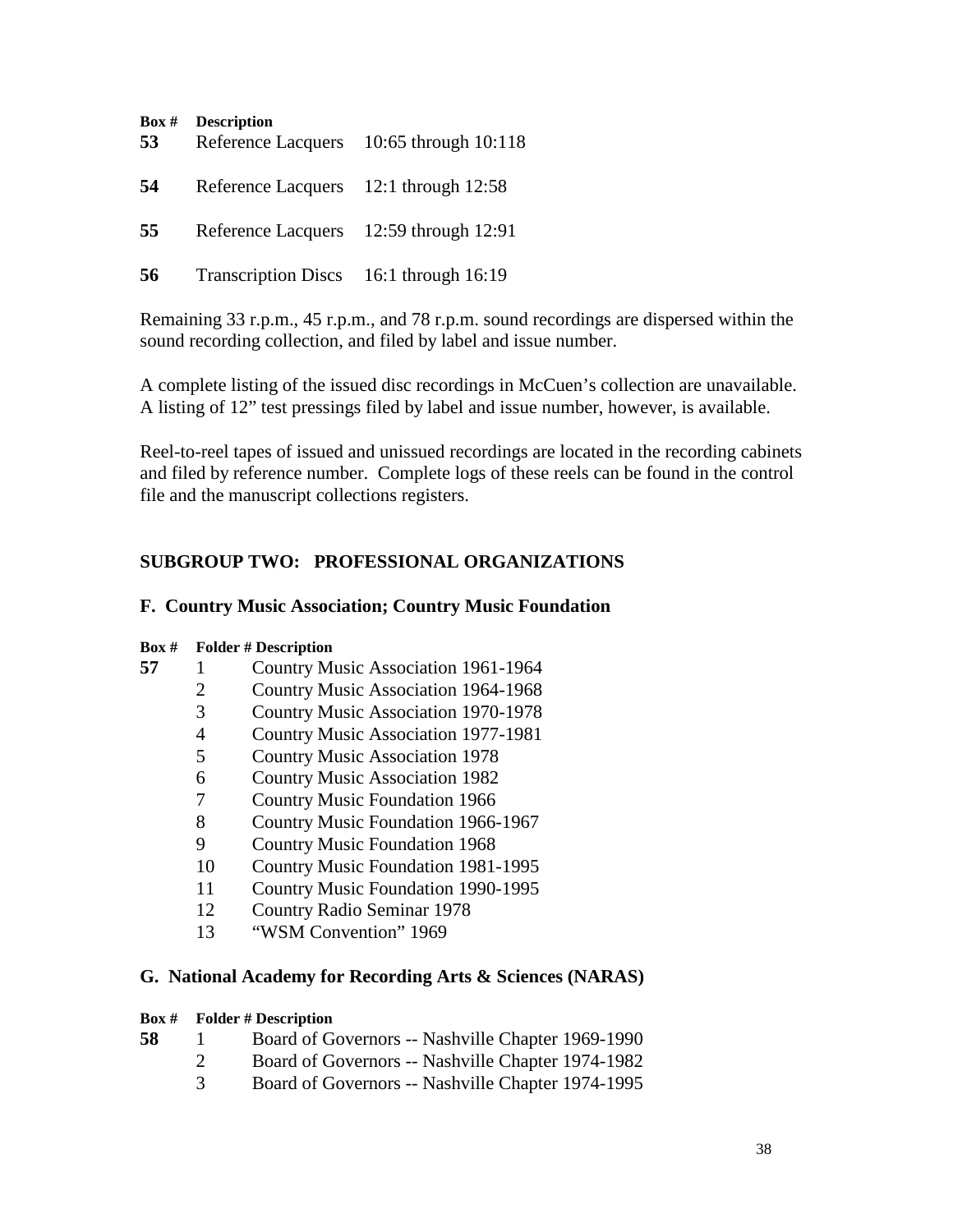- 4 Board of Governors -- Nashville Chapter 1982-1983
- 5 Board of Governors -- New York Chapter March 1967
- 6 "Brad McCuen" 1965-1968
- 7 Craft Committee -- Jazz Nominations 1969-1978
- 8 [Craft Committee -- NARAS] "NARAS Craft Comm" [sic] 1969-1973
- 9 "Craft Comm[ittee] -- NARAS" 1983
- 10 Grammy Awards -- 9<sup>th</sup> Annual 1966
- 11 Grammy Awards --  $10^{th}$  Annual 1967
- 12 Grammy Awards -- 11<sup>th</sup> Annual 1968
- 13 Grammy Awards -- 12<sup>th</sup> Annual 1969
- 14 Grammy Awards -- 13th Annual 1970
- 15 Grammy Awards -- 14<sup>th</sup> Annual 1971
- 16 Grammy Awards -- 15<sup>th</sup> Annual 1972
- 17 Grammy Awards -- 16<sup>th</sup> Annual 1973
- 18 Grammy Awards -- 17<sup>th</sup> Annual 1974
- 19 Grammy Awards -- 23rd Annual 1980
- **59** 1 Grammy Awards -- 24<sup>th</sup> Annual 1981
	- 2 Grammy Awards --  $26<sup>th</sup>$  Annual 1983
	- 3 Grammy Awards -- 31st Annual 1988
	- 4 Grammy Awards -- 32<sup>nd</sup> Annual 1989<br>5 Grammy Awards -- 36<sup>th</sup> Annual 1993
	- 5 Grammy Awards -- 36th Annual 1993
	- 6 Hall of Fame --  $7<sup>th</sup>$  Annual 1979
	- 7 Hall of Fame  $-10^{th}$  Annual 1982
	- 8 Hall of Fame  $-11<sup>th</sup>$  Annual 1983
	- 9 Hall of Fame  $-21<sup>st</sup>$  Annual 1993
	- 10 Hall of Fame --  $22<sup>nd</sup>$  Annual 1994
	- 11 Hall of Fame --  $23<sup>rd</sup>$  Annual 1995
	- 12 Hall of Fame -- 24<sup>th</sup> Annual 1996
	- 13 [Hall of Fame -- Election Committee] "Music Hall of Fame Committee" 1977-1991
	- 14 Hall of Fame Election Committee 1990-1995
	- 15 Hall of Fame -- Publicity 1982
	- 16 [Hall of Fame Records] "NARAS Hall of Fame Records" 1978-1980
	- 17 "NARAS" 1970-1975
- **60** 1 "NARAS" 1971
	- 2 "NARAS" 1971-1975
	- 3 "NARAS" 1972-1973
	- 4 "NARAS 1975 Best Album Notes" 1975<br>5 "NARAS Institute" 1973
	- 5 "NARAS Institute" 1973
	- 6 Newsletters 1969-1975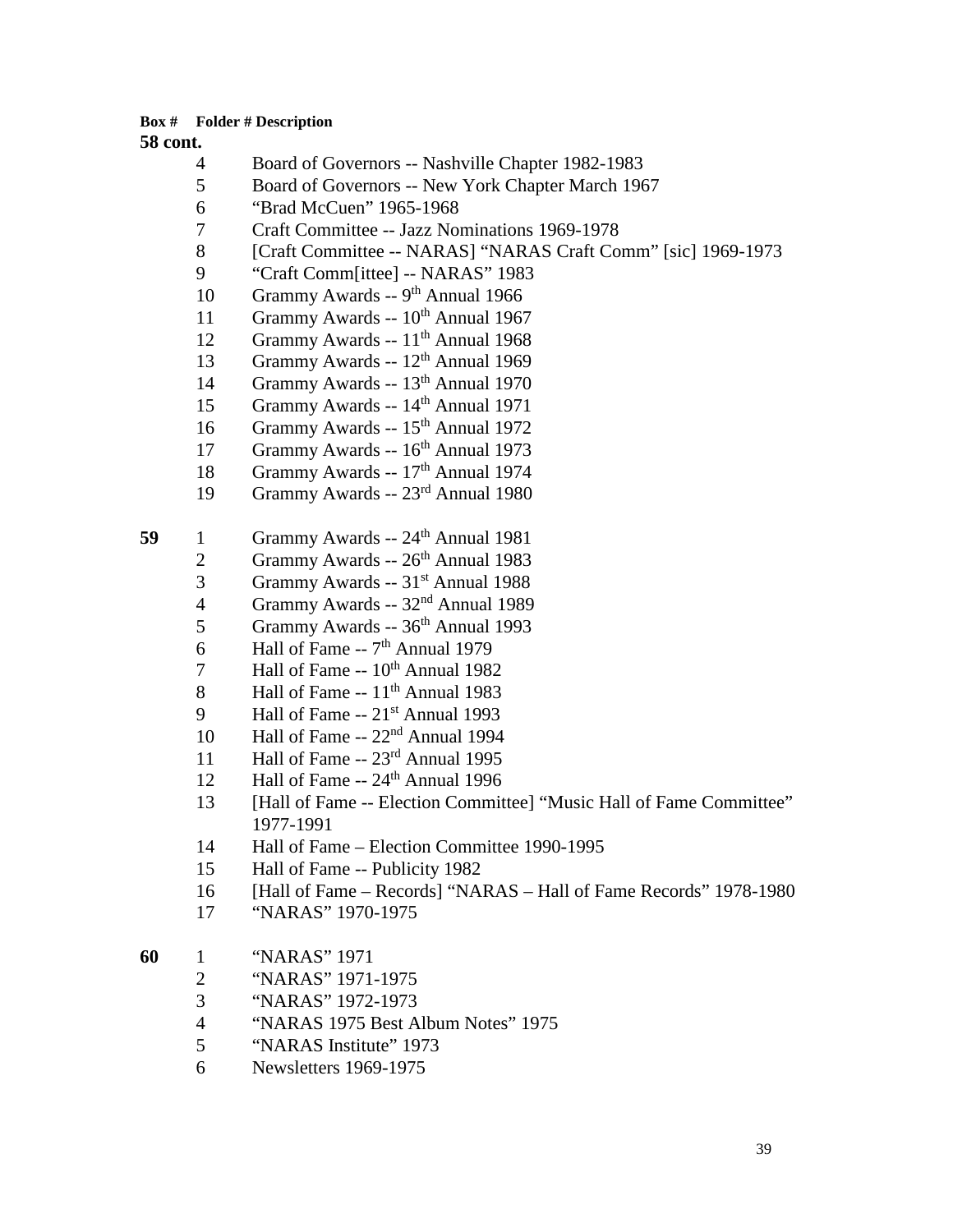# **Series H: Society of European Stage Artists and Composers (SESAC)**

#### **Box # Folder # Description**

1 [Awards] "1976 -- Awards" 1973-1976

- [Awards] "1978 SESAC Awards" 1976-1978
- "Background SESAC" 1961-1977
- Business Expenses 1975-1976
- "Contracts" 1976-1977
- Contracts 1977
- Correspondence 1975
- Correspondence 1976-1979
- News and General Information 1964-1979
- "SESAC" 1975-1977
- SESAC Anniversary Newsletter 1966
- Sessions, undated
- "Tex-Martin-Deemar" 1973-1976
- Transcription Discs, undated

# **SUBGROUP THREE: INDEPENDENT PROFESSIONAL PURSUITS**

# **Series I: Consulting**

| 62 |  | Al Ham Productions, undated |
|----|--|-----------------------------|
|----|--|-----------------------------|

- Album Release Notices Apex Records, Inc. / Music Voice Records / Musicor Records / Springboard International Records 1964-1976
- American Cancer Society Benefit: "An Evening of Jazz" 1981-1982
- American Music Entertainment Network, undated
- American Music History and Heritage Foundation 1992
- American Song Festival 1978
- [Arnold] "Eddy Arnold-vol. 2 & 3" 1978-1979
- Arnold, Eddy 1983
- "Ashlynd American/Eagle" 1987-1990
- Audio Visual Technology 1981
- Blizzard Records 1983
- "Blue Barron" 1977
- "Bluebird" 1995
- Bluegrass for Collectors 1974
- Bonneville Broadcast Consultants 1980
- Bonneville Broadcast Consultants 1980
- Bonneville Broadcast Consultants 1981
- [Cash, Johnny] "J. Cash" 1986
- CBS Music Library 1986
- CBS Records 1985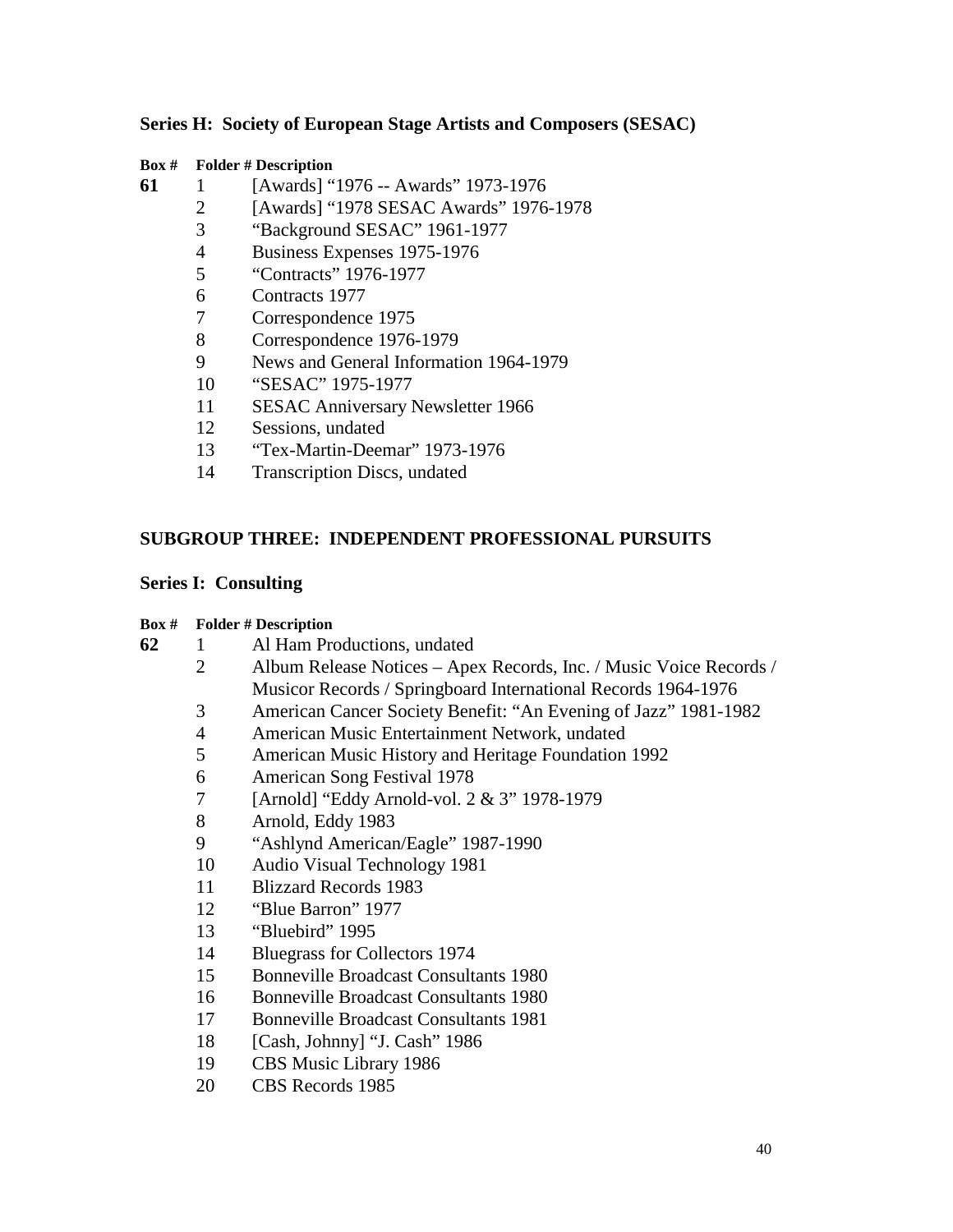- [Collins] "Thadd Collins" 1991-1992
- Columbia Special Products 1978-1987
- Crosby, Bob, undated
- Electric Records 1987-1990
- Electric Records 1990-1995
- "Encore" 1982-1984
- 1 Four Star Records 1983-1987
	- Franklin Mint 1985
		- Greenwood Music Company 1973
		- "Hindsight Records" 1976-1977
	- Hindsight Records 1980-1989
	- Hindsight Records 1984
	- Hindsight Records 1987-1993
	- Hindsight Records 1992
	- 9 Hindsight Records -- Harry James & His Orchestra Liner Notes 1994
	- [Hindsight Records -- Heider, Wally] "Wally" 1977-1978
	- [Hindsight Records] "Spivak" 1977
	- [International Record Distributing Associates] "IRDA" 1979-1980
	- International Record Distributing Associates 1980-1981
	- IRS Tax Shelter Appraisals 1984
	- Jazz Radio Program 1986
	- Jimmy Dorsey Orchestra Discography 1972
	- Kaplan, Bernard 1979
	- "Kent & Stanton" 1973-1975
	- "Kent & Stanton Demo Session November 1974" 1974-1975
- 1 "Koala -- Cleared LPs" 1980
	- "Koala -- Graphics" 1972-1980
	- Koala Record Company 1979-1980
	- Koala Record Company 1980-1981
	- Koala Record Company 1980-1982
	- Koala Record Company Catalog, undated
	- Koala Record Company IRDA 1980
	- [Koala Record Company] "Memo's to Sanborn" 1980
	- "Lindco" 1982
- 1 MCA Project 1979
	- 2 McCoy, Clyde 1983
	- McCoy, Clyde -- Autobiography Manuscript, undated
	- "Miss Country Music" 1979
	- Monument Litigation 1986-1987
	- "Monument Records Appraisal" 1985-1987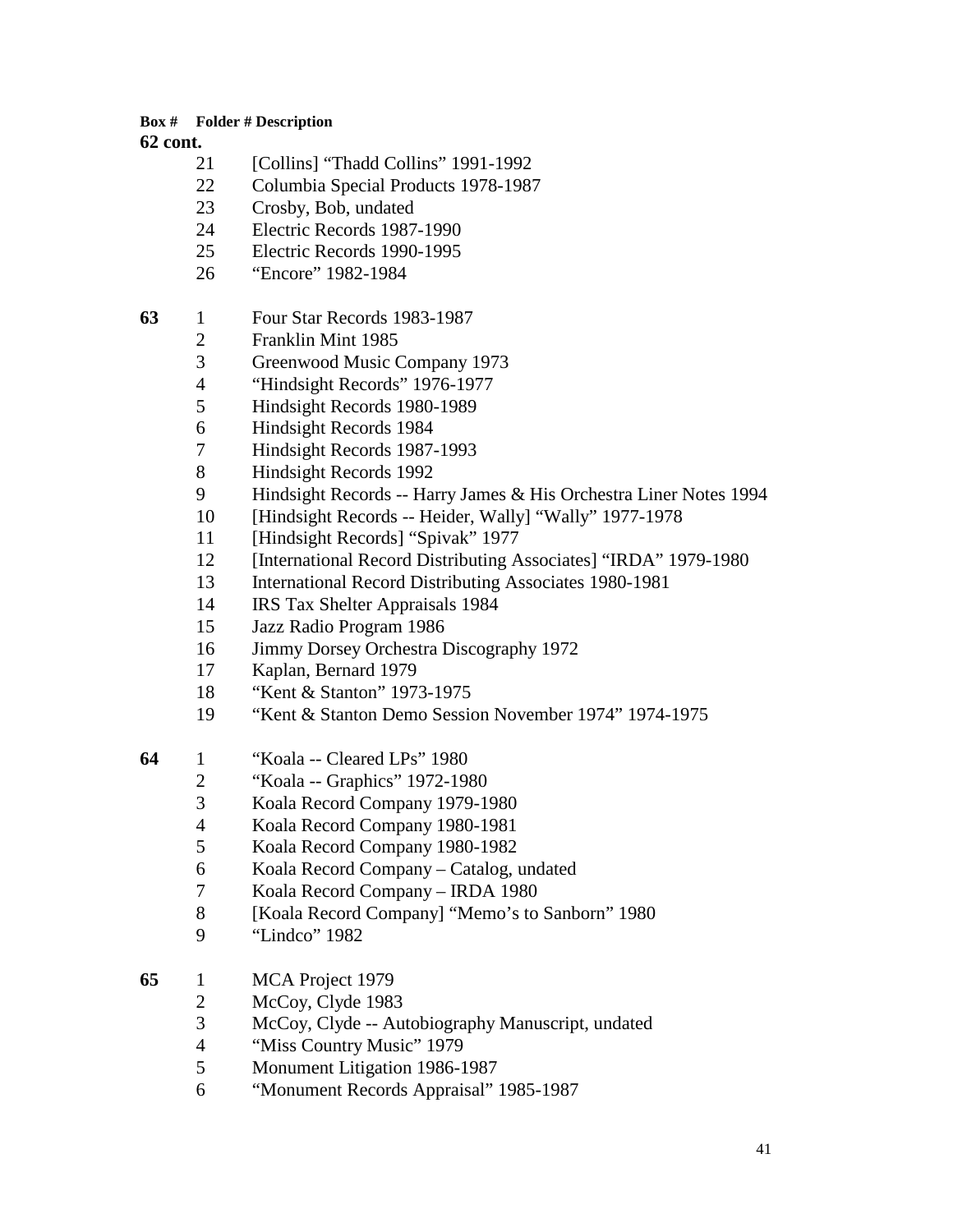- 7 Nashville Companies, undated<br>8 Nashville Here I Am! undated
- 8 Nashville, Here I Am!, undated<br>9 National Geographic Society 19
- National Geographic Society 1979
- "Nehrer" & Nehrer Co., L.P.A., Attorneys at Law 1987
- New York Jazz Museum 1972
- Notes, undated
- Orion 1978-1983
- "Orion Superstar of the 1980's" 1979
- 1 Paycheck, Johnny, undated
	- 2 "PCM-D'Imperio" 1982<br>3 Peer-Southern Organizat
	- Peer-Southern Organization 1979
	- Peer-Southern Organization -- Freddy Quinn 1974
	- "Peer-Southern Organization/Suggestion List of Recording and Programming Material" 1974-1975
	- Presentation: Nashville Jazz, undated
	- Presentation: "Producing and the A&R Man" Seminar for *Guitar Player*
	- Presentation: "So You Want to Get Into the Record Business??!!!?" 1971
	- Presley, Elvis 1980-1981
	- "Prestige Financial" 1981
	- "Prestige Financial" 1981-1982
	- Quin Century Ltd. 1992
	- "Ralph Peer, II" 1973-1974
	- Reader's Digest 1975-1986
	- "Record Row Associates" 1972-1974
	- "Record Row Associates #2" 1973
	- Recording Accompanying Materials 1970-1977
	- Recording Accompanying Materials 1972-1982
	- Recording Accompanying Materials 1981
- 1 Reeves, Jim [Correspondence with Steve Morewood] 1994
	- Reeves, Jim [Correspondence with Steve Morewood] 1994
	- Reeves, Jim [Correspondence with Steve Morewood] 1994
	- [Reichner, Bickley] "Bix" 1959-1980
	- [Rodgers] "Jimmy Rodgers Billboard" 1978
	- Rodgers, Jimmy -- Stamp Issue 1978
	- "Roller Skate/Heartland" 1981-1984
	- Roller Skate/Heartland 1983-1987
	- Shaw, Artie -- Broadcasts 1986
	- Sheet Music 1967-1974
	- "Silver/Encore Suite" 1988-1989
	- Silverline-Goldline Music, Inc. (1 of 4) 1986
	- Silverline-Goldline Music, Inc. (2 of 4) 1986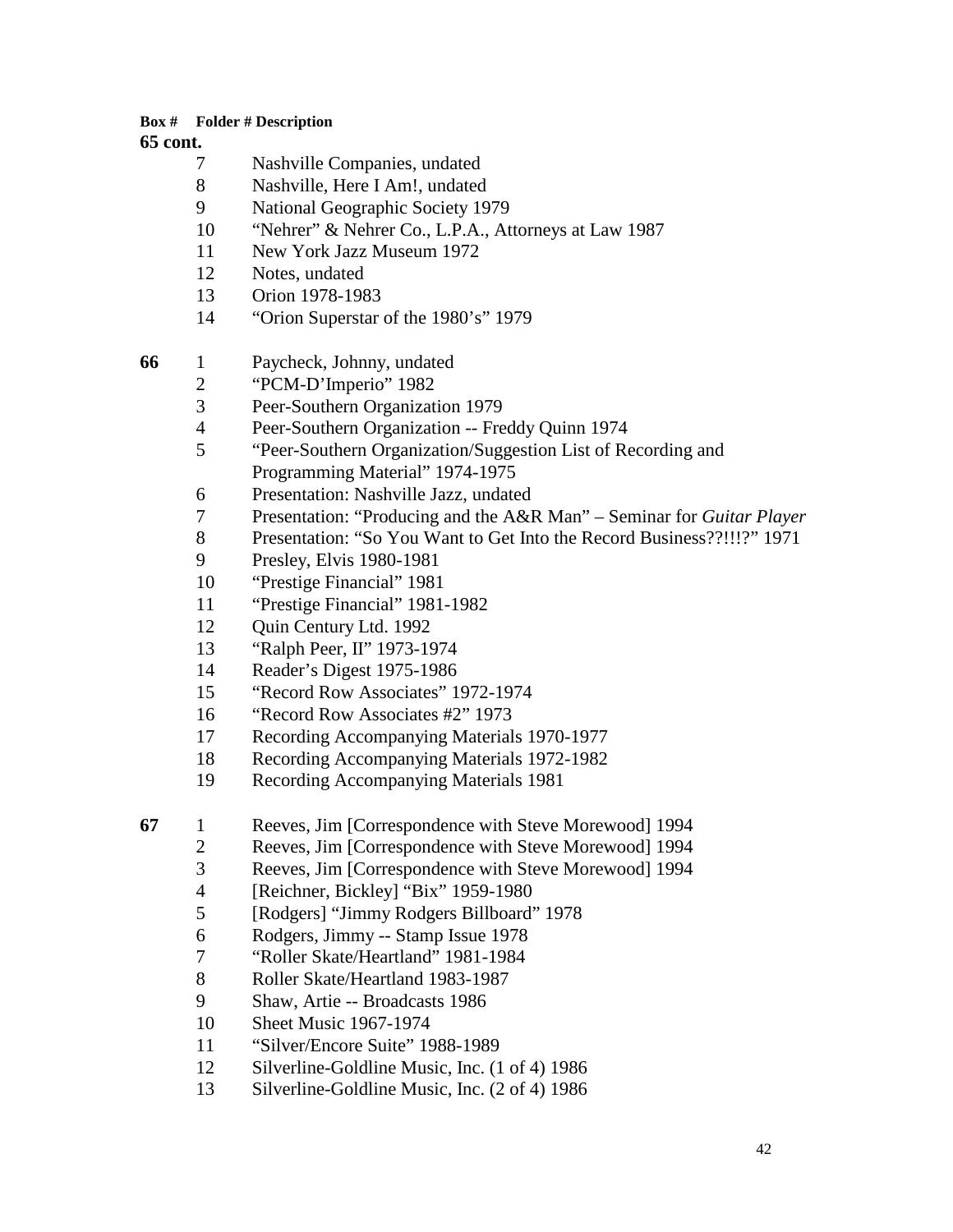**cont.**

| 14 |  | Silverline-Goldline Music, Inc. (3 of 4) 1986 |  |  |  |
|----|--|-----------------------------------------------|--|--|--|
|    |  |                                               |  |  |  |

Silverline-Goldline Music, Inc. (4 of 4) 1986

| 68 | 1              | Simon vs. Orsi Litigation 1991                                         |
|----|----------------|------------------------------------------------------------------------|
|    | $\overline{2}$ | Skinker vs. Sparer 1988                                                |
|    | 3              | "SLC -- Research" 1982                                                 |
|    | $\overline{4}$ | <b>Smith Family Music Collection 1986</b>                              |
|    | 5              | Smithsonian Institution American History Museum -- Duke Ellington Oral |
|    |                | <b>History Project 1989</b>                                            |
|    | 6              | "Sound Leasing Co.-- SLC" 1982-1985                                    |
|    | 7              | "Sound Leasing Corp." 1982                                             |
|    | 8              | "Sound Master Recording Equipment," undated                            |
|    | 9              | Time-Life, undated                                                     |
|    | 10             | Uncollected Music of the Big Bands 1979                                |
|    | 11             | United States vs. Tax Shelter Firms 1982-1987                          |
|    | 12             | Video Review 1986                                                      |
|    | 13             | Williard Alexander, Inc. -- Press Department 1979-1981                 |
|    | 14             | World War II Sounds, undated                                           |
|    | 15             | "Zeno" Records 1969-1983                                               |
|    | 16             | Zeno Records 1980                                                      |
|    | 17             | Zemarel, Zim Big Bands International 1983-1985                         |

*[Note: One (1) ad poster of Donna Fargo / Country Hearts Records can be found in the McCuen folder in the oversize manuscripts drawer.]* 

# **Series J: Professional Interests**

# **Box # Folder # Description** 1 Academy Associates -- Corporate Aims, undated Advertisement 1975-1976 African-American Entertainment – Articles 1981 American Federation of Television and Radio Artists, undated Archives and Libraries 1995 Bennett, Pete 1971-1983 Bertelsmann A.G. 1986 Big Band Music 1981-1990 Billboard Country Station Panel, undated Bluegrass Radio, undated Blues 1990-1993 British Music, undated Broadcast Music, Inc. (BMI) 1957-1982 Brown, Clifford, undated Burrell, Kenny, undated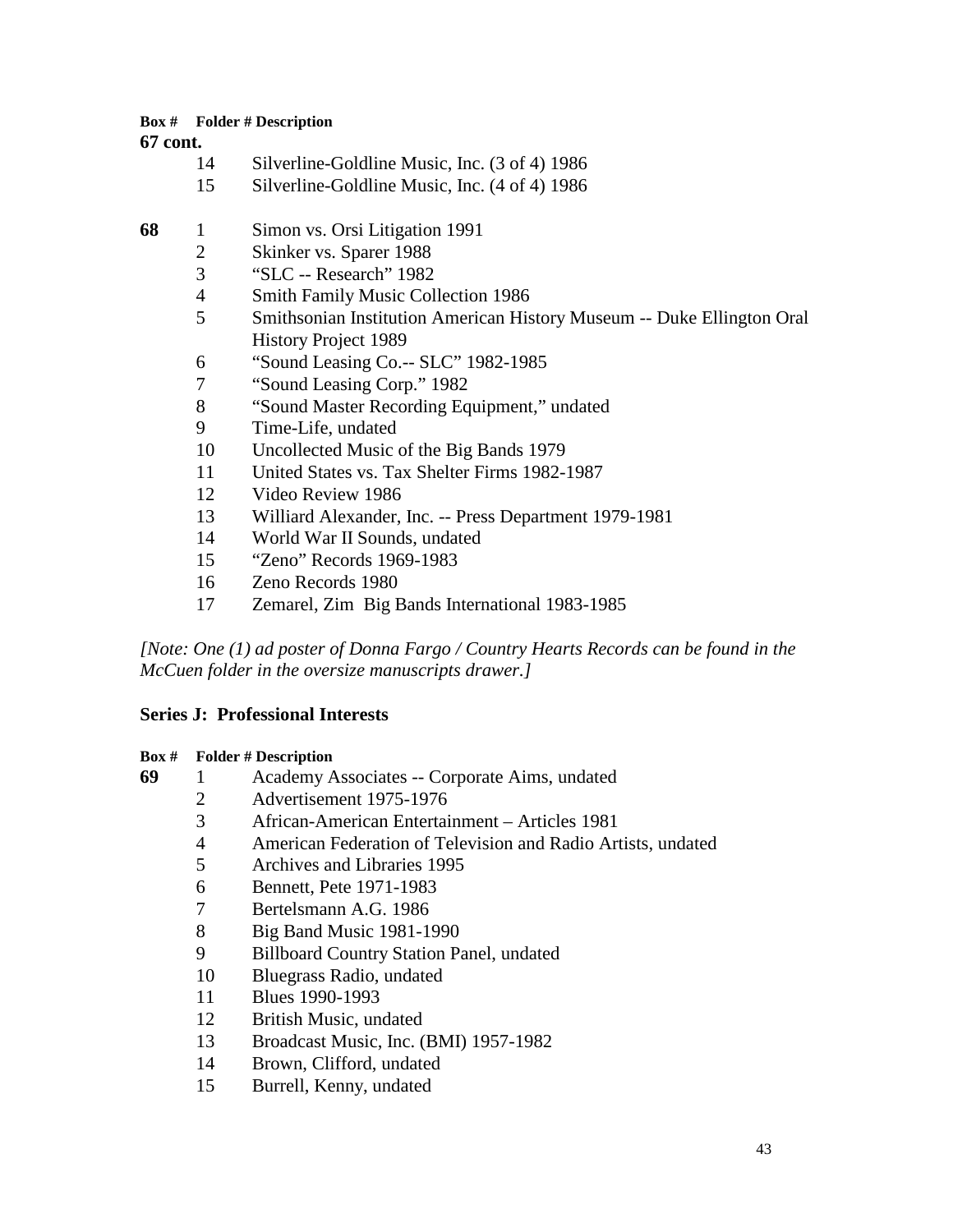- Butcher, Dwight, undated
- Calloway, Cab 1983
- Canadian-Radio-Television & Telecommunications Commission 1981
- 19 [Cannon, Thurlow] "Thurlow Cannon" 1986
- Carson, Martha 1988
- Catalogs and Subscriptions 1974-1989
- Center for Popular Music 1990
- Clinton, Larry 1973
- 24 Collecting and Collectors 1975-1983<br>25 Correspondence -- Collectors 1977-19
- Correspondence -- Collectors 1977-1995
- Correspondence -- General 1976-1995
- Correspondence -- Miscellaneous 1977-1995
- Country Music 1969-1995
- Crosby, Bing, undated
- Dance, Stanley 1977-1979
- Davidson, Bruce 1977
- Depot Music, Inc., undated
- Dorsey, Jimmy 1980
- Dukes of Dixieland 1990
- Ellington, Duke-Press Manual, undated
- Equipment and Supplies -- Information 1972-1978
- Expenses 1977-1978
- Fisk University -- Black Music Research 1981
- Gospel Music Association 1975-1981
- Grand Ole Opry House, undated
- Guthrie, Woody, undated
- [Holdman, Phil 'The Browsers'] "Phil Holdman" 1983-1992
- Horn, Paul, undated
- Huddleston, Huston Floyd Huddleston 1989
- James, Harry, undated
- Jazz 1974-1994
- 1 Kemp, Hal, undated
	- Ken-Tone Records, undated
	- Leadership Nashville 1981
	- Management -- Delegation 1971
	- Micrography 1976-1984
	- Midem Conference -- Guide1973
	- Midem Conference -- Information Pamphlets1973
	- Miscellaneous, undated
	- Morningstar Records (RCA Alumni) 1976
	- Music Industry 1976-1995
	- Music Performance Trust Funds 1971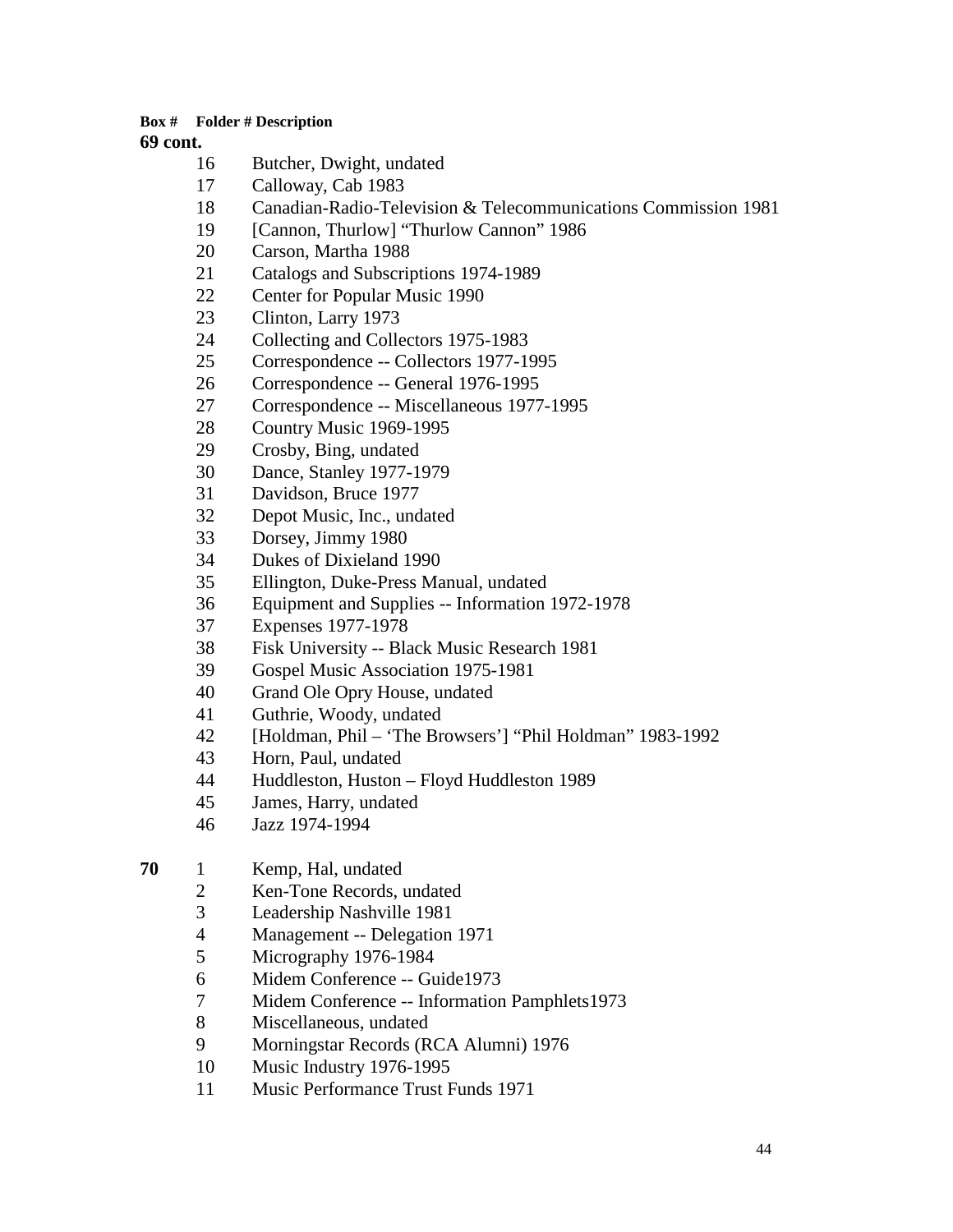### **cont.**

- Music Village USA 1985
- Nashville Music Association, undated
- Nashville -- Performer List 1981
- Nashville Songwriters Association 1975-1979
- [Nashville Songwriters Association] "Nash Song Writers Assn" 1977-1978
- "New Copyright Law" 1977
- Newsletters 1979-1994
- Okeh Discography 1981
- Orchestra Music 1977
- Playback, undated
- "Post WWII Blues" 1980
- Presley, Elvis, undated
- Quizzes, undated
- Receipts 1977-1996
- Record Pressing and Labeling, undated
- Recording Industry Piracy 1970-1971
- Recording Process, undated
- Resumes Job Search 1968-1987

1 "Resumes -- Jobs" 1970-1978

- 2 Reunion of Professional Entertainers (R.O.P.E.) n.d.<br>3 Reviews 1972-1989
- Reviews 1972-1989
- Rock & Roll 1974-1994
- Rodgers, Richard Obituary 1980
- Shaw, Artie 1974
- Sheet Music Collecting 1978-1980
- Song Lists n.d.
- Song Writing Information 1975
- Sound Track Retailers 1981
- Spivak, Charlie 1971
- Steve Sholes Productions n.d.
- Tax Fraud 1986
- Theatre Development 1968
- Themes n.d.
- Turner, Mary Lou n.d.
- V-Disc Catalogue n.d.
- Video and Book Catalogs, n.d.
- Video Recording 1980
- Willard Alexander, Inc. [1982]
- Women in Early Country Music n.d.
- Zodiac Records, Inc. 1978

*[Note: One (1) BMI Country Music informational poster can be found in the McCuen folder in the oversize manuscripts drawer.]*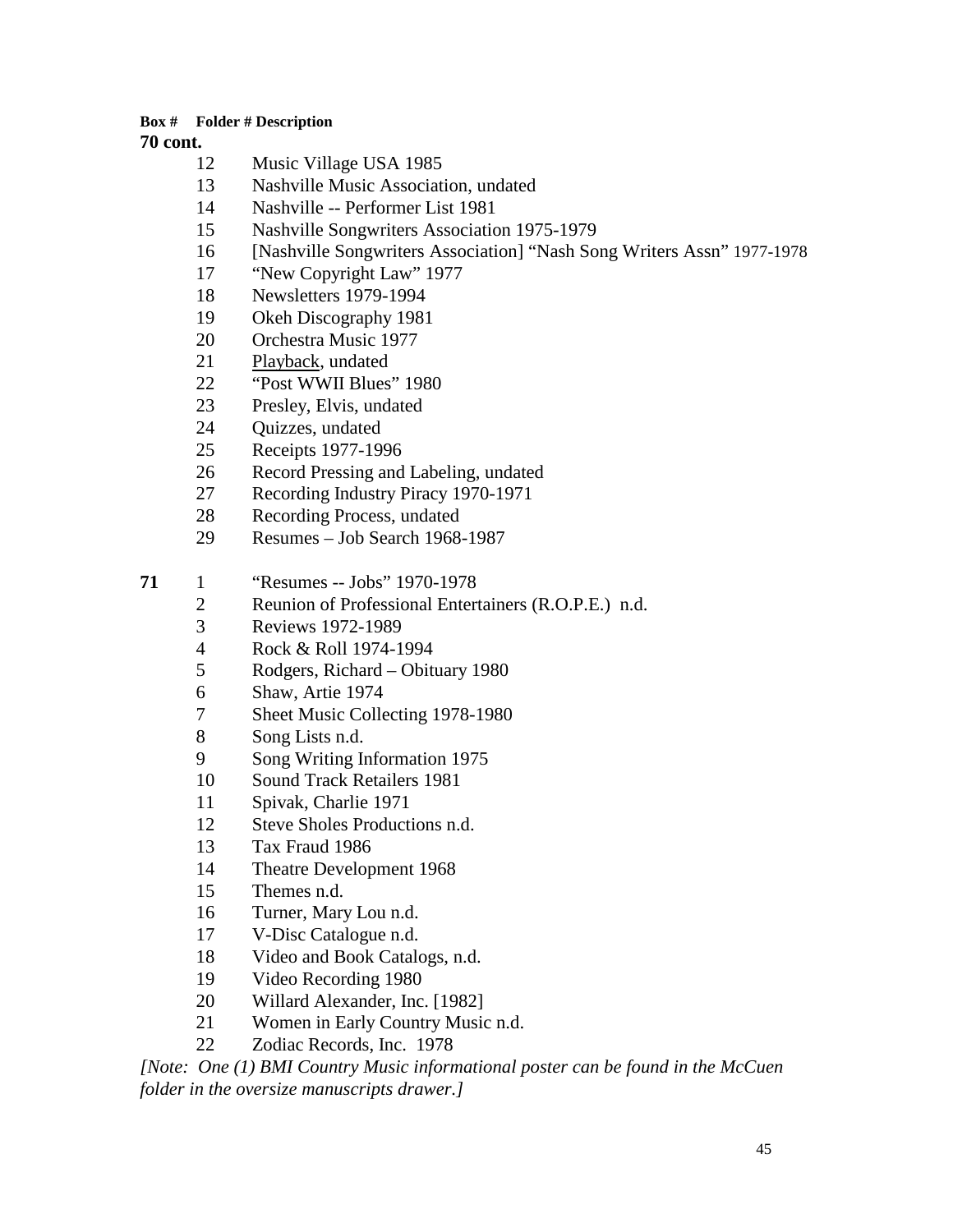# **SUBGROUP FOUR: JAZZ ACTIVITY**

# **Series K: Jazz Organizations**

#### **Box # Folder # Description**

| 72 | IAJRC 1981-1995 |
|----|-----------------|
|    |                 |

- "IAJRC" 1987-1988
- "IAJRC Memphis" 1995
- "IAJRC Record Committee" 1981
- "Reports" 1987
- "Cootie Williams" 1984-1991
- Tennessee Jazz & Blues Society, Inc. 1980
- 8 Tennessee Jazz & Blues Society, Inc. 1987-1988<br>9 TJ&BS Newsletter" 1981-1982
- "TJ&BS Newsletter" 1981-1982

*[Note: IAJRC cover slicks for volume 2, "Jazz Collection," and volume 8, "Goodman Airchecks" can be found in the McCuen folder in the oversize manuscripts drawer.]*

# **Series L: "Upbeat" Jazz Radio Program Scripts**

| Box # | <b>Folder # Description</b> |                                                                               |  |  |
|-------|-----------------------------|-------------------------------------------------------------------------------|--|--|
| 73    | 1                           | Upbeat: Sixty Minutes of Jazz – Scripts for Programs #1-20 n.d.               |  |  |
|       | $\overline{2}$              | Upbeat: Sixty Minutes of Jazz – Scripts for Programs $#21-40$ n.d.            |  |  |
|       | 3                           | Upbeat: Sixty Minutes of Jazz -- Scripts for Programs #41-59 n.d.             |  |  |
|       | 4                           | Upbeat: Sixty Minutes of Jazz -- Scripts for Programs #61-80 n.d.             |  |  |
|       | 5                           | Upbeat: Sixty Minutes of Jazz -- Scripts for Programs #81-100 n.d.            |  |  |
|       | 6                           | Upbeat: Sixty Minutes of Jazz – Scripts for Programs #101-126 n.d.            |  |  |
| 74    | 1                           | Upbeat: Sixty Minutes of Jazz -- Scripts for Programs #127-149, n.d.          |  |  |
|       | $\overline{2}$              | Upbeat: Sixty Minutes of Jazz -- Scripts for Programs #151-177, 1982          |  |  |
|       | 3                           | Upbeat: Sixty Minutes of Jazz -- Scripts for Programs #178-202, 1982          |  |  |
|       | $\overline{4}$              | Upbeat: Sixty Minutes of Jazz -- Scripts for Programs #203-219, n.d.          |  |  |
|       | 5                           | Upbeat: Sixty Minutes of Jazz -- Scripts for Programs #220-239, 1983          |  |  |
|       | 6                           | Upbeat: Sixty Minutes of Jazz -- Scripts for Programs #240-262, 1983          |  |  |
| 75    | $\mathbf{1}$                | Upbeat: Sixty Minutes of Jazz -- Scripts for Programs #263-280, 1984          |  |  |
|       | $\overline{2}$              | Upbeat: Sixty Minutes of Jazz -- Scripts for Programs #281-295, 1984          |  |  |
|       | 3                           | Upbeat: Sixty Minutes of Jazz -- Scripts for Programs #296-315, 1984-<br>1985 |  |  |
|       | $\overline{4}$              | Upbeat: Sixty Minutes of Jazz -- Scripts for Programs #316-340, 1985          |  |  |
|       | 5                           | Upbeat: Sixty Minutes of Jazz -- Scripts for Programs #341-364, 1985          |  |  |
|       | 6                           | Upbeat -- Correspondence 1982-1994                                            |  |  |
|       | 7                           | "WPLN Nov. 78" 1979-1985                                                      |  |  |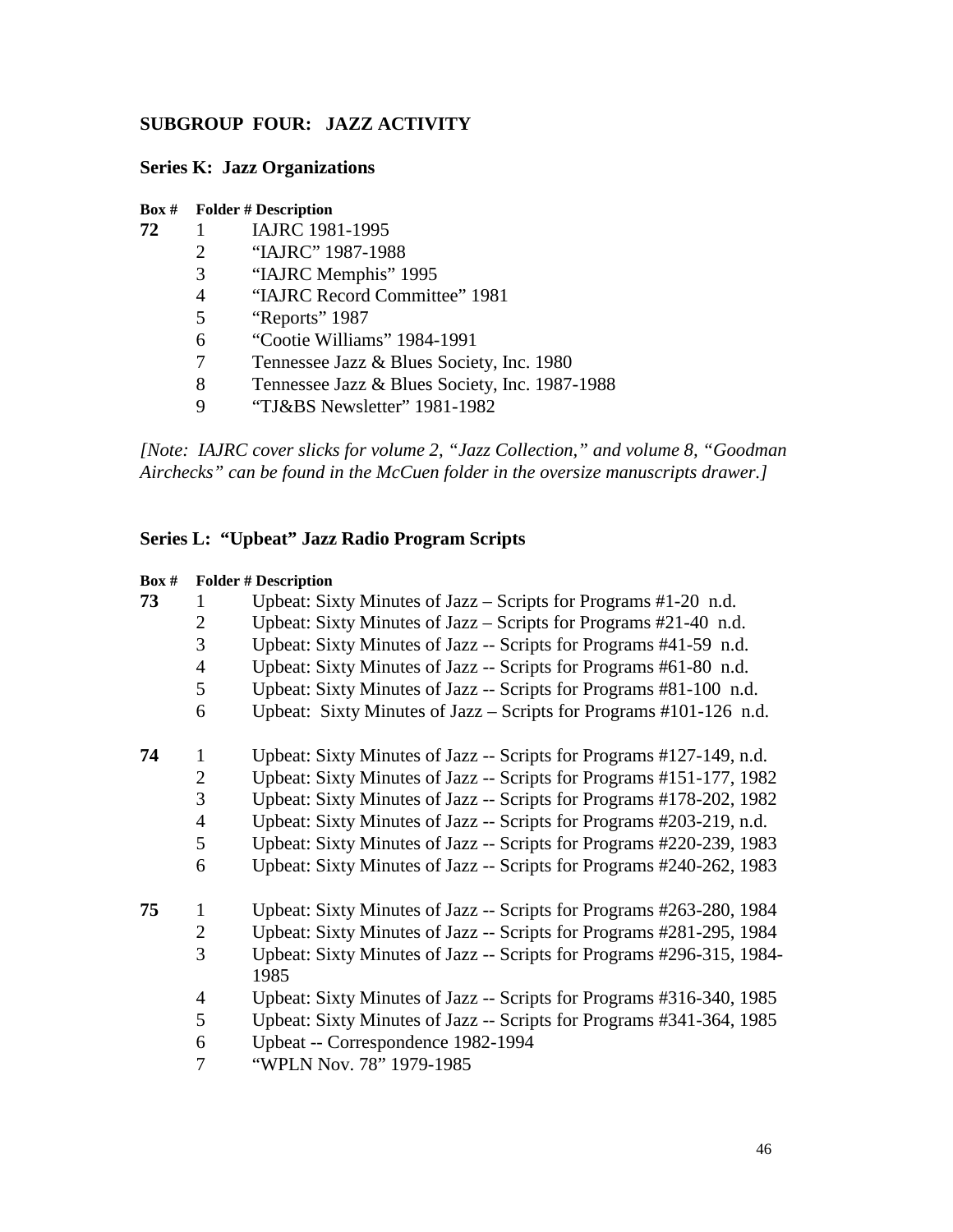# **SUBGROUP FIVE: PERSONAL COLLECTIONS and PAPERS**

#### **Series M: Daily Planners / Datebooks / Expense Accounts**

| Box # | Item# | <b>Description</b>            |
|-------|-------|-------------------------------|
| 76    | 1     | Diary 1958                    |
|       | 2     | Day at a Glance 1959          |
|       | 3     | Day at a Glance 1960          |
|       | 4     | Day at a Glance 1961          |
|       | 5     | Day at a Glance 1962          |
|       | 6     | Day at a Glance 1963          |
|       | 7     | <b>Executive Planner 1964</b> |
|       | 8     | <b>Executive Planner 1965</b> |
|       | 9     | Day at a Glance 1966          |
|       | 10    | <b>Executive Planner 1967</b> |
|       | 11    | <b>Executive Planner 1968</b> |
|       | 12    | Executive Planner 1969        |
|       | 13    | Week-at-a-Glance 1970         |

*[Note: An appointment book for 1962 was completely blank, and therefore deaccessioned]*

- 1 Executive Planner 1974
	- Weekly Reminder 1975
	- 3 Executive Planner 1976<br>4 Weekly Minder 1977
	- Weekly Minder 1977
	- Daily Appointment Book 1978
	- Weekly Minder 1979
	- Weekly Minder 1985
	- Business Expense Diary 1974
	- Business Expense Diary 1975
	- Business Expense Diary 1976
	- Business Expense Diary 1978

#### **Series N: Personal Recording Collection**

- 1 Album Program Notes 1940-1984
	- Auction Lists 1974
	- Auction Lists 1981-1990
	- 4 "Bruce Record Auctions" 1975-1976<br>5 Collection Divestment 1979-1995
	- Collection Divestment 1979-1995
	- "Duke Ellington Auction Values" 1981
	- Inventory n.d.
	- Inventory n.d.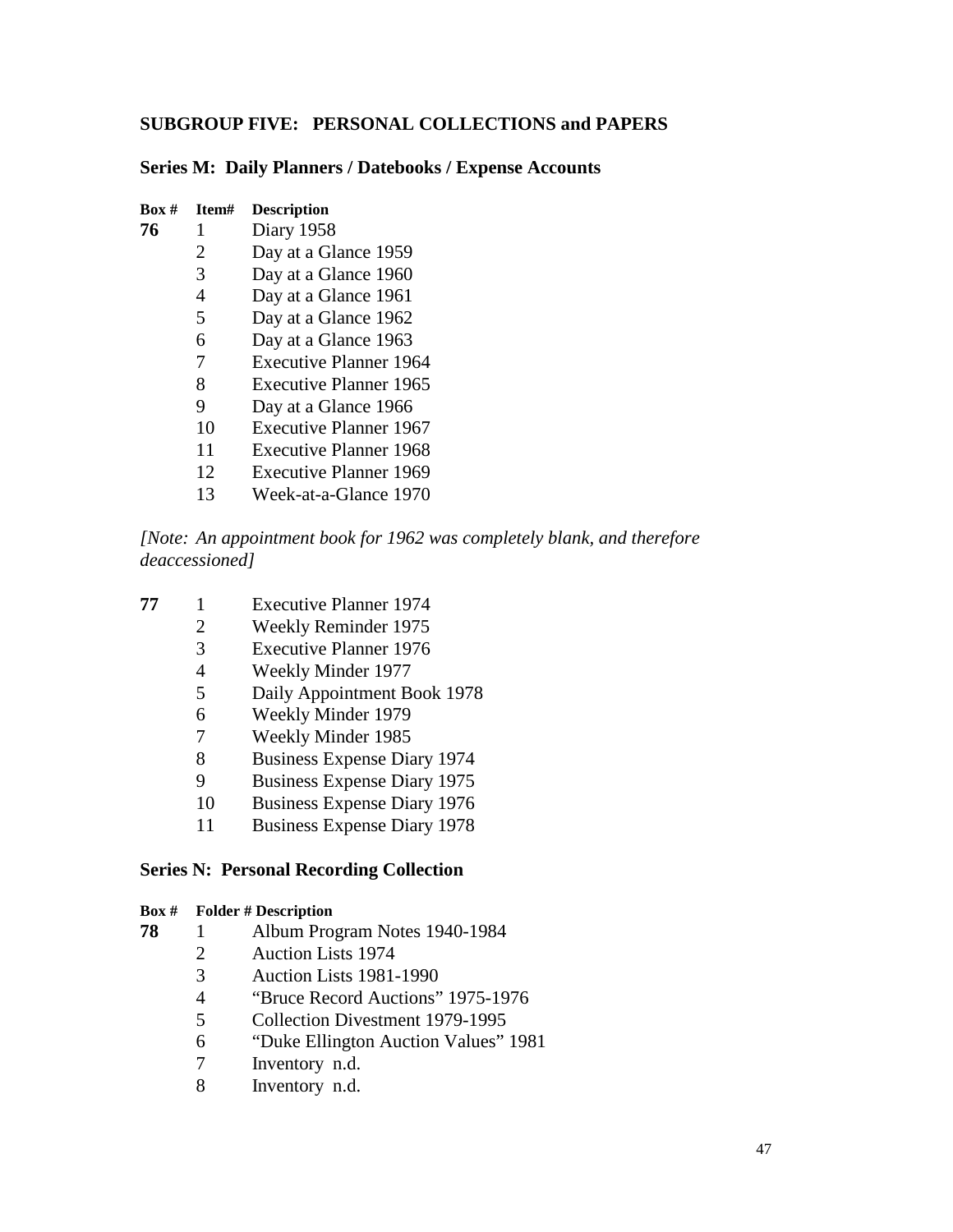|                 | <b>Box #</b> Folder # Description |                                    |                                                                                                                |  |  |
|-----------------|-----------------------------------|------------------------------------|----------------------------------------------------------------------------------------------------------------|--|--|
| <b>78 cont.</b> |                                   |                                    |                                                                                                                |  |  |
|                 | 9                                 |                                    | Inventory n.d.                                                                                                 |  |  |
|                 | 10                                |                                    | Inventory n.d.                                                                                                 |  |  |
|                 | 11                                |                                    | Inventory n.d. [1 of 2]                                                                                        |  |  |
|                 | 12                                |                                    | Inventory n.d. [2 of 2]                                                                                        |  |  |
|                 |                                   |                                    |                                                                                                                |  |  |
| 79              | $\mathbf{1}$                      | Inventory n.d. $[1 \text{ of } 2]$ |                                                                                                                |  |  |
|                 | $\mathbf{2}$                      | Inventory n.d. $[2 \text{ of } 2]$ |                                                                                                                |  |  |
|                 | 3                                 |                                    | Inventory n.d.                                                                                                 |  |  |
|                 | $\overline{4}$                    |                                    | Inventory n.d.                                                                                                 |  |  |
|                 | 5                                 |                                    | Inventory n.d.                                                                                                 |  |  |
|                 | 6                                 |                                    | Inventory n.d.                                                                                                 |  |  |
|                 | 7                                 |                                    | Inventory n.d.                                                                                                 |  |  |
|                 | 8                                 |                                    | Inventory n.d.                                                                                                 |  |  |
|                 | 9                                 |                                    | Majestic Brands, Inc. n.d.                                                                                     |  |  |
|                 | 10                                |                                    | Nauck's Vintage Records 1995-1996                                                                              |  |  |
|                 | 11                                | Notes, n.d.                        |                                                                                                                |  |  |
|                 | 12                                |                                    | Record Changer, 1951-1952                                                                                      |  |  |
|                 | 13                                |                                    | Recording Catalogs 1977                                                                                        |  |  |
|                 | 14                                |                                    | Reel-to-reel Transcriptions Inventory, n.d.                                                                    |  |  |
|                 | 15                                |                                    | "U.K. LPs" 1969-1972                                                                                           |  |  |
| 80              | Card Index:                       |                                    | "Aaron Harris" Jelly Roll Morton <i>through</i> "Cloudy" Andy Kirk &<br><b>His Clouds</b>                      |  |  |
| 81              | Card Index:                       |                                    | "Coal black shine" Sidney Bechet's New Orleans Feetwarmers<br>through "Gypsy Violin" Ralph Flanagan & His Orch |  |  |
| 82              | Card Index:                       |                                    | "Had a dream" Cripple Clarence Lofton through "Joobalai" Bing                                                  |  |  |
|                 |                                   |                                    | Crosby                                                                                                         |  |  |
| 83              | Card Index:                       |                                    | "Joseph and His Brothers" Louis Armstrong & His Orch through                                                   |  |  |
|                 |                                   |                                    | "My Window Faces south" Fats Waller & His Rhythm                                                               |  |  |
| 84              |                                   | Card Index:                        | "Nagasaki" Paul Mares & Friars Society Orch, Benny Goodman                                                     |  |  |
|                 |                                   |                                    | Sextet, Benny Goodman Quartet, Albert Ammons Rhythm                                                            |  |  |
|                 |                                   |                                    | Kings through "Shout 'em Aunt Tillie" Duke Ellington &                                                         |  |  |
|                 |                                   |                                    | His Orchestra                                                                                                  |  |  |
| 85              | Card Index:                       |                                    | "Shout for Joy" Albert Ammons through "Tzena, Tzena, Tzena"                                                    |  |  |
|                 |                                   |                                    | Gordon Jenkins Orch-Weavers                                                                                    |  |  |
| 86              | Card Index:                       |                                    | "Uganda" Auggie Goupil - Drums through "Zutty's Hooty Blues"                                                   |  |  |
|                 |                                   |                                    | (Horn of Plenty Blues - orig title) Pee Wee Russell HRS                                                        |  |  |
|                 |                                   |                                    | Rhythmakers; LPs: Antonine, Michael & His Orchestra                                                            |  |  |
|                 |                                   |                                    | "And So to Bed" <i>through</i> (When) April Played the Fiddle.                                                 |  |  |
| 87              | Card Index:                       |                                    | Glenn Miller discography "Absent Minded" through "You Walk                                                     |  |  |
|                 |                                   |                                    | By;" "Ain't Cha Comin' Out" through "You Leave Me                                                              |  |  |
|                 |                                   |                                    | Breathless;" "Beer Barrell Polka" through "Washboard Blues"                                                    |  |  |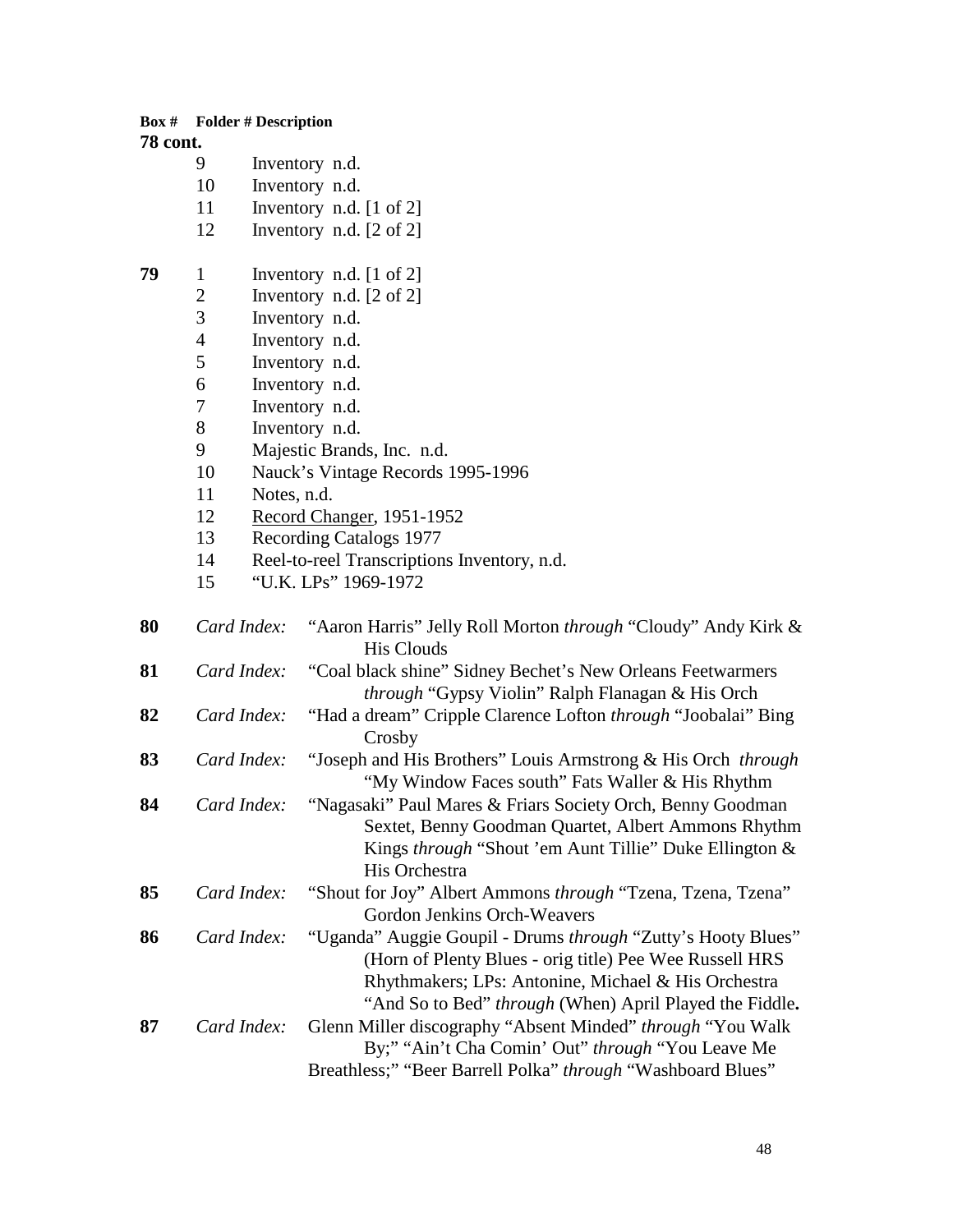*Card Index:* Glenn Miller discography "Adios" *through* "You Walked By;" 12/27/39 *through* 11/05/41; "C&W Hits Collections"

*Oversize:* Album Program Notes, Liner Notes, Album Inserts

*[Note: a complete listing of these recording accompanying materials can be found in the McCuen control file and the manuscripts collections registers.]*

### **Series O: Personal Correspondence**

| Box # | <b>Folder # Description</b> |                                      |
|-------|-----------------------------|--------------------------------------|
| 90    | 1                           | "Quinn" 1982                         |
|       | 2                           | Quinn 1983                           |
|       | 3                           | Quinn 1984                           |
|       | $\overline{4}$              | Quinn 1985                           |
|       | 5                           | Quinn 1986 (1 of 2)                  |
|       | 6                           | Quinn 1986 (2 of 2)                  |
|       | 7                           | Quinn 1987                           |
|       | 8                           | Quinn 1988                           |
|       | 9                           | Quinn 1989                           |
| 91    | 1                           | Quinn 1990                           |
|       | $\overline{c}$              | Quinn 1991                           |
|       | $\overline{3}$              | Quinn 1992                           |
|       | $\overline{\mathcal{A}}$    | "Quinn -- Next or Pending" 1982-1985 |
| 92    | 1                           | "Quinn to Me" 1982                   |
|       | $\overline{c}$              | Quinn to Me 1983                     |
|       | $\overline{3}$              | Quinn to Me 1984                     |
|       | $\overline{\mathcal{A}}$    | Quinn to Me 1985                     |
|       | 5                           | Quinn to Me 1986                     |
|       | 6                           | Quinn to Me 1987                     |
|       | 7                           | Quinn to Me 1988                     |
|       | 8                           | Quinn to Me 1989                     |
|       | 9                           | Quinn to Me 1990                     |
|       | 10                          | Quinn to Me 1991                     |
|       |                             |                                      |

Quinn to Me 1992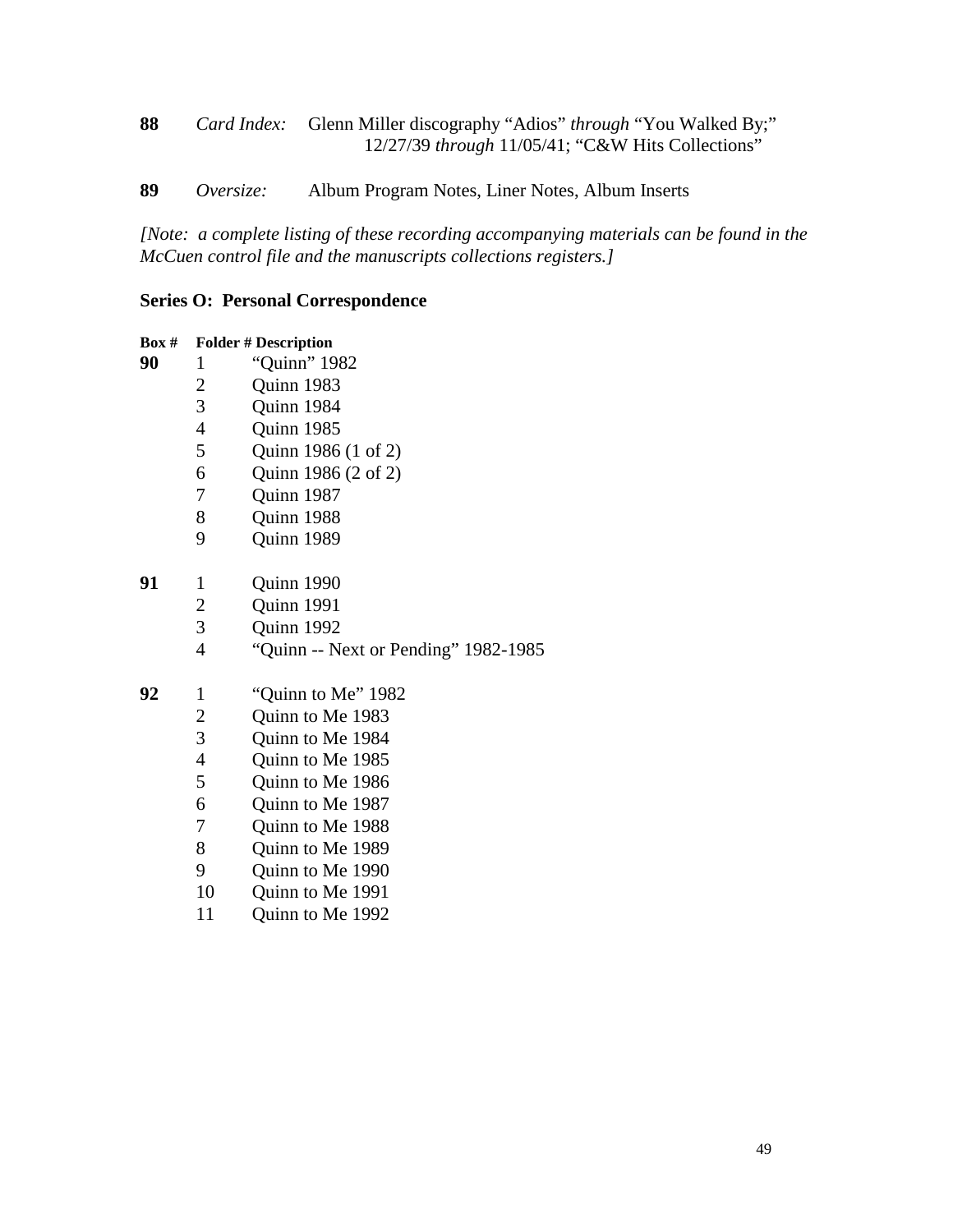# **Series P: Personal Subject Files**

# **Miscellaneous Interests**

### **Box # Folder # Description**

- 93 1 Article Clippings 1963-1995<br>2 Correspondence--Personal 19
	- Correspondence--Personal 1974-1992
	- Film Newsletter and Reviews 1965-1972
	- Humor 1968-1992
	- Investment Prospects 1971
	- Lambs 1962-1969
	- McCuen Family History 1951-1980
	- Railroads 1958-1989
	- University of North Carolina, Chapel Hill 1990

# **Student Interests and War Years**

### **Box # Folder # Description**

- 1 Articles -- General 1939
	- Articles -- Music 1937-1946
	- Articles -- WWII 1940-1946
	- 4 Catalogs 1943-1948<br>5 Copyright Information
	- Copyright Information 1946
	- Correspondence 1944-1945
	- Ideas Journal n.d.
	- Ideas Program "Music from the Movies" n.d.
	- Revue Program n.d.
	- Short Stories & Writing Assignments 1939-1945
	- Song Sheets 1942

# **Series Q: ADDENDUM: Center-Generated Research Aids**

- **Box # Folder # Description**
- 1 Consultant Client List 1988
	- Dating Guides 1998
	- Deaccessioned Materials Lists 1998
	- Manuscript Recording Lists 1998
	- Manuscript Recordings—Accompanying Materials 1998
	- Manuscript Recordings—Transcription Logs 1997-2001
	- Materials Distributed in General CPM Holdings 1998
	- McCuen's Life—Selections from the Papers 2001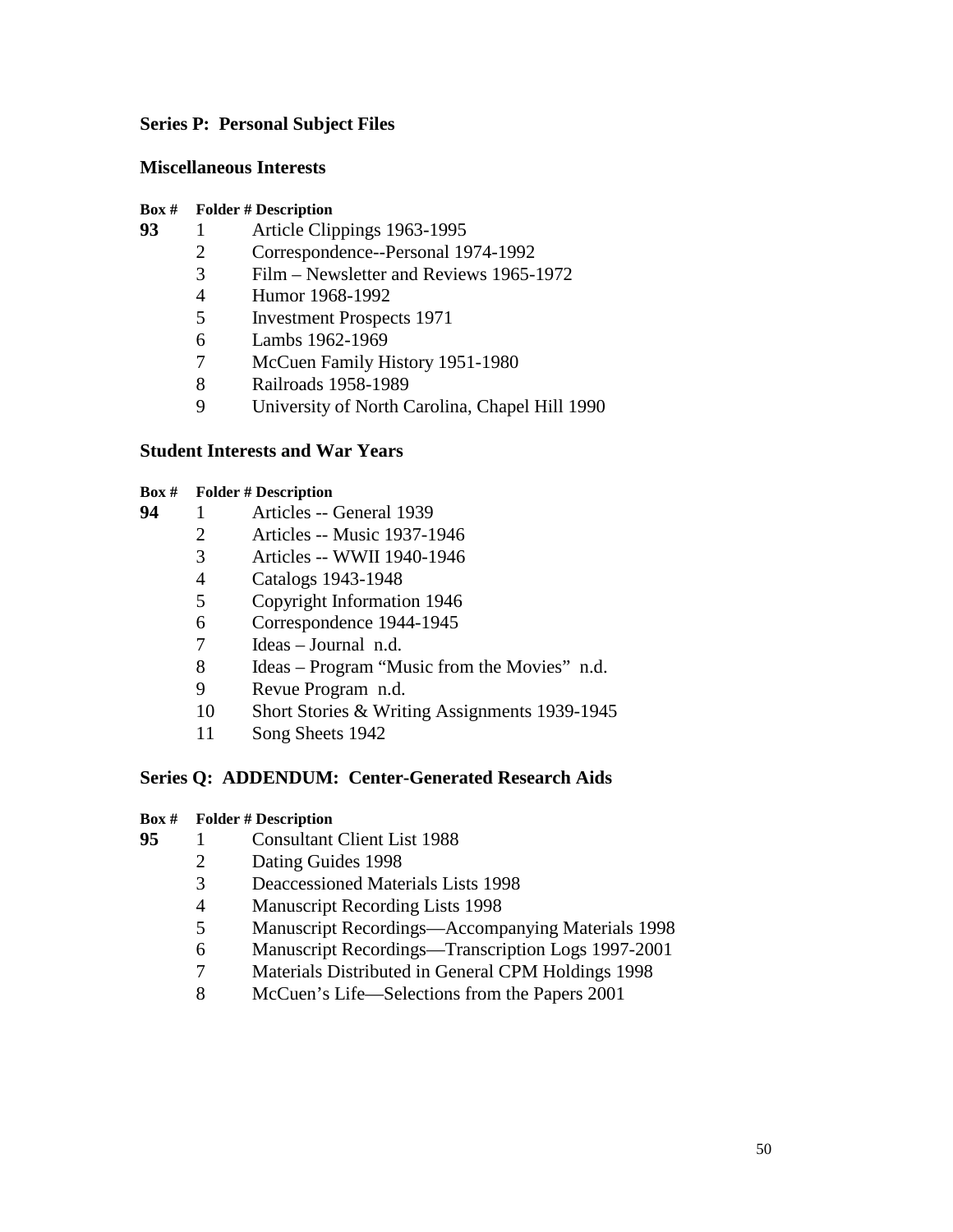# **Materials Cataloged Separately: McCuen Collection Extra Large Manuscripts Drawer Content**

### *[***Notes:** *These items are located in the Extra Large metal map cabinet.]*

- Posters: IAJRC2, "Jazz Collection," IAJRC 8, "Goodman Airchecks," Sammi Smith on Pye Records, "The 280 Top Standard Songs," promotional poster for Ralph Flanagan, Donna Fargo on Country Hearts Records, BMI informational poster October, 1970.
- Blueprints: Ten blueprints of proposed MEGA corporate office building, two blueprints of electronic console

RCA Blanket Ad Mats:

America's Biggest Entertainment Value—Camden April Releases Best Sellers Camden Country Music Elvis February Releases Fun for the Kiddies Jazz Sounds Kapp/Scepter/Wand New Stereo 8 October Releases Red Seal Welcome to Broadway Wide World of Entertainment You Never Heard It So Good

# **Arrangement:**

# **Location:**

The manuscript materials and photographs are located in the manuscript collection on the mezzanine filed by accession number. (Photographs are also cross-referenced in the Iconographic collection.) Oversize extra-large materials are located in the metal map cabinet in the storage area. Sound recordings are filed by label and issue number with other sound recordings in the collections storage area. Books are located in the rare books section of the mezzanine filed by catalog number. Sheet music is also located on the mezzanine in the sheet music section filed by catalog number. Serials are located in secondary and special serials in the collections storage area filed by title. Trade catalogs are located in the storage area with the trade catalogs collection in filing cabinets filed by